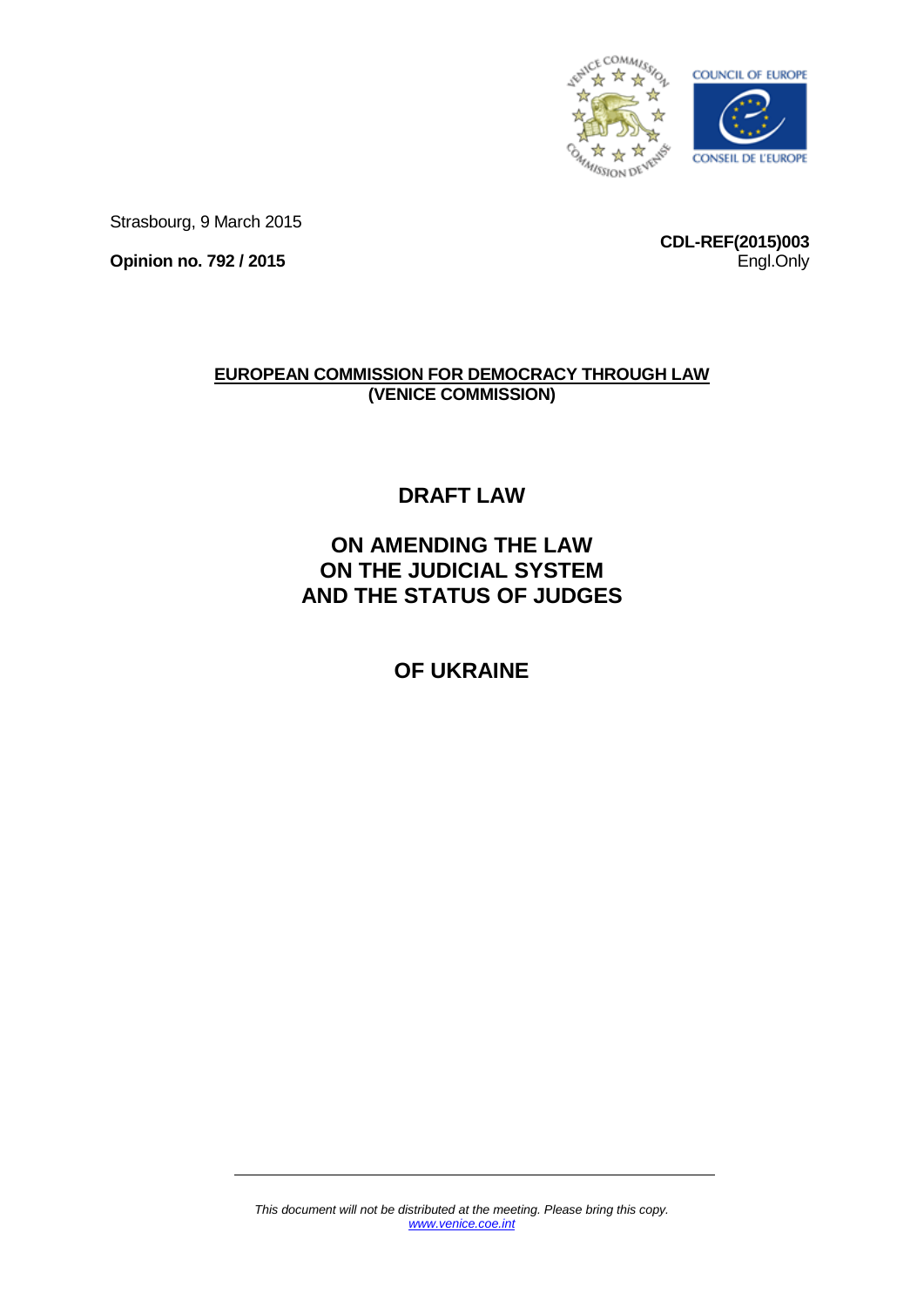*Draft*

# **LAW OF UKRAINE**

### **On Amending the Law of Ukraine "On Judicial System and Status of Judges" and other legislature**

Verkhovna Rada of Ukraine decides:

I. Law of Ukraine "On Judicial System and Status of Judges" shall be amended as follows:

### **"LAW OF UKRAINE On Judicial System and Status of Judges**

This Law establishes the legal grounds of judiciary power functioning in Ukraine which acts on the basis of the rule of law in accordance with European standards and ensures everyone's right to a fair trial.

# **PART I. PRINCIPLES OF JUDICIAL POWER**

### **Article 1. The judiciary power**

1. The judiciary power in Ukraine in accordance with the constitutional principle of state power division is exercised by an independent and impartial court established in accordance with law.

2.Court proceedings are exercised by courts of general jurisdiction and the Constitutional Court of Ukraine.

3. Judicial power is implemented by professional judges. In cases determined by law professional judges implement the judiciary power together with people's assessors and jurors.

### **Article 2. Purpose and task of justice**

1. The task of justice is affirming the rule of law in society and ensuring for everyone the right to a fair trial by an independent and impartial court with a view for the protection of human rights and fundamental freedoms as values that determine the content and direction of the state's activities, and guaranteed by the Constitution and laws of Ukraine, as well as international treaties ratified by the Verkhovna Rada of Ukraine.

### **Article 3.System of courts of Ukraine**

1.System of courts of Ukraine consists of courts of general jurisdiction and the court of constitutional jurisdiction.

2. The courts of general jurisdiction form a unified court system. The only authority of constitutional jurisdiction in Ukraine is the Constitutional Court of Ukraine.

3. The establishment of extraordinary and special courts is prohibited.

4. The order of organization and operation of the Constitutional Court of Ukraine is determined by the Constitution and Law of Ukraine "On the Constitutional Court of Ukraine."

5. Court as a judicial body has a seal with the State Emblem of Ukraine and its name.

# **Article 4. Legislation on the Judicial System and the Status of Judges**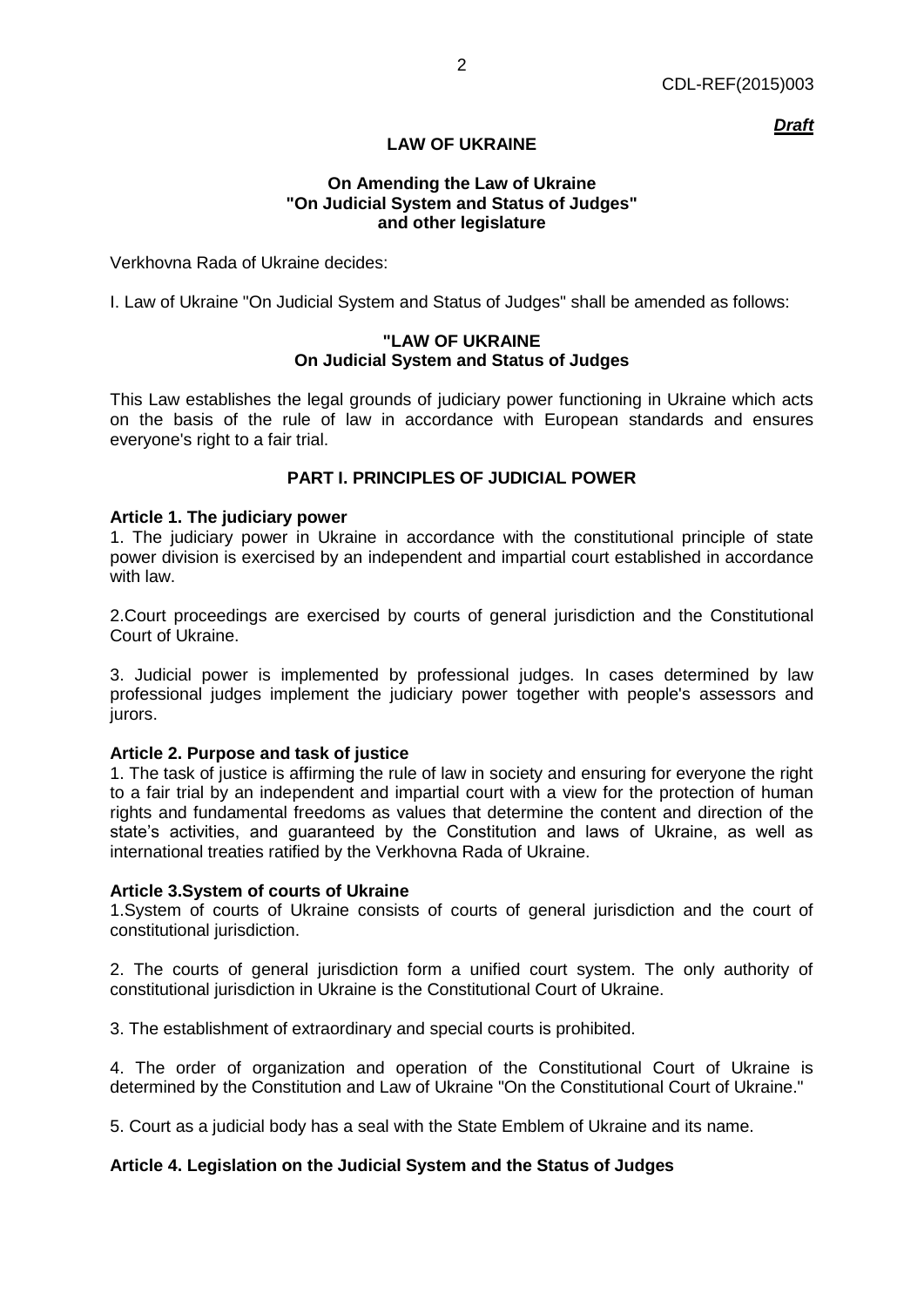1. Judicial system and the status of judges of Ukraine shall be determined by the Constitution of Ukraine, this Law and other laws of Ukraine.

### **Article 5. Implementation of justice**

1. Justice in Ukraine is carried out exceptionally by courts. Delegation of functions of courts, as well as appropriation of these functions by other authorities or officials is not allowed.

2. Citizens of Ukraine participate in carrying out justice through people's assessors and jurors.

### **Article 6. Independence of courts**

1. In carrying out justice courts are independent of any unlawful influence. Courts carry out justice in accordance with the Constitution and laws of Ukraine upholding the principle of the rule of law.

2. Interference in the administration of justice, illegal influence on a court or judges in any manner, contempt of court or judges is prohibited.

3.Judicial self-governing shall be in place for the purpose of strengthening the independence of judges and promoting the effective functioning of the judiciary power.

# **Article 7.Right to a fair trial**

1. Everyone is guaranteed the protection of his/her rights, freedoms and interests of by an independent and impartial court established under law with upholding fair judicial procedure.

2. No one shall be deprived of his/her right to have a hearing of his/her case in court to jurisdiction and competence of which such case is referred by the procedure law.

3. Everyone has the right to participate in hearing of his/her case in the court of first instance, in court of appeal, cassation court and the Supreme Court of Ukraine in the manner stipulated by procedural law.

4. Foreign citizens, persons without citizenship and foreign legal entities in Ukraine have equal right to a fair trial with citizens and legal entities of Ukraine.

### **Article 8. Sole and collective hearing of cases**

1.Cases in courts are heard by a single judge, a panel of judges, as well as with participation of people's assessors and jurors.

2.A single judge hearing the case acts as a court.

### **Article 9.Automated distribution of court cases**

1. Distribution of court cases among judges, determining of a judge-rapporteur, the presiding judge, the formation of the panel of judges is perfomed through an automated system that is a part of an automated workflow of documents of court. In the same manner alternative judge is defined, the investigative judge and judge who considers the issue of challenging the investigative judge or the judge who heard trial alone.

2. Distribution of a court case among judges is performed by an automated system during its registration considering specialization of judges.

Automated distribution of court cases among judges in courts where there is no specialization or its usage is impossible shall be performed among all judges.

In the process of the automated distribution of cases following information is used and considered: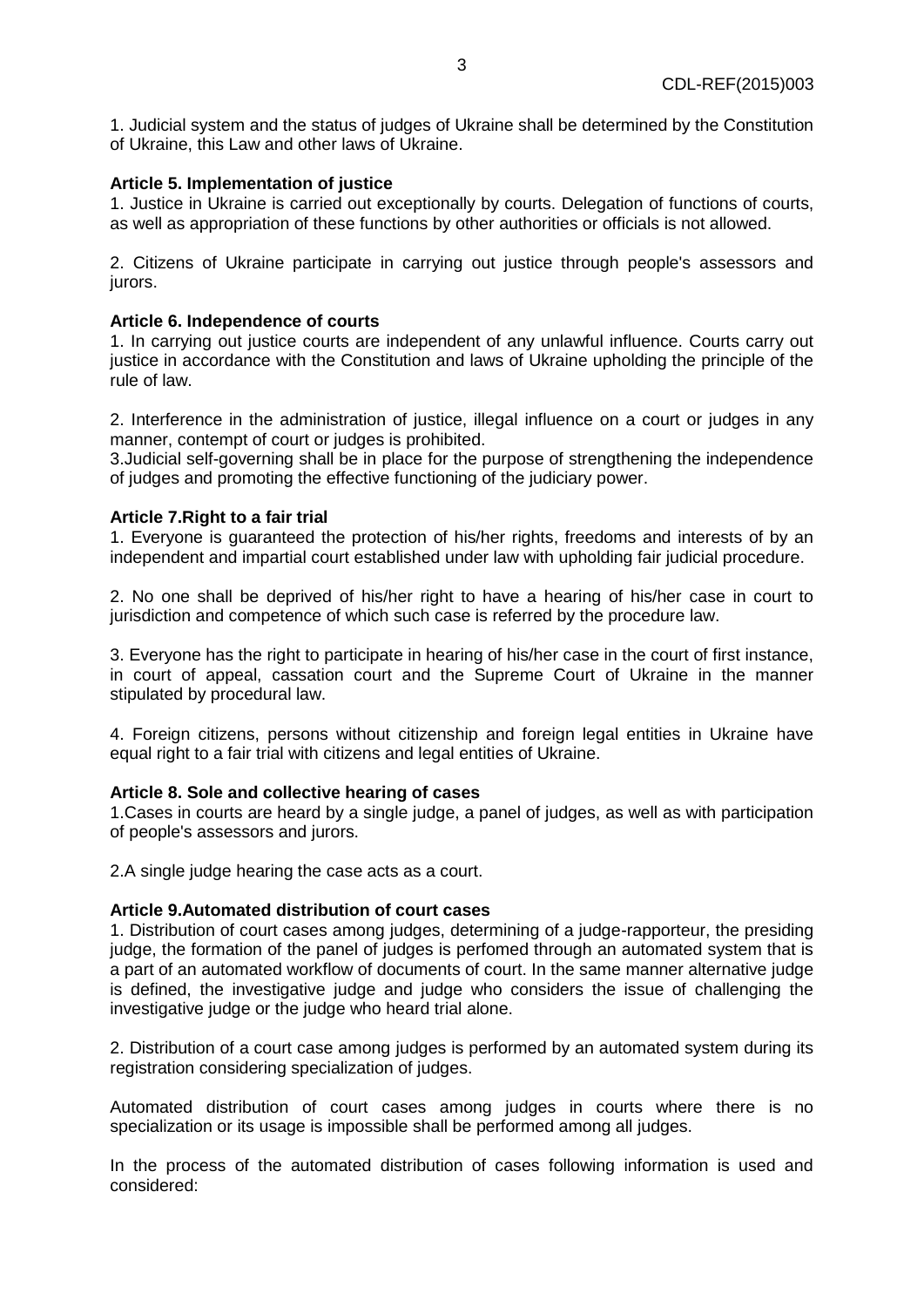1) specialization of judges (if any);

2) the number of court cases that were directed to the judge;

3) the number of actual working time (in days);

5) coefficient taking into account the form of participation of a judge in the trial;

6) category of a court case and rate of its complexity according to classifier which is approved by the State Judicial Administration of Ukraine upon consent of the Council of Judges of Ukraine;

7) presence of judge's authorities to carry out justice at the time of distribution of court cases;

8)presence of circumstances that exclude or do not allow the repeated involvement of the judge (the composition of a court) in consideration of a court case according to legislation;

9) the percentage of cases to be considered by a judge in the case of reducing his workload pursuant to part six of this article.

The automated system also determines people's assessors and jurors from among persons who are included in the relevant lists for trial in cases stipulated by the procedure law. The results of automated distribution of a case shall be issued in a form of act to be added to the case file.

3.Court cases are distributed among judges who have procedural powers.

If the judge participated in the case and it excludes its new consideration by that judge in accordance with the procedure law, such judge is not involved in the automated distribution of this case.

4.Uponmotivated decision of the head of a court staff that is attached to the case file pending court cases shall be transferred for the repeated automated distribution in case of:

1) the expiration of the term a judge was appointed for;

2) reaching by judge the age of 65;

- 3) removal of a judge from office or from administration of justice;
- 4) release of a judge's position;

5) being on a childcare leave until reaching the age of three;

6) satisfying a challenge (self-rejection) of a judge or of all the court if the case is reviewed by a panel of judges.

7) temporary incapacity of a judge, business travel, vacation which prevent the participation of a judge in cases that may result in violation of the terms of their hearing provided the relevant procedural law;

If the court heard the case collectively then repeated automated distribution is done to define a judge (judges) to replace a judge or judges who dropped out.

5. In the case of power failure in premises of court, failure of equipment or software or any other circumstances that prevent the operation of automated systems that lasts for more than one working day, distribution of cases is performed upon order of the head of a court staff in turns according to lists of judges considering their specialization.

6. Assembly of judges of an appropriate court has the right to reduce the workload of reviewing cases of judges who hold administrative positions in court or are members of the Council of Judges of Ukraine but not more than twenty per cent compared with a workload of other judges.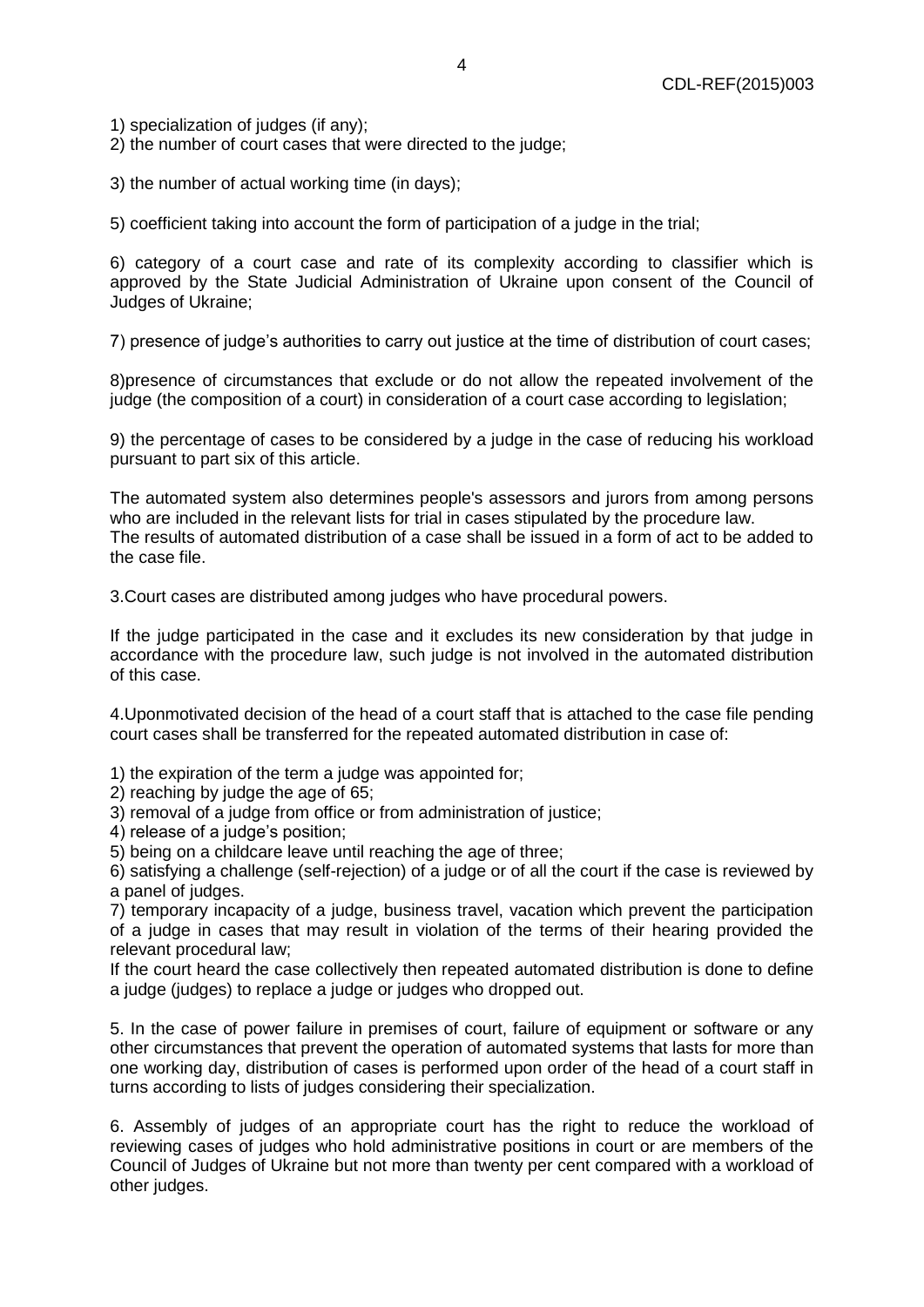7.Shall not be distributed to a specific judge court cases filed:

1) two months before the termination of powers of a judge;

2) fourteen days, unless otherwise is established by the relevant assembly of judges of the court, before the vacation (if its duration is not less than fourteen days);

3) three business days prior to the vacation if its duration is less than fourteen days;

4) during a vacation of a judge;

5) one day before business trip (three working days before - if the duration of the trip is more than seven days) and during the days judge is on a business trip;

6) during the temporary incapacity of a judge;

7) during the business trip of a judge;

8) in other cases stipulated by law when a judge can not administer justice or to participate in a trial.

8.In case all judges are on business trips, vacations, their temporary incapacity and other stipulated by law cases when a judge can not administer justice or participate in a trial, automated distribution of cases is performed by an automated system on a working day next today when no longer relevant circumstances exist.

9.Editing, removal of a registration data on a particular court case is not allowed except for cases stipulated by this Article. All changes and removals of registration data shall be recorded by an automated system automatically.

10. While merging together court cases automated system shall automatically count the workload per judge (judges) considering such court cases.

11. In case of separation of court cases, the case singled out into separate proceedings shall be automatically distributed on a general basis.

### **Article 10. Equality before the law and the court**

1. Justice in Ukraine is carried out on the principles of equality of all participants in a trial before the law and the court regardless of race, color, political, religious and other beliefs, sex, ethnic or social origin, property status, place of residence, linguistic or other characteristics.

### **Article 11. Legal assistance in the implementation of the right to a fair trial**

1. Everyone has the right to legal assistance. In cases determined by law, this assistance is provided free of charge.

2. Everyone is free to choose the defender of his/her rights. The procedure and conditions for granting legal assistance are determined by law.

### **Article 12. Transparency and openness of court proceedings**

1. No one shall be limited the right to receive in a court oral or written information of the outcome of his/her trial. Anyone who is not a party to the trial has the right to free access to the court decision in the manner prescribed by law.

2. Court hearings shall be open. Court hearings in a closed court session are allowed upon motivated decision of the court in cases prescribed by the procedure law.

3.Participants of the trial and other persons present during open court hearings may use portable audio hardware, make in the courtroom photography, filming, recording and broadcast the trial.

In cases stipulated by the procedure law the court may restrict the use of technical hardware of photography, filming, recording as well as broadcast of the trial.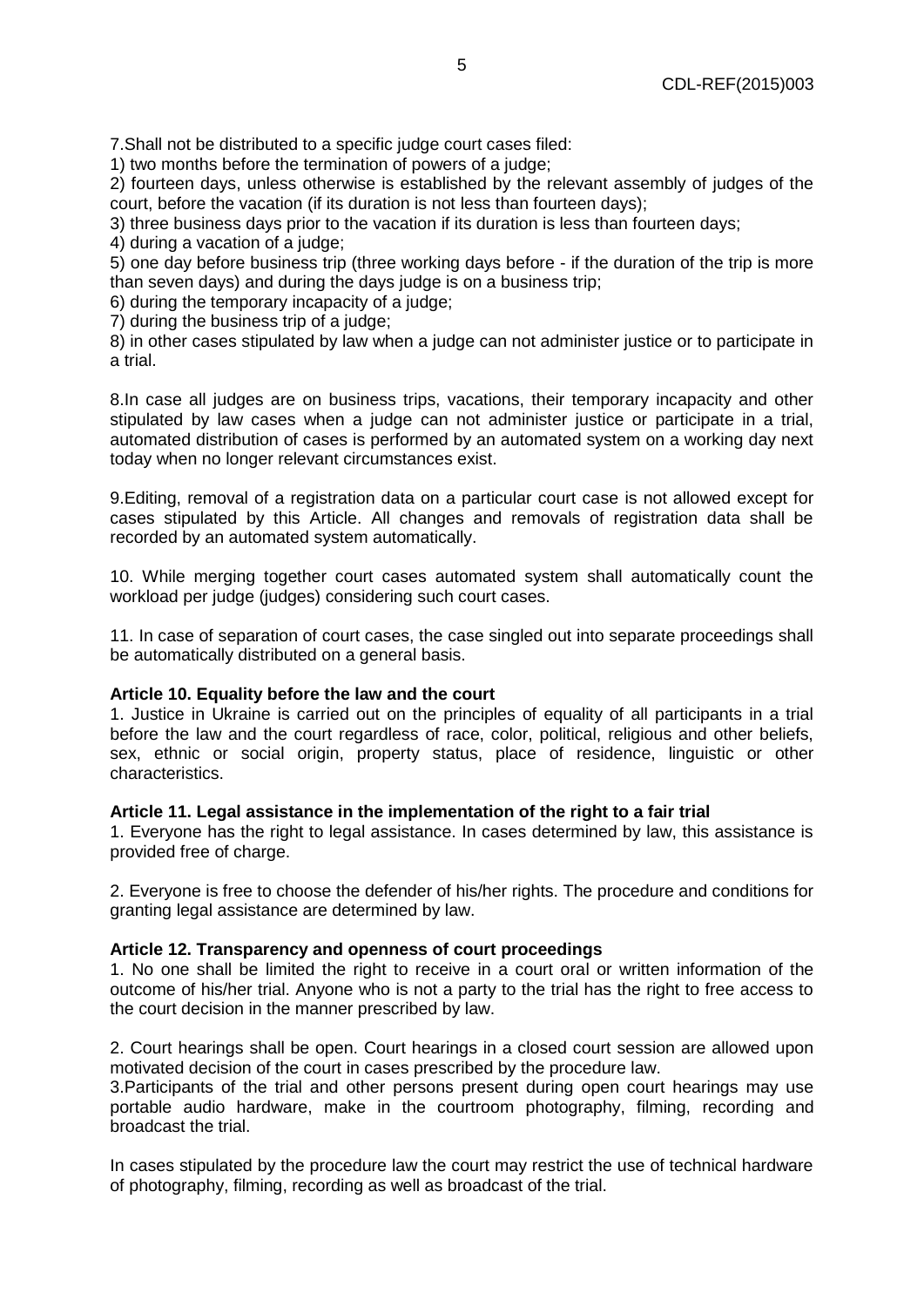4. During court hearings the course of a trial shall be recorded by technical hardware in accordance with the procedure stipulated by the law.

### **Article 13. Language of trial and documents workflow in courts**

1.Trial and documents workflow in Ukraine are conducted in the state language.

2.A court shall ensure the equality of rights of persons in a trial upon a linguistic feature. 3.A court uses the state language in court proceedings. A court ensures the right of persons to use in trial native language or the language they speak upon procedure prescribed by law.

# **Article 14.Binding court decisions**

1.A court decision which ends trial shall be adopted by the name of Ukraine.

2. Court decisions which came into force are binding for execution by all state authorities, local self-government authorities, their officials and officers, individuals and legal entities, public organizations on entire territory of Ukraine. Binding consideration (*praejudicio*) o court decisions for other courts is determined by the procedure law.

3.Failure to execute a court decision entails responsibility stipulated by law.

### **Article 15. Right of appeal**

1.Trial participants and other persons have the right to appeal the court decision upon grounds and in the manner stipulated by the law.

### **Article 16. Symbols of the judiciary power**

1. The symbols of the judiciary are the state symbols of Ukraine – Ukrainian State Emblem and State Flag of Ukraine.

2. The judge administers justice in the mantle and wearing the breastplate. Samples of mantle and breastplate shall be approved by the Council of Judges of Ukraine.

# **SECTION II. COURTS OF GENERAL JURISDICTION**

### **Chapter 1. Organizational grounds of system of courts of general jurisdiction**

### **Article 17.System of courts of general jurisdiction**

1. The system of courts of general jurisdiction shall be based on the principles of territoriality and specialization.

2. The system of courts of general jurisdiction consists of:

- 1) local courts;
- 2) appellate courts;
- 3) high specialized courts;
- 4) The Supreme Court of Ukraine.

3. The highest judicial body in the system of courts of general jurisdiction is the Supreme Court of Ukraine. The highest judicial bodies of specialized courts are respective high specialized courts.

### **Article 18. Specialization of courts of general jurisdiction**

1. The courts of general jurisdiction specialize in administrative cases, civil cases, criminal cases and cases on administrative offenses.

2. In courts of general jurisdiction assembly of judges of the respective court may decide to establish specialization of judges in different categories of cases.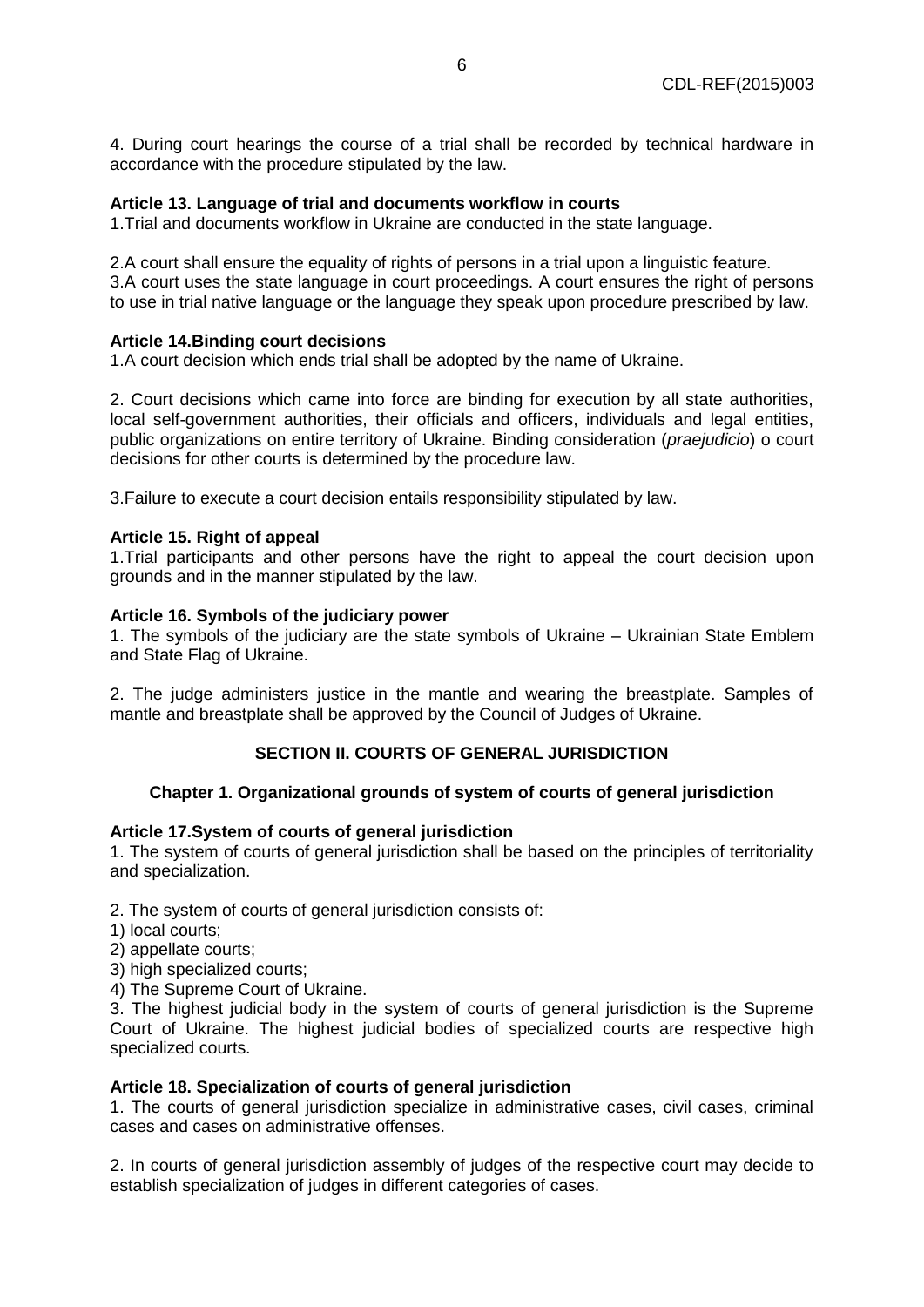# **Article 19. Procedure for the establishment of courts of general jurisdiction**

1.Courts of general jurisdiction are established, including through reorganization, by the President of Ukraine upon the submission of the State Judicial Administration of Ukraine on the basis of proposals from the Council of Judges of Ukraine.

2.Location, territorial jurisdiction of the court and its status shall be determined upon consideration of the principles of territoriality and specialization.

3. Reasons for the establishments of a court are the change to the system of courts defined by this Law, the need to improve access to justice or change in the administrative and territorial structure of a state.

4. The number of judges in a court of general jurisdiction shall be determined by the State Judicial Administration of Ukraine and agreed with the Council of Judges of Ukraine, taking into account the workload of the court and within the budget allocations, foreseen in the approved distribution of the State Budget of Ukraine for the maintenance of the salary of judges.

This Law determines the number of judges in the Supreme Court of Ukraine.

### **Article 20. Procedure for electing judges to administrative positions and dismiss from such positions**

1.Administrative positions in a court are posts of a head of a court and deputy head of a court, secretary of plenum of a high specialized court, secretary of the Plenum of the Supreme Court of Ukraine.

2. The term of holding an administrative position is two years. Holding administrative position in a court does not relieve a judge from executing authorities of a judge of a respective court. 3.Head of the local court, his deputy, the head of the court of appeal, his deputy, the head of the high specialized court, his deputy shall be elected from among judges of such court and dismissed from position by the assembly of judges of a respective court by a secret ballot. In high specialized court or appellate court a judge may not hold position of ahead of court twice in a row. The local court judge may not hold position of ahead of court more than twice in a row.

4.Head of the Supreme Court of Ukraine, Deputy Head of the Supreme Court of Ukraine, Secretary of the Supreme Court of Ukraine shall be elected to the position and dismissed by the Plenum of the Supreme Court of Ukraine. Secretary of the plenum of a high specialized court shall be elected to the position and dismissed by the plenum of respective high specialized court.

Such decisions shall be taken by a secret ballot.

5. A judge shall be dismissed from an administrative position in case of:

1) submission of an application for dismissal from an administrative position at will;

2) secondmentto work at the Qualification Commission of Judges, the Council of Judges of Ukraine, the High Council of Justice, the National School of Judges of Ukraine;

3) submission by the High Council of Justice of a motion for the dismissal from a judge position.

Assembly of judges of respective court shall early dismiss a judge from an administrative position upon initiative of not less than one third of the judges of the respective court by decision taken through a secret ballot by not less than two-thirds of judges who work in the respective court.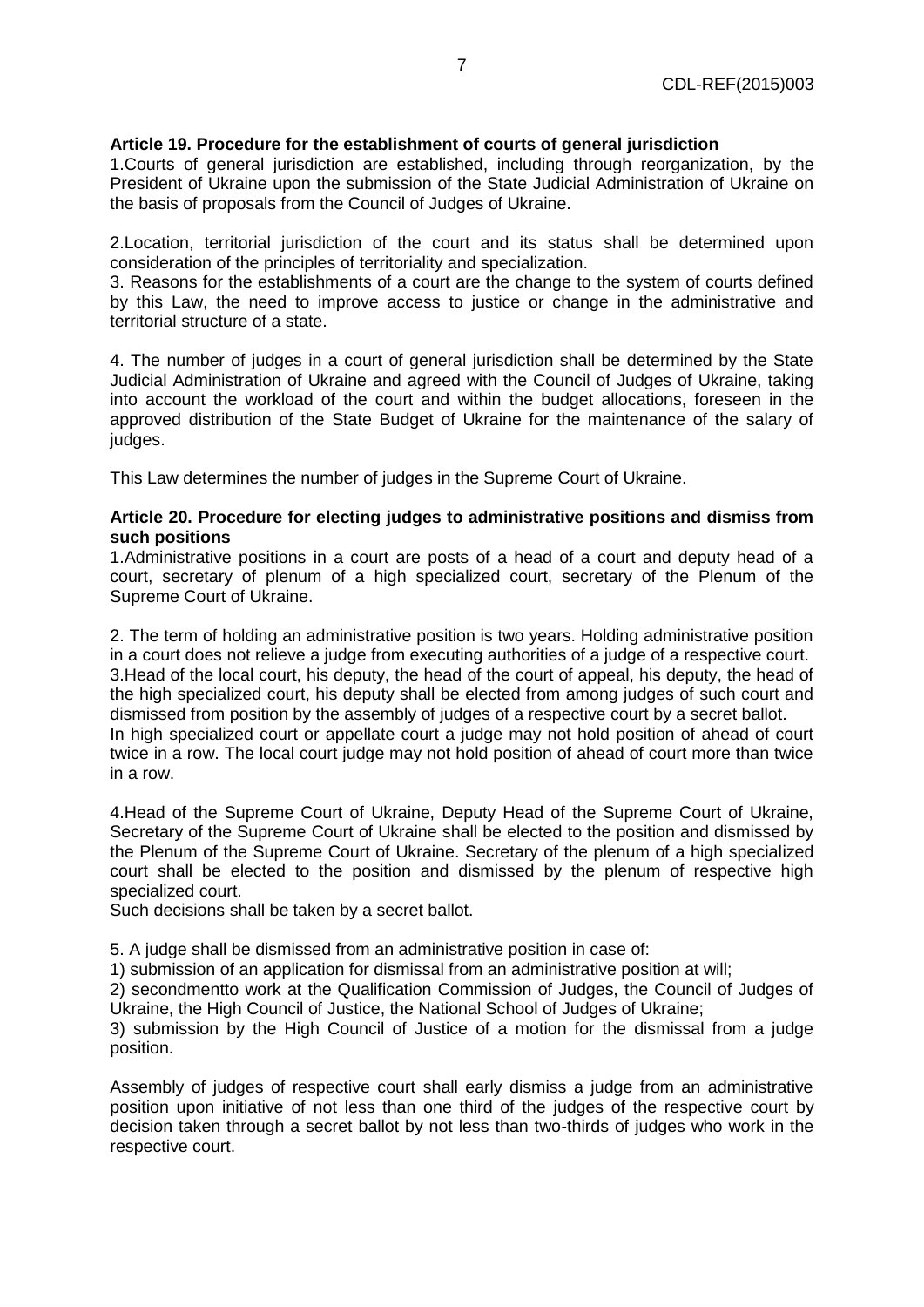The dismissal of a person from a judge position and the expiration of term for which the judge was elected to an administrative position in the court shall terminate his/her authorities of an administrative position.

Termination of powers of a judge at administrative positions, as well as dismissal of a judge from an administrative position alone does not discontinue his/her powers of a judge.

6.Announcement about holding the assembly of judges to address issues under this Article together with information about the date, time and place of the assembly, its agenda and rules shall be posted on the official web portal of the judiciary power no later than seven days prior to its gathering.

Announcement shall be posted by the State Judicial Administration of Ukraine on the day of receipt of a written notice signed by the head of a court or by not less than one third of all the judges of the respective court, and which contains the date, time of the assembly, its agenda. Assembly of judges of a respective court shall approve regulation to address issues under this Article.

Representatives of the media may be present during the voting, counting and announcement of election results, to record the transcript, take notes, to do audio and video recording, broadcast live course of assembly of judges, of voting, counting and announcement of results without obstructing the assembly holding.

# **Chapter 2. Local Courts**

# **Article 21. Types and composition of local courts**

1. Local courts are:

1) local general courts (district, regional or inter-regional in cities, city and inter-district courts);

2) the district courts in civil and criminal cases;

3) the district administrative courts.

2. A local court consists of local court judges, of whom head of the court is elected. A local court which consists of more than fifteen judges deputy head is elected as well.

### **Article 22. Powers of the local court**

1. A local court is the court of first instance.

2.Local general courts hear civil, criminal, administrative cases and cases on administrative offenses. In cases provided by law, district courts may also act as appellate courts.

3.The district courts for civil and criminal cases hear civil and criminal cases.

4. The district administrative courts hear administrative cases.

5. Jurisdiction of certain categories of cases to local courts, as well as the procedure for their hearing shall be determined by the procedure law.

# **Article 23.Judge of a local court**

1.A judge of a local court shall administer justice in accordance with the procedure stipulated by the law and exercise other powers stipulated by law.

# **Article 24. Head of the local court**

1.Head of a local court shall:

1) represent the court as a state authority in relations with other state authorities, local selfgovernment, individuals and legal entities;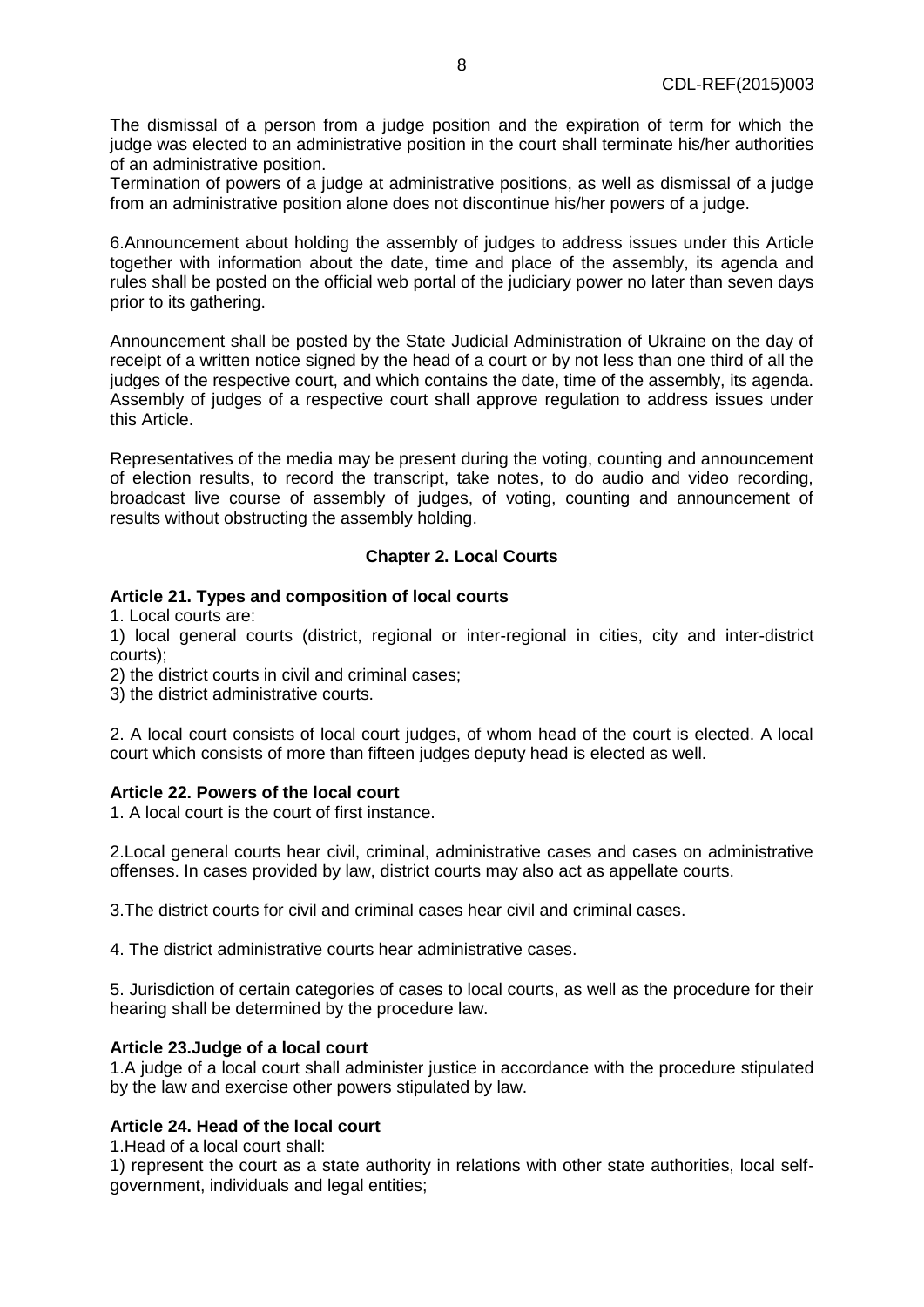2) control the efficiency of the activity of the court staff;

3) notify the Council of Judges of Ukraine, as well as through the website of the court on the availability of vacant position of a judge within five days of the formation of such a vacant position;

4) ensure the implementation of decisions of the assembly of judges of the local court;

5) ensure compliance with the requirements for training of local court judges;

6) issue an order directing the judges of the court to the National School of Judges of Ukraine for training according to the schedule approved by the assembly of judges;

7) perform other duties stipulated by law.

2.Head of a local court issues orders on matters within his/her administrative powers.

3. In the absence of the head of a local court his duties are carried out by the deputy head of a court and in the case of absence of the deputy head of a court - judge of this court who has a longer length of service as a judge.

### **Article 25.Deputy head of the local court**

1.Deputy head of a local court shall exercise administrative powers determined according to the distribution of administrative powers approved by an assembly of judges of respective court.

# **Chapter 3. Courts of Appeal**

# **Article 26. Types and composition of courts of appeal**

1.Appellate courts work in the system of courts of general jurisdiction as courts of appellate instance in administrative cases, civil (including commercial) cases, criminal cases and cases on administrative offenses.

2.Courts of appeal in civil cases, criminal cases and cases on administrative offenses are appellate courts of oblasts, cities of Kyiv and Sevastopol, of the Autonomous Republic of Crimea.

3.Courts of appeal in administrative cases are appellate administrative courts which are established within the appellate districts in accordance with the decree of the President of Ukraine.

4. The appellate court consists of judges who meet the requirements of part two of the Article 62 of this Law and passed the relevant competition of which head and deputy head are elected.

### **Article 27. Powers of court of appeal**

1. A court of appeal shall:

1) hear cases of respective within their jurisdiction on appeal pursuant to procedure;

2) analyzes judicial statistics, studies and summarizes judicial practice, making the respective high specialized court proposals to improve judicial practice;

3) exercise other powers stipulated by law.

### **Article 28.Judge of court of appeal**

1. Judge of the court of appeal shall administer justice in the manner specified by the procedure law and exercise other powers stipulated by law.

# **Article 29.Head of the court of appeal**

1.The head of a court of appeal shall:

1) represent the court as a state authority in relations with other state authorities, local selfgovernment, individuals and legal entities;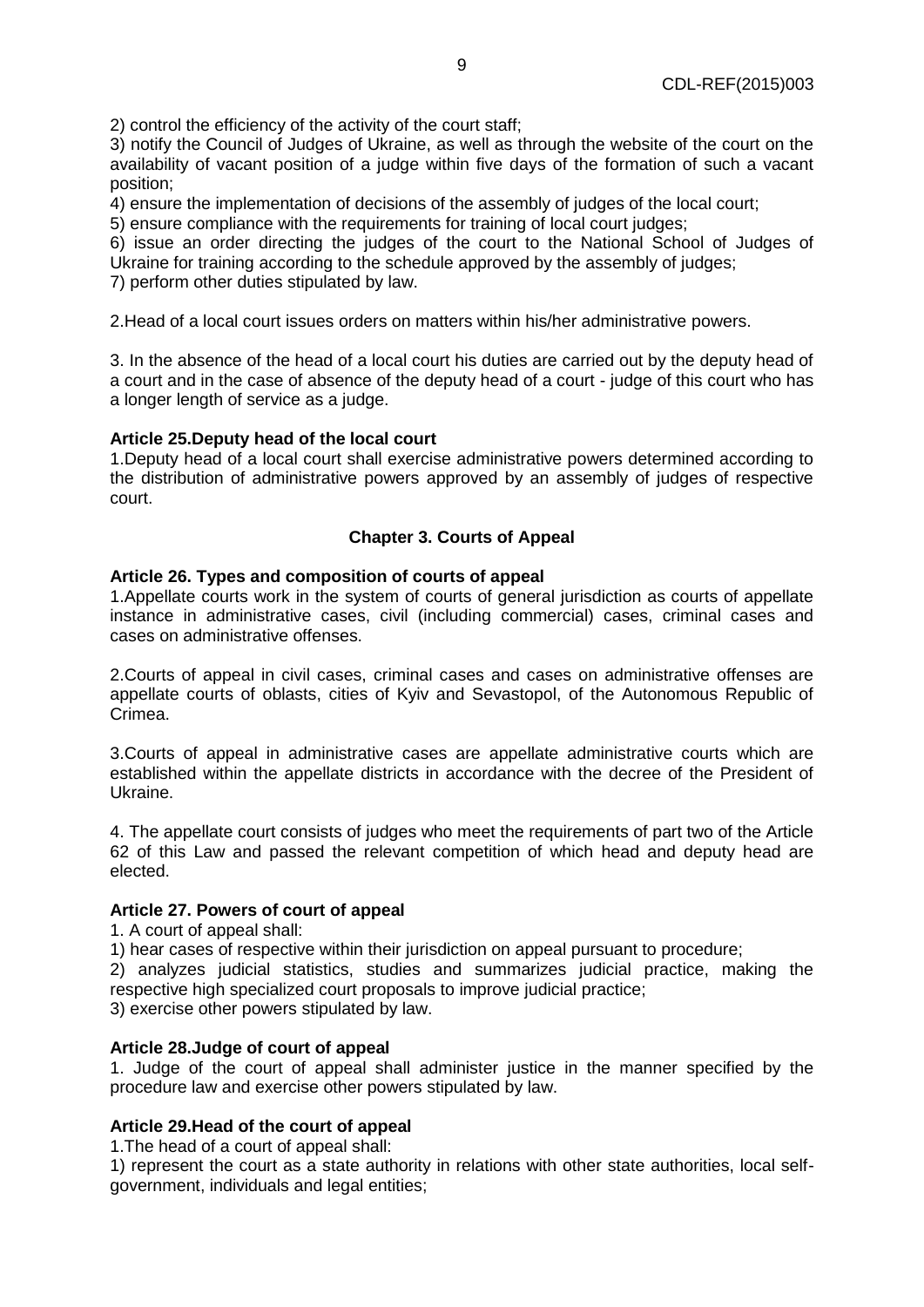2) control the efficiency of the activity of the court staff;

3) notify the Council of Judges of Ukraine, as well as through the website of the court on the availability of vacant position of a judge within five days of the formation of such a vacant position;

4) ensure the implementation of decisions of the assembly of judges of the appellate court;

5) organize the study and summarizing of judicial practice;

6) ensure compliance with the requirements for the training of judges of the court;

7) issue an order directing the judges of the court to the National School of Judges of Ukraine for training according to the schedule approved by the assembly of judges;

8) perform other duties stipulated by law.

2.Head of an appellate court issues orders on matters within his/her administrative powers.

In the absence of the head of an appellate court his duties are carried out by the deputy head of a court and in the case of absence of the deputy head of a court - judge of this court who has a longer length of service as a judge.

# **Article 30.Deputy head of the court of appeal**

1. Deputy head of the court of appeal shall exercise administrative powers determined according to the distribution of administrative powers approved by an assembly of judges of respective court.

# **Chapter 4.High specialized courts**

# **Article 31. Types and composition of high specialized courts**

1. In the system of courts of general jurisdiction there are high specialized courts as courts of cassation instance which review administrative cases, civil cases, criminal cases.

2.High specialized courts are: the Supreme Administrative Court of Ukraine, the Supreme Court of Ukraine for Civil and Criminal Cases.

3 The high specialized court consists of judges who meet the requirements of Article 62 of this Law and passed the relevant competition of which head of the court and his deputy are elected.

4. In the high specialized court plenum is established to address issues identified in Article 36 of this Law. Composition and procedure of operation of the plenum of the high specialized court is defined by this Law.

5.Scientific and advisory board shall be established at the high specialized court.

### **Article 32. Powers of the high specialized court**

1 High specialized court under its jurisdiction shall:

1) hear cases in cassation in accordance with legal procedure law;

2) decide on the proper jurisdiction of the case in cases stipulated by the procedure law;

3) analyze judicial statistics;

4) summarize judicial practice in order to ensure uniform application of the principles and rules of law in deciding cases within respective jurisdiction;

5) exercise other powers stipulated by law.

In addition, the Supreme Administrative Court of Ukraine in cases determined by procedure law and related to the urgent need to achieve legal certainty in legal disputes, hears cases as the court of first or appellate instance.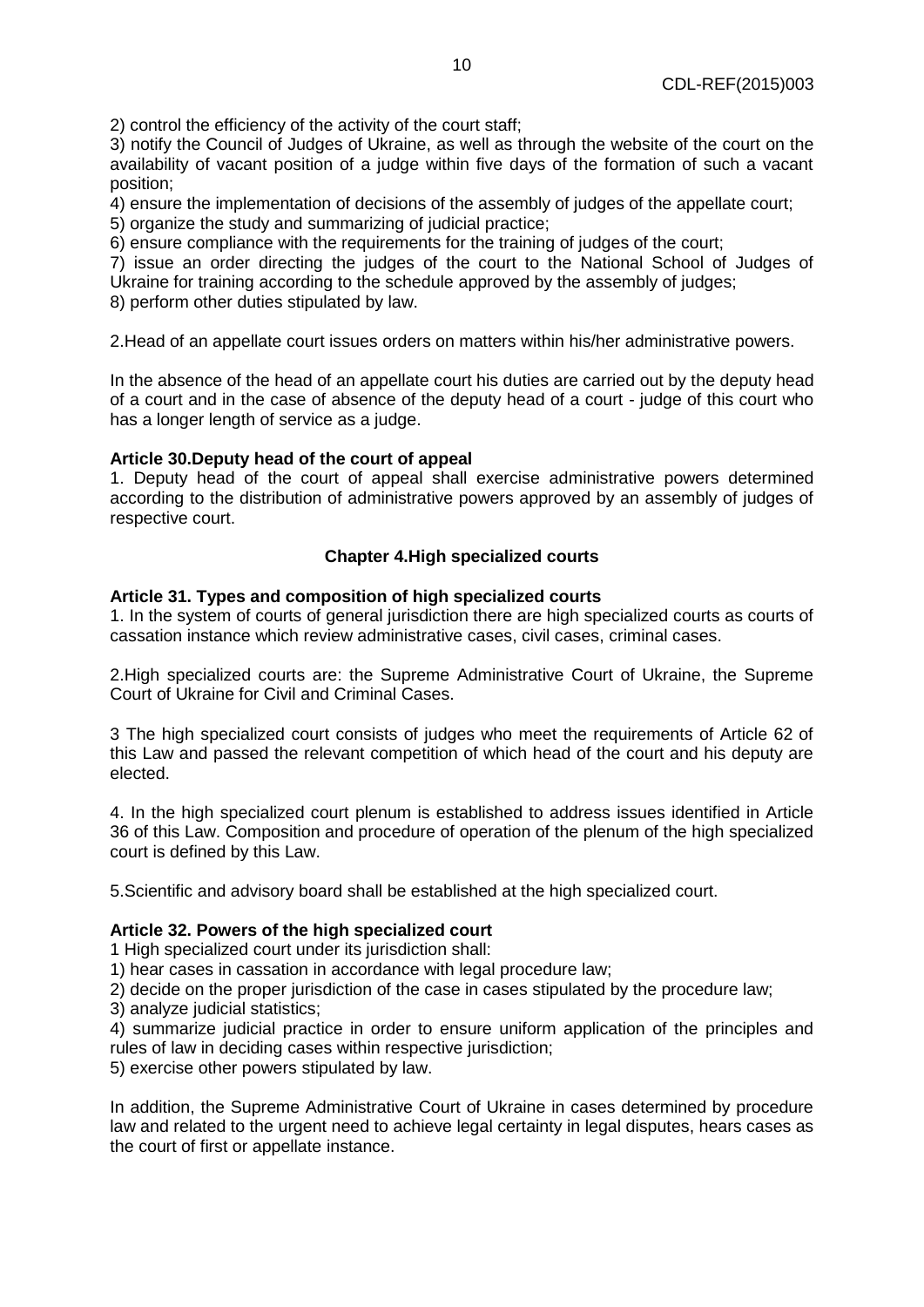# **Article 33.Judge of high specialized court**

1.Judge of a high specialized court shall administer justice in the manner specified by the procedure law and exercise other powers stipulated by law.

# **Article 34.Head of the high specialized court**

1. Head of the high specialized court shall:

1) represent the court as a state authority in relations with other state authorities, local selfgovernment, individuals and legal entities, as well as with other judicial authorities of foreign countries and international organizations;

2) control the efficiency of the activity of the court staff;

3)appoints the head of the court staff, the deputy head of a court staff and dismisses them from office upon consent of the assembly of judges, as well as applies to the head of the court staff, his deputy promotions or disciplinary penalties according to law;

4) notify the Council of Judges of Ukraine, as well as through the website of the court on the availability of vacant position of a judge within five days of the formation of such a vacant position;

5) submit under this Law proposals for establishing respective local and appellate courts, changing their territorial jurisdiction, as well as regarding the number of judges in them;

6) convene a session of the court's plenum; introduce for the consideration of the plenum a motion for appointment of secretary of the plenum; form the agenda of plenum's session and preside at its meetings;

7) inform the court's plenum about the state of justice in the appropriate court jurisdiction and practice of resolving certain categories of cases;

8) ensure the implementation of decisions of the assembly of judges of the court;

9) organize the study and summarizing of judicial practice;

10) ensure compliance with the requirements for the training of judges of the court;

11) issue an order directing the judges of the court to the National School of Judges of Ukraine for training according to the schedule approved by the assembly of judges;

12) perform other duties stipulated by law.

2.Head of a high specialized court issues orders on matters within his/her administrative powers.

3. In the absence of the head of a high specialized court his duties are carried out by the deputy head of a court and in the case of absence of the deputy head of a court - judge of this court who has a longer length of service as a judge.

# **Article 35. Deputy head high specialized court**

1. Deputy head of a high specialized court shall exercise administrative powers determined according to the distribution of administrative powers approved by an assembly of judges of respective court.

# **Article 36. Plenum of a high specialized court**

1. The plenum of a high specialized court consists of all judges of a high specialized court.

2. Plenum of a high specialized court shall:

1) appoint from among the judges of this court secretary of plenum of a high specialized court and dismiss him from his post;

2) summarize judicial practice in order to ensure uniform application of the principles and rules of law in deciding cases within respective court jurisdiction, organize and provide disclosure of the legal positions of the high specialized court with reference to judicial decisions where they were formulated;

3) decide to file a motion to the Constitutional Court of Ukraine regarding an official interpretation of the Constitution and laws of Ukraine;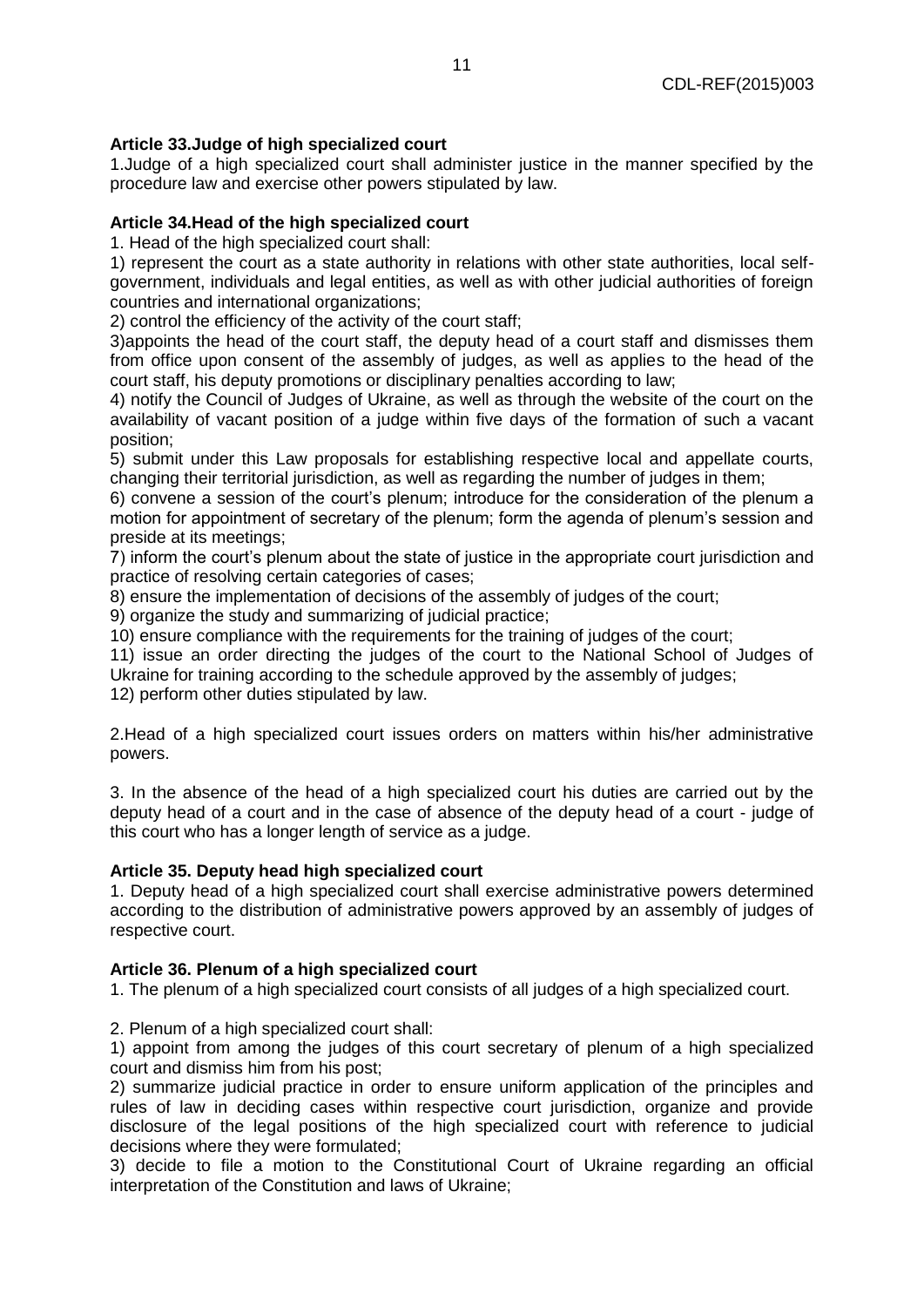4) decide to file a motion to the Supreme Court of Ukraine on submitting a constitutional appeal on the constitutionality of laws and other legal acts of the Verkhovna Rada of Ukraine, acts of the President of Ukraine, acts of the Cabinet of Ministers of Ukraine, legal acts of the Verkhovna Rada of the Autonomous Republic of Crimea;

5) approve rules of plenum of a high specialized court;

6) approve regulations on the scientific advisory council of the high specialized court and defines its personal composition;

7) review and resolve other issues ascribed to its competence.

3.Session of the plenum of a high specialized court is convened by the head of a high specialized court, if necessary, or upon request of at least one fifth of the judges of a high specialized court. Session of the plenum of a high specialized court shall be convened at least twice a year.

4.Session of the plenum of a high specialized court is competent if attended by at least two thirds of its composition.

5.Judges of the courts of relevant specialization, representatives of government, academia, NGOs, the media and others may be invited to a session of the plenum of a high specialized court.

6. Participants shall be notified no later than ten days prior to the plenum's session about the date and time of the plenum's session. Within this period they shall be provided with materials which are scheduled to review at the session.

7. Resolution of the plenum shall be adopted by the majority of votes of members of the plenum through an open ballot. Resolution of the plenum shall be signed by the presiding judge and secretary of the plenum. Resolutions of the plenum shall be published on the website of the high specialized court.

8. Secretary of the plenum of a high specialized court shall organize the work of the secretariat of the plenum, preparation of the plenum's sessions, ensures maintenance of protocol and controls the execution of resolutions adopted by the plenum.

# **Article 37. Scientific and Advisory Council**

1.Scientific and advisory council shall be established at the high specialized court which shall ensure provision of scientific opinions on important issues of judicial practice.

2. The order of establishing and operation of the scientific and advisory council shall be determined by the regulations to be approved by the plenum of a high specialized court.

# **Chapter 5. The Supreme Court of Ukraine**

# **Article 38. The Supreme Court of Ukraine - the highest judicial body in the system of courts of general jurisdiction**

1. The Supreme Court of Ukraine shall:

1) review the court decisions and decides other issues in the manner stipulated by the procedure law;

2) present an opinion on presence or absence in actions of which the President of Ukraine is accused elements of state treason or other crime;

3) submit at the request of the Verkhovna Rada of Ukraine a written motion stating that the President of Ukraine can not fulfill his/her powers for health reasons;

4) apply to the Constitutional Court of Ukraine on the constitutionality of laws and other legal acts, as well as the official interpretation of the Constitution and laws of Ukraine;

5) analyze judicial statistics;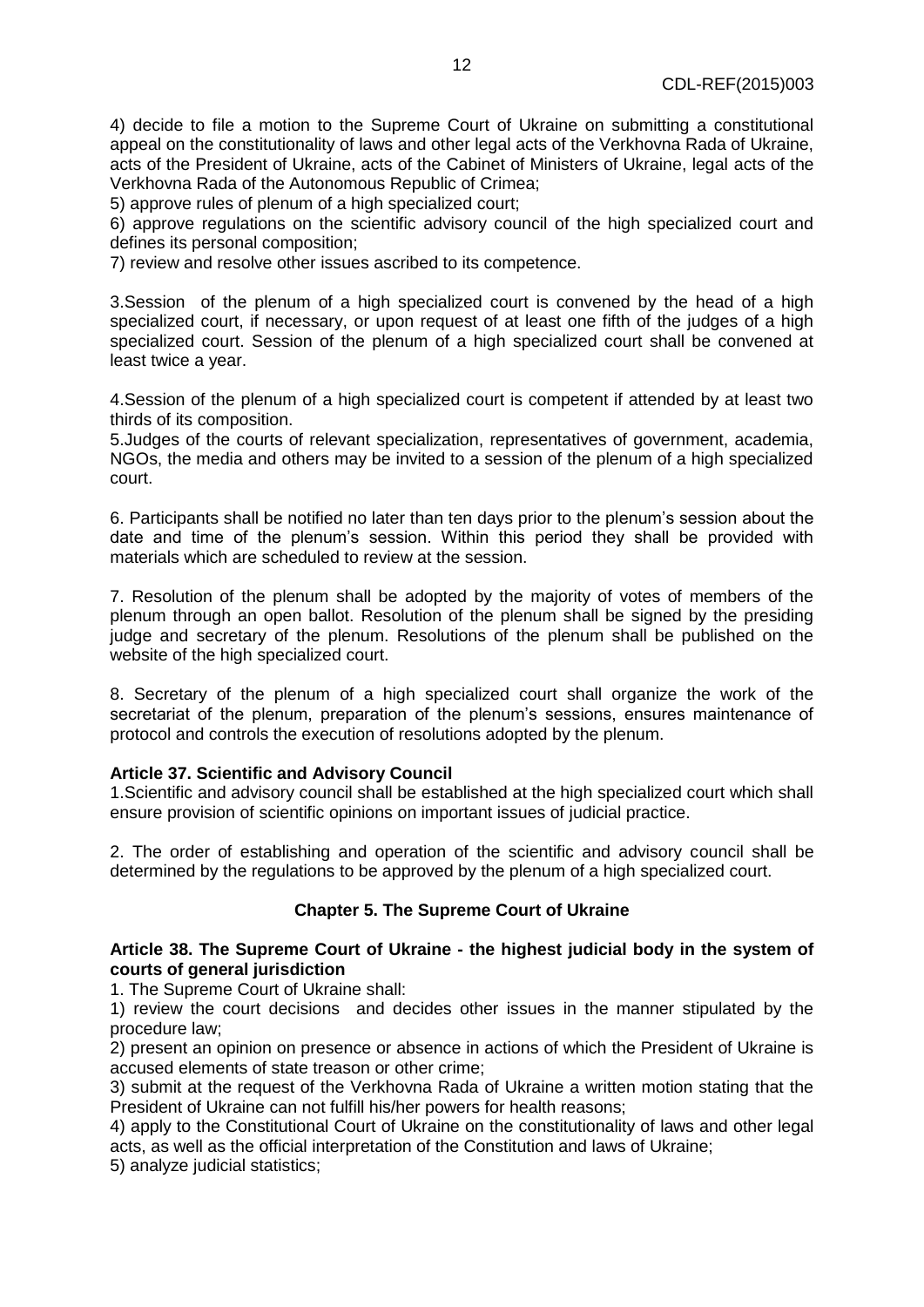6) summarize judicial practice in order to ensure uniform application of the principles and the rule of law by all courts of law in deciding court cases;

- 7) within its power resolve issues arising from international treaties of Ukraine;
- 8) exercise other powers stipulated by law.

2. The location of the Supreme Court of Ukraine is Kyiv city.

# **Article 39. Composition of the Supreme Court of Ukraine**

1. The Supreme Court of Ukraine consists of fourty-eight judges - sixteen judges from each specialized jurisdiction (civil, criminal, administrative) who meet the requirements of the part four of Article 62 of this Law and passed the relevant competition of which the Head of the Supreme Court of Ukraine and his deputy are elected.

2.Plenum of the Supreme Court of Ukraine is established at the Supreme Court of Ukraine to address issues defined by the Constitution of Ukraine and Article 44 of this Law.

3. To address issues of access to cases for review by the Supreme Court of Ukraine panel of judges of respective judicial jurisdiction are established.

- 4. To review cases the following chambers act:
- 1) judicial chamber on civil cases;
- 2) judicial chamber on criminal cases;
- 3) judicial chamber on administrative cases.

5. Scientific and Advisory Board is established at the Supreme Court of Ukraine.

### **Article 40. A judge of the Supreme Court of Ukraine**

1. A judge of the Supreme Court of Ukraine shall:

- 1) participate in considering the issue of admission of a court case for consideration;
- 2) participate in the review of cases;
- 3) participate in the review of issues raised at sessions of the Supreme Court of Ukraine;

4) exercise other powers stipulated by law.

### **Article 41. The Head of the Supreme Court of Ukraine**

1 The Head of the Supreme Court of Ukraine shall:

1) represent the Supreme Court of Ukraine as a state authority in relations with other state authorities, local self-government, individuals and legal entities, as well as with other judicial authorities of foreign countries and international organizations;

2) convene a session of the court's plenum; introduce for the consideration of the plenum a motion for appointment of secretary of the plenum; form the agenda of plenum's session and preside at its meetings;

3) notify the Council of Judges of Ukraine, as well as through the website of the court on the availability of vacant position at the court within ten days of the formation of such a vacant position;

4) control the efficiency of the activity of the court staff;

5)appoint the head of the court staff, the deputy head of a court staff and dismisses them from office upon consent of the assembly of judges of the Supreme Court of Ukraine, as well as applies to the head of the court staff, his deputy promotions or disciplinary penalties according to law;

6) inform the plenum of the Supreme Court of Ukraine about the activities of the Supreme Court of Ukraine;

7) send decisions of the Supreme Court of Ukraine that are obligatory for bodies with government authorities regarding the application of principles and rules of law in respective legal relationships to the head of the respective body with government authorities or respective higher body demanding to take measures for the practice of bodies with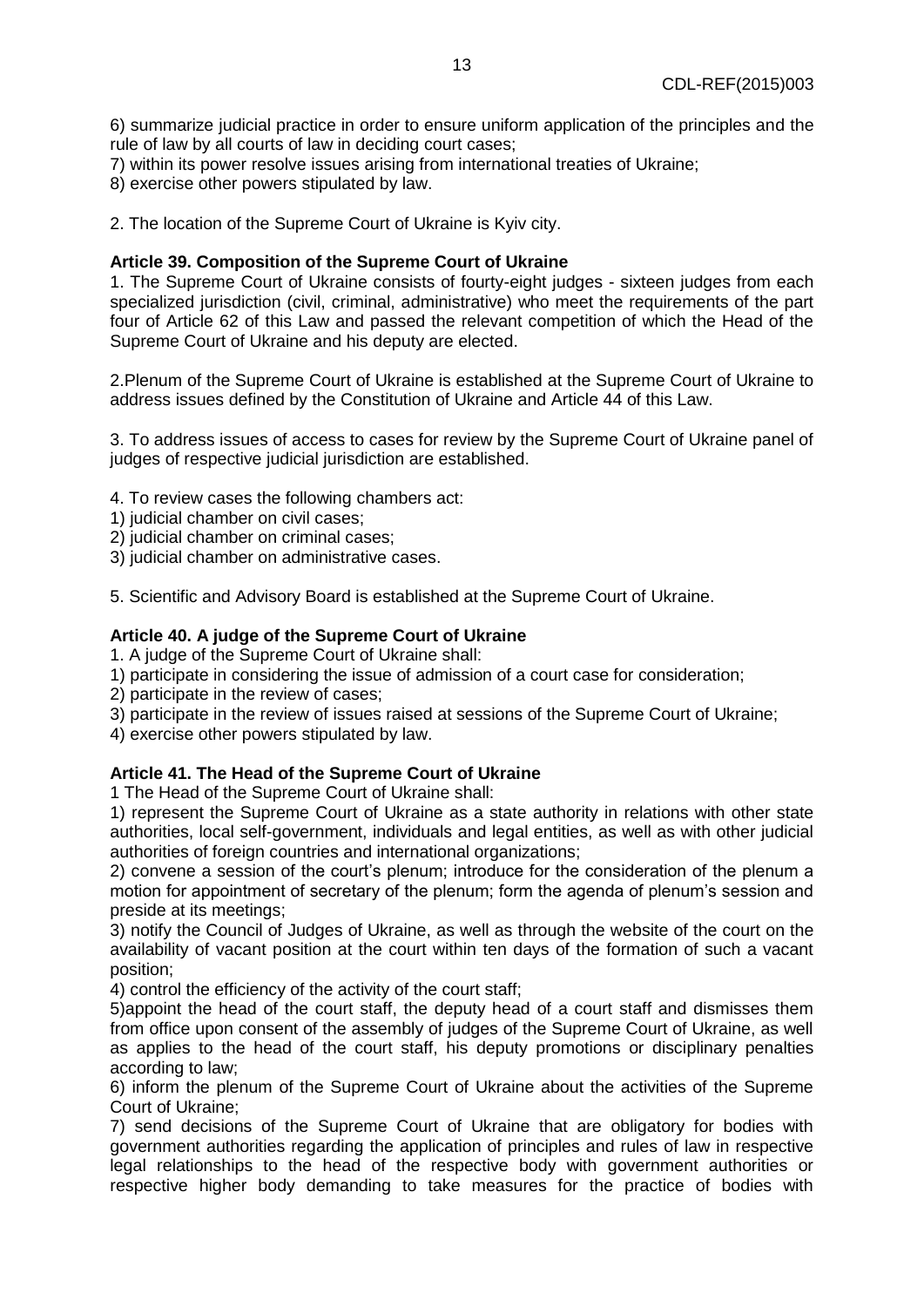government authorities to correspond with the decision of the Supreme Court of Ukraine and notifying the latter about criminal liability for the non-fulfillment of court decisions:

8) perform other duties stipulated by law.

2.Head of the Supreme Court of Ukraine issues orders on matters within his/her administrative powers.

3. In the absence of the head of the Supreme Court of Ukraine his duties are carried out by the deputy head of the Supreme Court of Ukraine and in the case of absence of the deputy head of a court - judge of this court who has a longer length of service as a judge.

### **Article 42. Procedure of election of the Head of the Supreme Court of Ukraine**

1. Head of the Supreme Court of Ukraine is elected and dismissed from the position by the Plenum of the Supreme Court of Ukraine by secret ballot with a majority of votes of the total composition of the Plenum. The Head of the Supreme Court of Ukraine is elected to the position for a term of two years. A judge may not hold the position of the Head of the Supreme Court of Ukraine twice in a row.

2.Session of the Supreme Court of Ukraine on the issue of election of the Head of Supreme Court of Ukraine shall be convened not later than one month from the date of termination of powers of the previous Head of the Supreme Court of Ukraine.

3. The procedure of the election to the position of the Head of the Supreme Court of Ukraine and his dismissal from position is established by rules of the Supreme Court of Ukraine to be approved by the Plenum. Changing the regulations' procedure less than six months before the end of the term of the Head of the Supreme Court of Ukraine is not allowed.

### **Article 43. The Deputy Head of the Supreme Court of Ukraine**

1. Deputy Head of the Supreme Court of Ukraine shall be elected to the position for a term of two years and dismissed by the Plenum of the Supreme Court of Ukraine through a secret ballot by a majority vote of the total composition of the Plenum.

2. Deputy Head of the Supreme Court of Ukraine may be early dismissed in the manner prescribed by the rules of the Supreme Court of Ukraine.

3. Deputy Head of the Supreme Court of Ukraine shall exercise administrative powers determined by the Plenum of the Supreme Court of Ukraine and informs the Plenum of the Supreme Court of Ukraine on his/her activities.

#### **Article 44. Plenum of the Supreme Court of Ukraine**

1. The Plenum of the Supreme Court of Ukraine is a collective body which powers are defined by the Constitution of Ukraine and this Law. The Plenum of the Supreme Court of Ukraine consists of all judges of the Supreme Court of Ukraine.

2. Plenum of the Supreme Court of Ukraine shall:

1) appoint from among the judges of this court and dismiss the Head of the Supreme Court of Ukraine and his/her deputy, secretary of the Plenum of the Supreme Court of Ukraine;

2) hear the information of the Head of the Supreme Court of Ukraine and his/her deputy;

3) summarize judicial practice in order to ensure uniform application of the principles and rules of law in deciding cases, organize and provide disclosure of the legal positions of the Supreme Court of Ukraine with reference to judicial decisions where they were formulated, address to the subjects of the legislative initiative with proposals on amending legislation in force;

4) decide to file a motion to the Constitutional Court of Ukraine regarding constitutionality of laws and other legal acts of the Verkhovna Rada of Ukraine, legal acts of the President of Ukraine, acts of the Cabinet of Ministers of Ukraine, acts of the Verkhovna Rada of the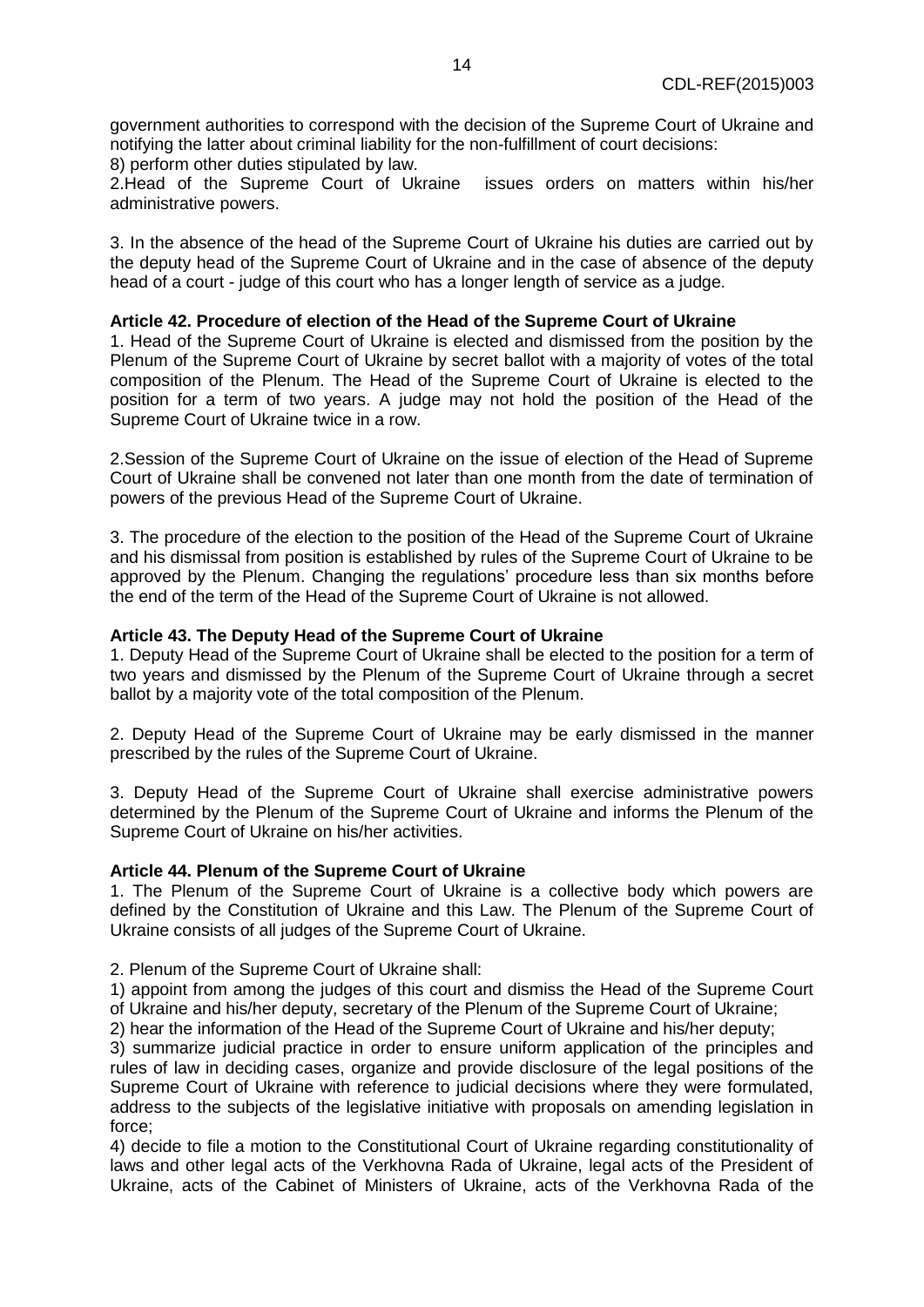Autonomous Republic of Crimea, as well as regarding official interpretation of the Constitution and laws of Ukraine;

5) submit to the Verkhovna Rada of Ukraine proposals and give an opinion in the cases specified in Article 110 and part six of Article 111 of the Constitution of Ukraine.

3. Session of the Plenum of the Supreme Court of Ukraine is competent if attended by at least two thirds of Plenum's composition.

4.Employees of the staff of the Supreme Court of Ukraine, representatives of government, academia, NGOs, the media may be invited to a session of the plenum of the Supreme Court of Ukraine.

5. Session of Plenum of the Supreme Court of Ukraine is convened upon necessity but at least once every three months. The session of the Plenum of the Supreme Court of Ukraine is convened by the Head of the Supreme Court of Ukraine who introduces for its consideration respective issues and presides at itssession. In the absence of the Head of the Supreme Court of Ukraine sessions of the Plenum are convened and conducted by Deputy Head of the Supreme Court of Ukraine and in the absence of the Deputy Head of the Supreme Court of Ukraine - judge of this court who has a longer length of service as a judge. Plenum shall also be convened at the request of one third of the judges of the Supreme Court of Ukraine certified with their signatures.

6.The procedure of operation of the Supreme Court of Ukraine is established by this Law and adopted according to it Rules of Plenum of the Supreme Court of Ukraine to be approved by the Plenum of the Supreme Court of Ukraine.

7. Plenum of the Supreme Court of Ukraine adopts a decision in the form of resolution. Resolutions of the Supreme Court of Ukraine shall be signed by the presiding person and secretary of the Plenum. Resolution of the Plenum of the Supreme Court of Ukraine shall be made public through publication by the official publishing authority and posting on the website of the Supreme Court of Ukraine.

### **Article 45. Scientific and Advisory Board**

1.Scientific and advisory council shall be established at the Supreme Court of Ukraine which shall ensure provision of scientific opinions on important issues of judicial practice.

2. The order of establishing and operation of the scientific and advisory council shall be determined by the regulations to be approved by the Plenum of the Supreme Court of Ukraine.

# **SECTION III. PROFESSIONAL JUDGES, PEOPLE'S ASSESSORS AND JURORS**

### **Chapter 1. General provisions on status of judges**

### **Article 46. Independence of a judge**

1.A judge in the administration of justice is independent from any unlawful influence, pressure or interference.

2. A judge administers justice on the basis of the Constitution and laws of Ukraine, guided by the rule of law principle.

3. In applying the principles and rules of law a judge considers decisions of the European Court of Human Rights, the Constitutional Court of Ukraine, the Supreme Court of Ukraine.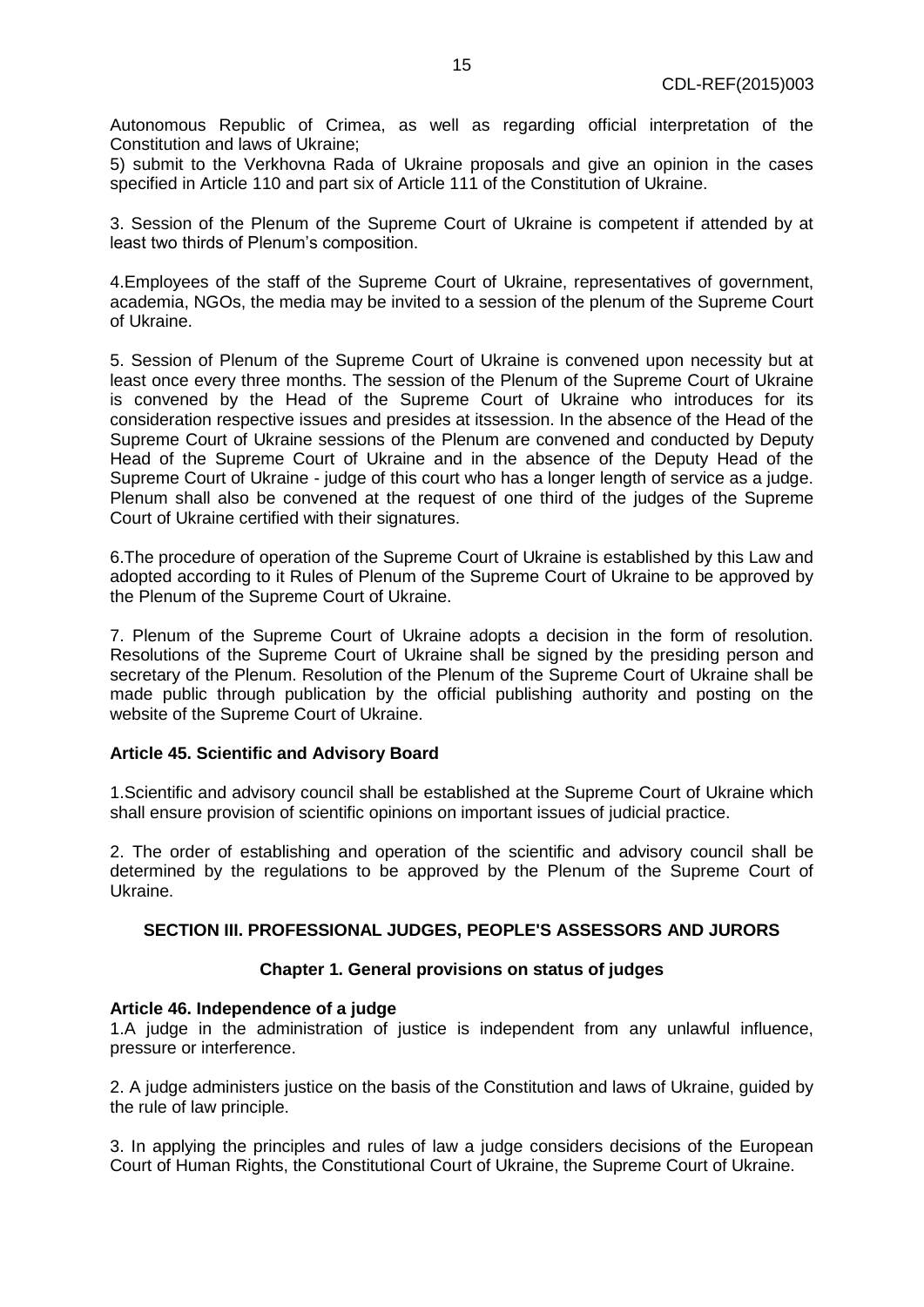4. Interference in administering of justice by a judge entails liability stipulated by law.

5. A judge has the right not to give any explanations regarding the details of cases under his consideration except for cases when he/she shall give reasons in the court decision itself.

6. The independence of a judge is ensured by:

1) organization of the judiciary system on the basis of self-governing ;

2) special procedure of his/her appointment, election, holding liable and dismissal;

3) inviolability and immunity of a judge;

4) changelessness of judges;

5) the procedure of proceedings, defined the procedure law, secrecy of taking court decision;

6) prohibition of interference in the administration of justice;

7) liability for contempt of court or judge established by law;

8) separate funding and organizational support of the courts' activities established by law;

9) adequate material and social support for the judge;

10) defined by the law means to ensure the personal safety of a judge, members of his/her family, property, and other means of their legal protection;

11) the right of a judge to retire and lifetime allowance.

7.State authorities and local self-government and their officials and officers, as well as individuals and legal persons and their associations are obliged to respect the independence of judges and not to infringe upon it.

8.It is prohibited to diminish content and scope of guarantees of judicial independence determined by the Constitution of Ukraine in the course of adoption of new laws or amending existing laws.

### **Article 47. Immunity of a judges**

1.A judge is immune. A judge may not be detained or arrested without the consent of the Verkhovna Rada of Ukraine before the court conviction.

2. A judge detained on suspicion of having committed an act for which criminal or administrative liability immediately released as soon as his person is identified. A judge may not be compulsory brought to any institution or authority other than a court.

3.A judge shall be notified about the suspicion of having committed a criminal offense only by the Prosecutor General of Ukraine or his deputy.

4. Removal of a judge from the position due to bringing him/her to criminal liability shall be performed by the Disciplinary Commission of Judges on the basis of a reasoned request of the Prosecutor General of Ukraine.

5. Operative and search or investigative measures in respect of a judge, where the court's consent is required, shall be carried out on the basis of a court's decision taken by the motion of the Prosecutor General of Ukraine or its deputy head.

6. Criminal proceedings against judge charged in committing a criminal offense may not be carried out by the court where the defendant holds or held the position of a judge. If according to the general rules of jurisdiction criminal proceedings regarding judge shall be carried out by the court where the defendant holds or held the position of a judge, criminal proceedings shall be carried out by a court the most geographically close to the court in which the defendant holds or held the position of a judge, other administrative unit (the Autonomous Republic of Crimea, oblast, cities of Kyiv or Sevastopol).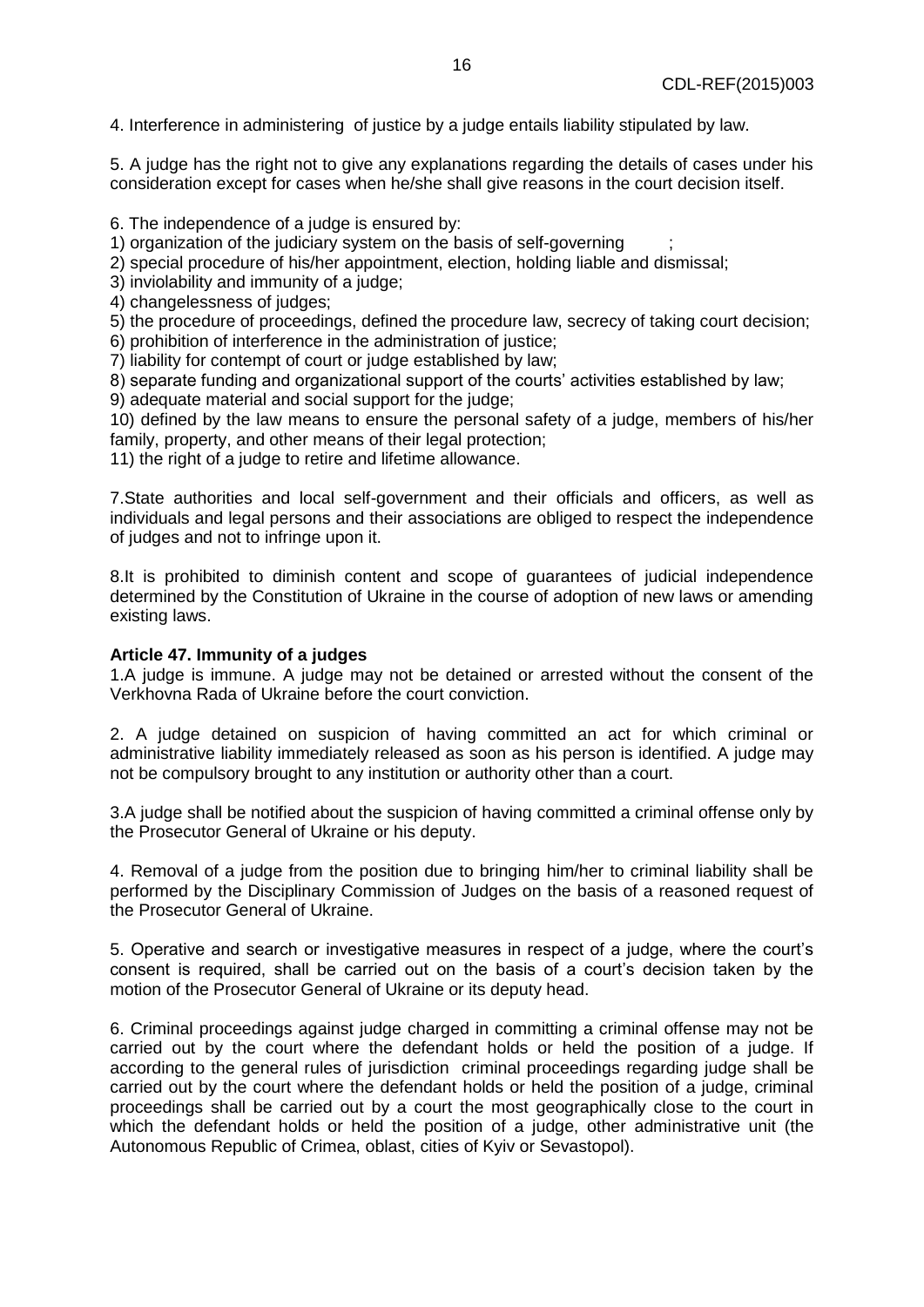7.For damages caused by the court, the state is responsible on the grounds and in the manner stipulated by law.

### **Article 48. Responsibility for contempt of court or judge**

1.Demonstration of contempt of court or judge by persons who are parties to process or are present in trial shall be punished in accordance with the law.

### **Article 49. The identification document of a judge**

1.Judges, retired judges, people's assessors and jurors have identification documents, examples of which are approved by the Council of Judges of Ukraine.

2.ID of a judge, retired judge is signed by the Head of the Council of Judges of Ukraine.

3. IDs of people's assessors, jurors are signed by the Head of the court in which people's assessor, juror administers justice.

4. The ID is presented by a person who signed it or on behalf of him/her another person.

#### **Chapter 2. Professional Judge**

#### **Article 50. Status of a judge**

1.Citizen of Ukraine acquires the status of a judge after appointment as a judge upon the moment of taking the oath.

2. The judges in Ukraine have the same status regardless of court's place in the system of courts of general jurisdiction or an administrative position held by a judge in court.

#### **Article 51. Changelessness of a judge**

1. A judge who holds a position permanently is guaranteed his position until he reaches the age of sixty five, except for judge's dismissal or resignation of a judge position under this Law.

2. Judge without his consent may not be transferred to another court.

#### **Article 52. Requirements for part-time activities**

1. Being a judge is incompatible with holding positions in any other state authority, local selfgovernment and with representative mandate.

2.A judge has no right to combine his/her activities with business or lawyer's practice, any other paid work (except for teaching, research and creative activity) as well as be the member of the governing, executive or supervisory body of the entity or organization that seeks profit.

3. If the judge owns property share in a business entity, then he shall manage this property through the proxy.

4. The judge may not belong to a political party or trade union, show preference for them, to participate in political campaigns, rallies, strikes.

5 While in office, a judge may not be a candidate for elective office in the state authorities (except for judiciary power) and local self-government, as well as participate in the election campaign.

6. The judge shall comply with the requirements concerning part-time activities as defined by the law on the prevention of corruption.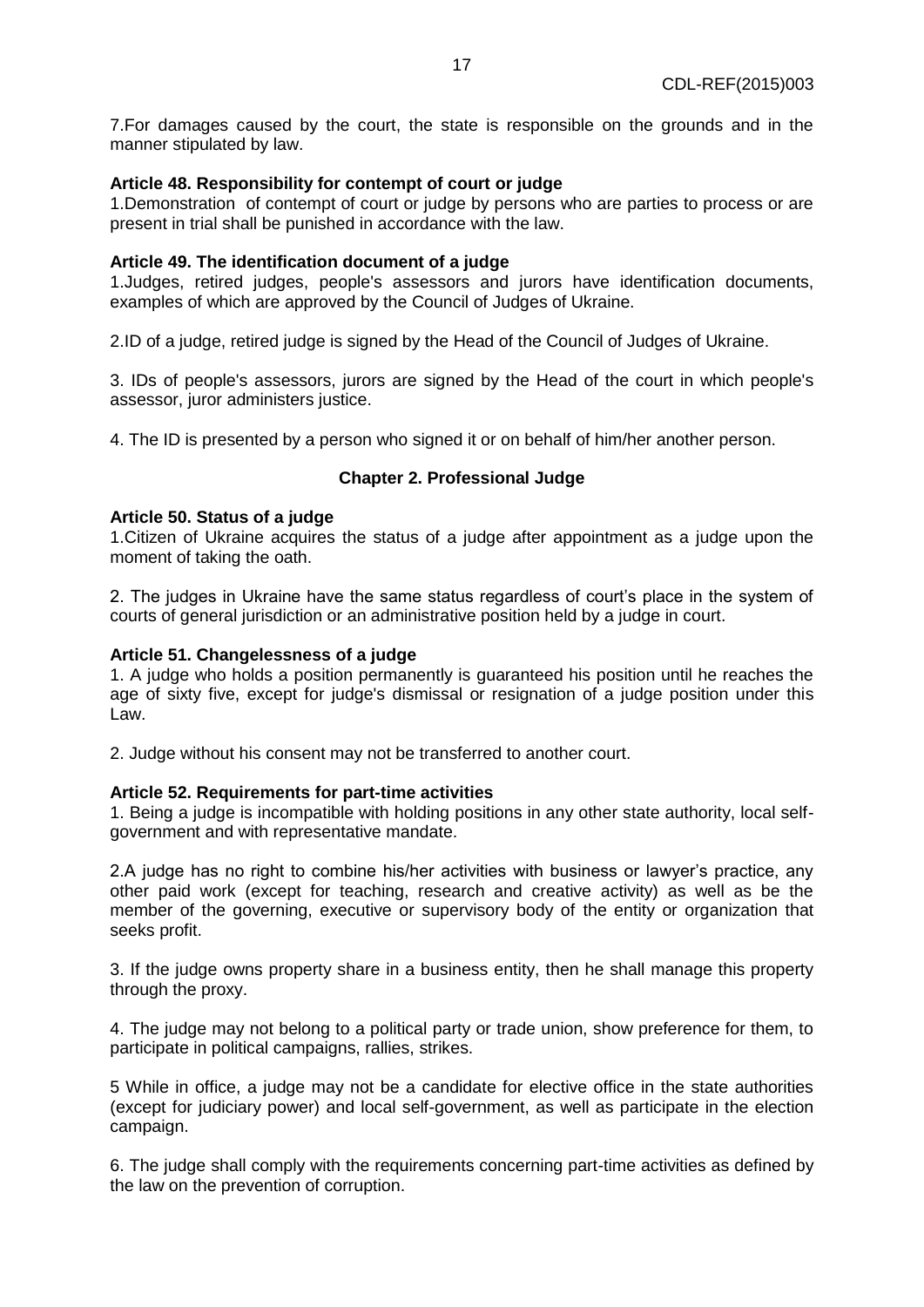# **Article 53. Rights and obligations of a judge**

1.Rights of a judge associated with the administration of justice are established by the Constitution of Ukraine, procedure and other laws.

2.A judge has the right to take part in judicial self-government.

Judges may form public organizations and participate in them to protect their rights and interests, enhance their professional skills.

A judge may be a member of national and international associations with a view to protecting the interests of judges, strengthening the authority of the judiciary power in society and development of the legal profession.

The judge has the right to participate in international bodies and organizations, as well as being a member of the working groups, commissions established to make recommendations.

3.A judge shall improve his/her professional level and for that purpose shall undergo relevant training.

4. Judge upon his statement may be seconded to work in the High Council of Justice, Qualification Commission of Judges, the National School of Judges of Ukraine, on interniship in bodies of the Council of Europe, the European Union, international judicial authorities.

5. The judge shall relentlessly follow the oath of a judge.

6. A judge shall:

1) promptly, fairly and impartially hear cases, make reasoned court decisions;

2) comply with the rules of judicial ethics;

3) show respect for parties of a trial;

4) not disclose information that is a secret protected by law, including the secret of a jury room and of closed trial;

5) comply with the requirements concerning part-time work;

6) comply with the law on the prevention of corruption;

7) report in writing about each case of unlawful influence on a judge within five days after he/she became aware of such case the Council of Judges of Ukraine and the Prosecutor General's Office of Ukraine which are obliged to examine immediately the report with participation of the judge and take the necessary steps to eliminate the threat;

8) comply with the requirements of the part nine of the Article 133 of this Law.

7. A judge appointed as a judge for the first time participates in an annual training at the National School of Judges of Ukraine. A judge who holds a position of a judge permanently enhances skills in the National School of Judges of Ukraine not less than once every three years.

8. The judge who was appointed to an administrative position in a court shall participate in respective training at the National School of Judges of Ukraine.

9.A judge may not be awarded state awards, as well as any other awards, certificates, diplomas before his/her dismissal from the position. A judge can only be awarded state awards for demonstrated personal courage and heroism in circumstances involving a risk to life.

10.A judge *ex officio* has access to state secret to the extent necessary for the administration of justice. A judge who holds an administrative position, has access to state secret as to the extent necessary to implement the relevant administrative powers.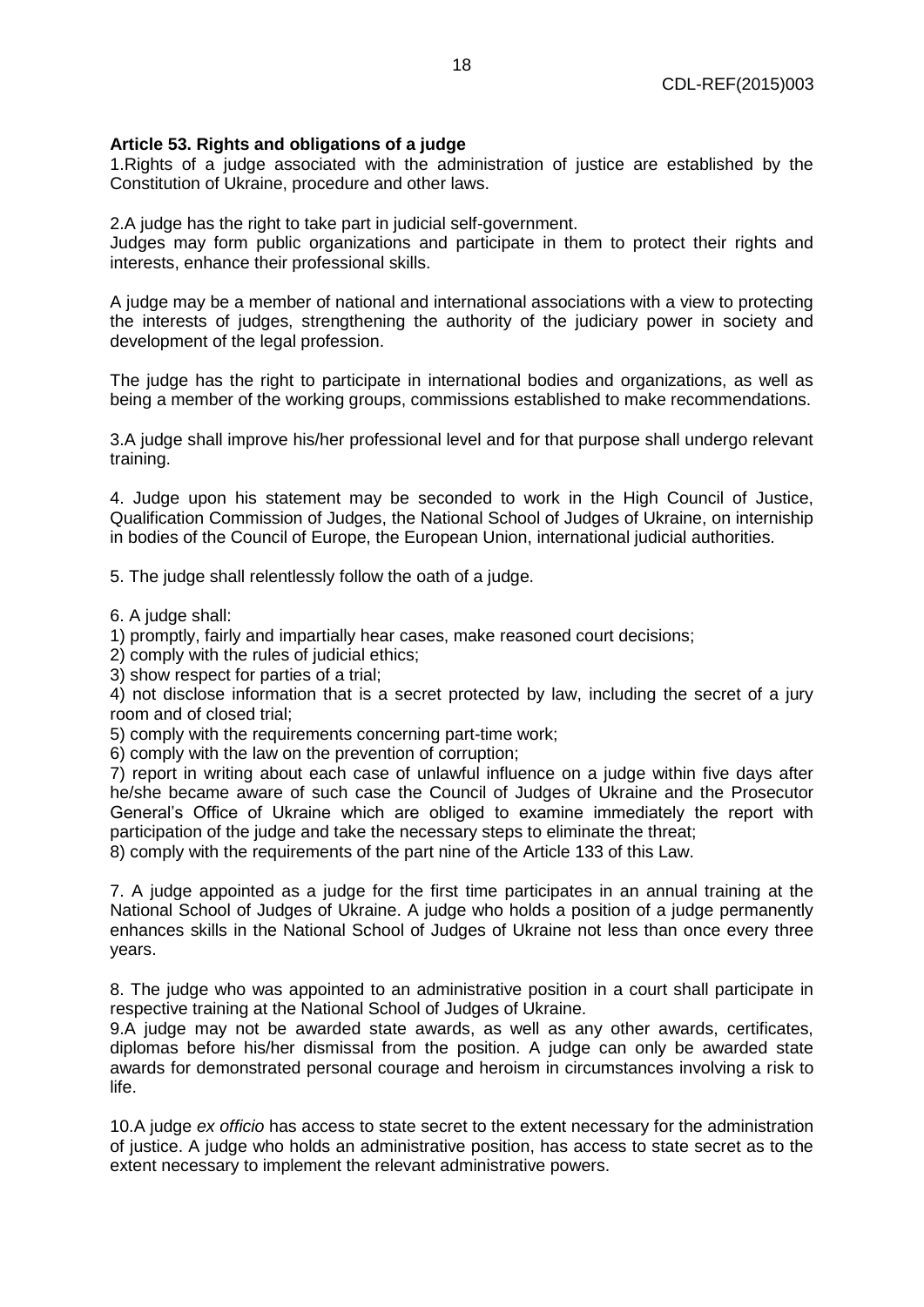# **Article 54. Oath of judges**

1. Person who is first appointed to a position of a judge assumes powers of a judge after taking the oath of a judge as follows:

*"I, (name and last name), entering the position of a judge, solemnly swear to honestly and faithfully perform the duties of a judge, to be virtuous, fair, independent and impartial, to administer justice to strengthen the rule of law, not to commit acts that are incompatible with the title of a judge and belittle the authority of a justice. "*

2. The judge is sworn in at a solemn ceremony in the premises of the Council of Judges of Ukraine within fifteen days from the day of appointment to a position of a judge.

The State Judicial Administration of Ukraine organizes the ceremony of administration of oath by judges.

The text of the oath signed by the judge shall be passed by the State Judicial Administration of Ukraine to the court where the judge holds position.

### **Article 55. Judicial Ethics**

1. Issue of judicial ethics is determined by the Code of Judicial Ethics, approved by the Congress of Judges of Ukraine.

2. Commission on Judicial Ethics is established for drafting the Code of Judicial Ethics, amendments thereto, advising judges, retired judges, Commission on preliminary examination of complaints (applications) on bringing judges to disciplinary action, the Disciplinary Commission of Judges of the High Council of Justice to address the problematic issues of judicial ethics and provide recommendations for ethical behavior, prevention and settlement of conflict of interest in the activities of judges, prevent obtaining illicit advantage or prohibited by law gifts, handling them.

Commission on judicial ethics is established and its regulations are approved by the Council of Judges of Ukraine. Ethics Commission operates on a voluntary basis. Its work is secured by the Council of Judges of Ukraine staff.

### **Article 56. Monitoring lifestyle of a judge**

1. In order to establish relevance of a judge's level of life to his/her and his/her family property and the income received by them, monitoring of a lifestyle of a judge is conducted in accordance with to law .

### **Chapter 3. People's assessors and jurors**

### **Article 57. Status of a people's assessors and juror**

1. People's assessor is a citizen of Ukraine who in cases stipulated by the procedure law and upon his/her consent resolves cases as a part of a court along with a professional judge, providing in accordance with the Constitution of Ukraine participation of people in administering of justice.

People's assessors during the hearing and resolution of cases enjoy the powers of the a judge.

2. A juror is a citizen of Ukraine who in the cases stipulated by the procedure law is involved in the administration of justice, ensuring in accordance with the Constitution of Ukraine participation of people in administering of justice.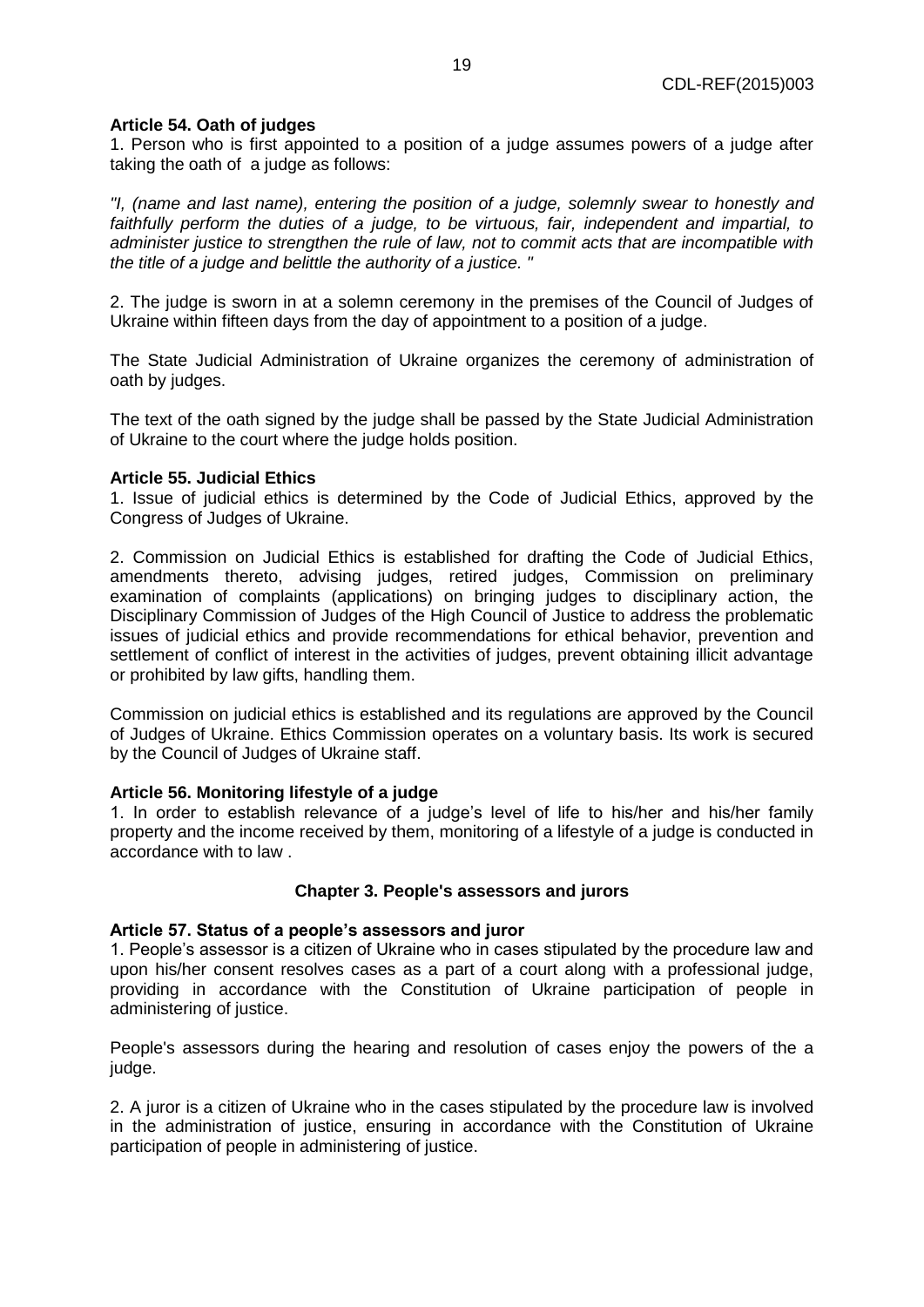3.People's assessor, the juror may be a citizen of Ukraine who has reached the age of thirty and is resident in the territory under the jurisdiction of respective court. People's assessor shall be a person who has higher education.

4. People's assessors and jurors carry out the duties specified in paragraphs 1 - 4 of part four of Article 53 of this Law.

# **Article 58.Lists of people's assessors and jurors**

1. List of people's assessors at the request of the head of the respective local court is formed by commission which composition is approved by the relevant local council. The commission includes authorized representatives of the court, representatives of the respective regional office of the State Judicial Administration of Ukraine, human rights organizations and the relevant council.

List of people's assessors is approved by the relevant local council and revised as necessary but not less than once every two years.

2. The list of people's assessors include all citizens permanently residing in the territory under

the jurisdiction of the respective court, who meet the requirements of Article 57 of this Law, the fourth part of this article and agreed or wish to become people's assessors.

3. Jury lists include citizens permanently residing in the territory under the jurisdiction of the relevant court and who meet the requirements of Article 57 of this Law and the fourth part of this article. List of the jury at the request of the head of a local court is formed by a respective territorial authority of the central executive authority that implements the state policy in the field of registration of individuals. List of jurors is updated annually no later than March 1.

4.People's assessor or a juror can not be citizens who are:

1) recognized by the court as incapable or partially capable;

2) have a chronic mental or other illnesses that prevents them from performing the duties of people's assessor or juror;

3) have not withdrawn or canceled conviction;

4) people deputies of Ukraine, members of the Cabinet of Ministers of Ukraine, judges, prosecutors, police officers and other law enforcement agencies employees, military personnel, employees of court staff and other civil servants, lawyers, notaries,

5) reached sixty-five years;

6) do not speak the state language.

Person included in the list of people's assessors may not be involved in the proceedings as a juror.

5. After the formation of the list of people's assessors and jurors such lists are transferred to the respective court in electronic form. The information contained in these lists may not be used for purposes not related to the selection of people's assessors and jurors.

# **Article 59.Involvement of people's assessors and jurors to perform duties in court**

1. The court involves people's assessors and jurors in the administration of justice in separate cases not more than once a year, except when necessary to complete the trial which was started with their participation. Selection of citizens to be invited to participate in the administration of justice as people's assessors and jurors shall be done by using an automated system.

2.A written invitation to participate in the administration of justice is sent by a court to a people's assessor or a juror no later than seven days before the beginning of a trial. Invitation contains information about rights and responsibilities of people's assessor or juror,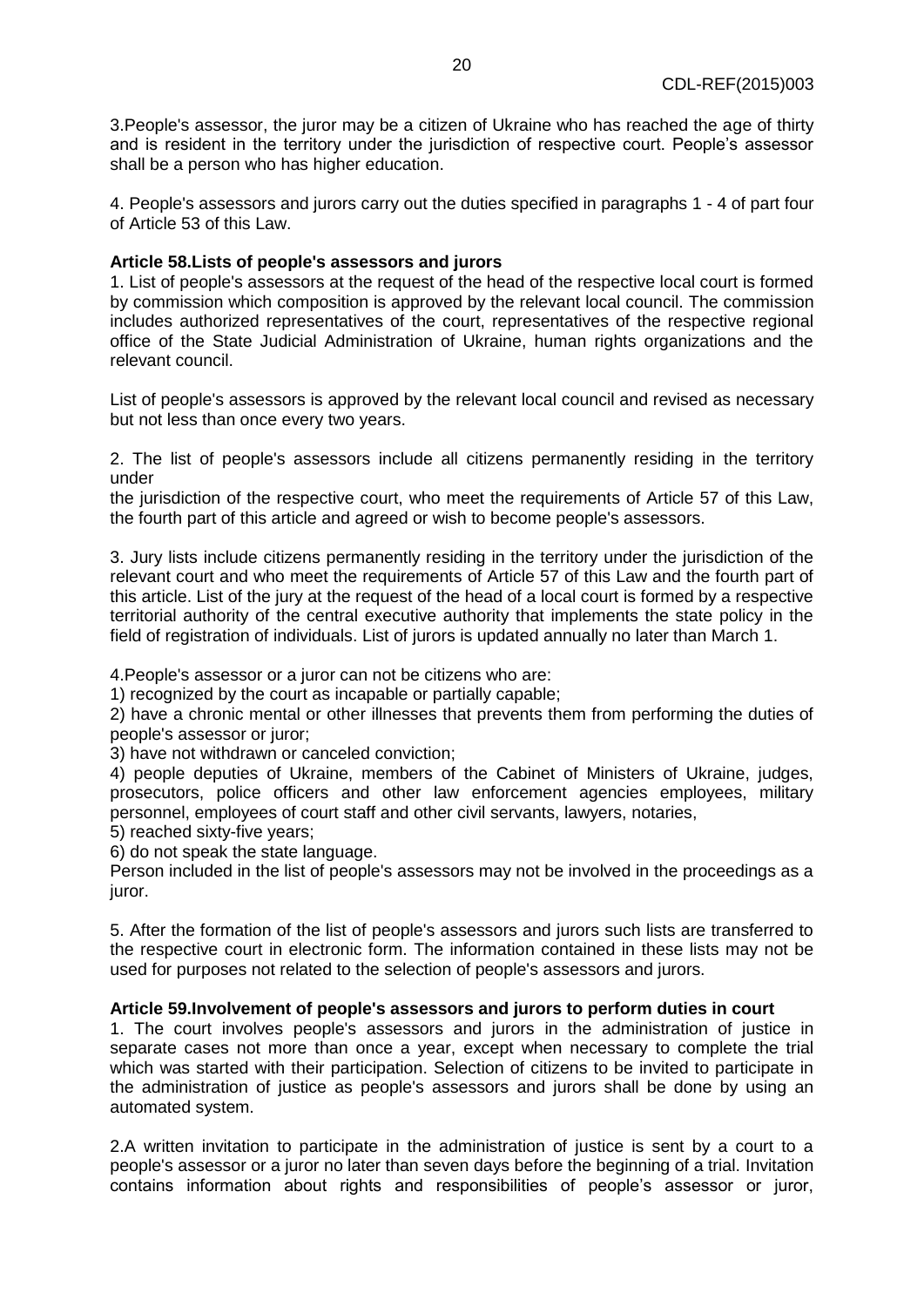requirements for them, as well as grounds for dismissal from duty. Along with the invitation a written notice is sent to the employer about involvement of employee as a people's assessor or juror.

3. The employer shall free people's assessor, juror from work at the time of executing him/her the duties of the administration of justice. Refusal to free employer from work is deemed as a contempt of court.

4. People's assessor, juror shall be obliged to appear in court upon invitation to participate in the trial. Failure to come to the court without reasonable excuse is deemed as a contempt of court.

5. The procedure of selection of a jury for the trial, the order of taking the oath by them and its content are determined by the procedure law.

# **Article 60. Grounds and procedure for dismissal from duty assessors and jurors**

1. Under the circumstances specified in part four of Article 58 of this Law the court shall dismiss the person that has been included in the list of people's assessors or list of jurors from duties of an assessor or a juror.

2. The Court shall also dismiss from performing of duties of people's assessor or juror:

1) a person who is on leave due to pregnancy and childbirth, on maternity leave, as well as a person who has children of preschool or primary school age or cares about disabled children or elderly family members;

2) the head or deputy head of the local self-government authority;

3) a person who because of his religious beliefs feels impossible to participate in the administration of justice;

4) another person if the head of a court finds reasons to which a person refers as good ones.

3.A person referred to in the part two of this article shall be dismissed from duties of a people's assessor or a juror upon his/her statement filed prior to the execution of his/her duties.

4.Dismissal from duties of a people's assessor or a juror because of a challenge (selfremoval) in a particular case shall be performed in order stipulated by the procedure law.

### **Article 61. Guarantees the rights of people's assessors and jurors**

1.Compensation shall be paid to people's assessors, jurors for the performance of their duties in the court in the manner prescribed by the Cabinet of Ministers of Ukraine. They are reimbursed for travel and lodging and also they are paid per diems. These payments are made by regional branches of the State Judicial Administration of Ukraine from the State Budget of Ukraine.

2. While exercising their duties in court people's assessors and jurors retain at the place of their work all the guarantees and privileges provided by law. Time of exercising duties of the people's assessor or juror in court shall be counted in all types of employment record. Dismissal people's assessor or juror from work or transfer to another job without his consent during the execution of the duties in the court is not allowed.

3. People's assessors and jurors are subjects to the guarantees of independence and immunity of judges established by law during the performance of their duties of the administration of justice. Upon justified request of a people's assessor, a juror safety measures may be taken regarding him/her even after the discharge of his/her duties.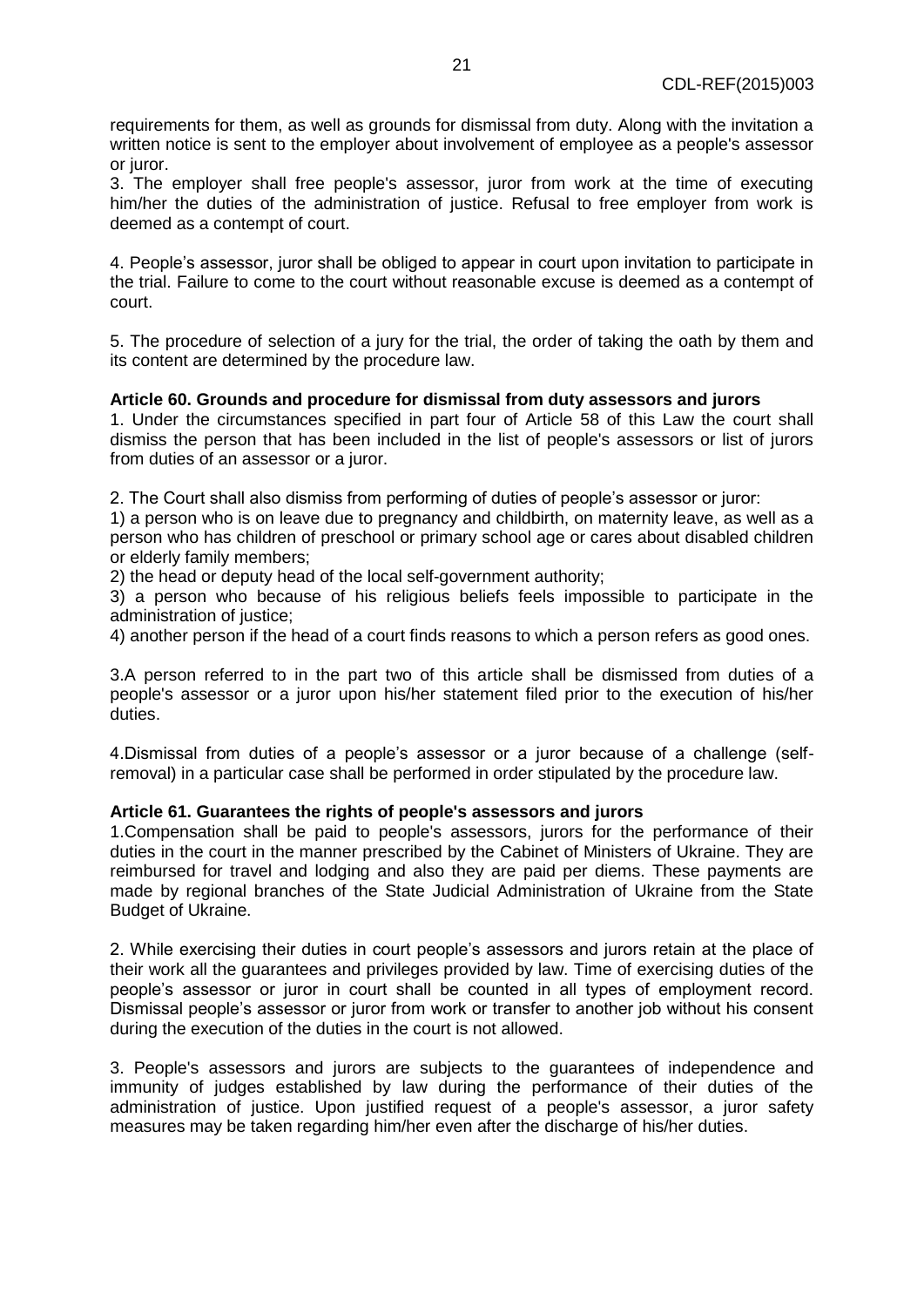# **SECTION IV. ORDER OF TAKING POSITION OF A JUDGE OF COURT OF GENERAL JURISDICTION**

# **Chapter 1. General Provisions**

### **Article 62. Requirements for candidate for a position of a judge**

1. For a position of a judge may be recommended a citizen of Ukraine, who is at least twenty-five years, who has a higher legal education and experience in the legal area not less than three years, has resided in Ukraine for at least ten years and possesses state language.

2.For a position of a judge of the appellate court may be recommended a citizen of Ukraine who was elected to a permanent position of a judge and has respective qualification.

3.For a position of a judge of a high specialized court may be recommended a citizen of Ukraine who has experience as a judge of a local court not less than ten years or as a judge of the appellate court at least five years and has respective qualifications.

4.For a position of a judge of the Supreme Court of Ukraine may be recommended a citizen of Ukraine who has experience as a judge of the appellate court or the high specialized court at least seven years and has respective qualifications.

5.May not be recommended for the post of a judge citizens who:

1) are recognized by the court as incapable or partially capable;

2) have chronic mental or other illnesses that prevent them from performing duties of a judge:

3) have not withdrawn or canceled conviction.

### 6.For the purposes of this article:

1) higher legal education - higher legal education received in Ukraine with the educational level of master, as well as higher legal education with the appropriate educational level received in foreign countries and recognized in Ukraine as stipulated by law;

2) work experience in the legal area–work experience of a person in his/her specialty after obtaining her higher legal education with the educational level of master.

7. Persons who are restricted from occupying positions of judges according to the Law of Ukraine On Government Lustration may not be recommended for positions of judges.

### **Article 63.Selection of candidates for the position of a judge**

1. Selection of candidates for the position of a judge shall be performed out of the number of individuals who meet the requirements established by the Constitution of Ukraine and Article 62 of this Law. The selection of candidates for the position of a judge is performed according to results of passing special training and taking the qualifying examination in accordance with this Law.

2. In the process of selection of candidates for the position of a judge equality of rights regardless of race, color, political, religious and other beliefs, sex, ethnic or social origin, property status, place of residence or other characteristics shall be ensured.

3. Anyone who meets the requirements established for candidates for the position of a judge may apply to the Qualification Commission of Judges with an application to participate in the selection of candidates for the position of a judge.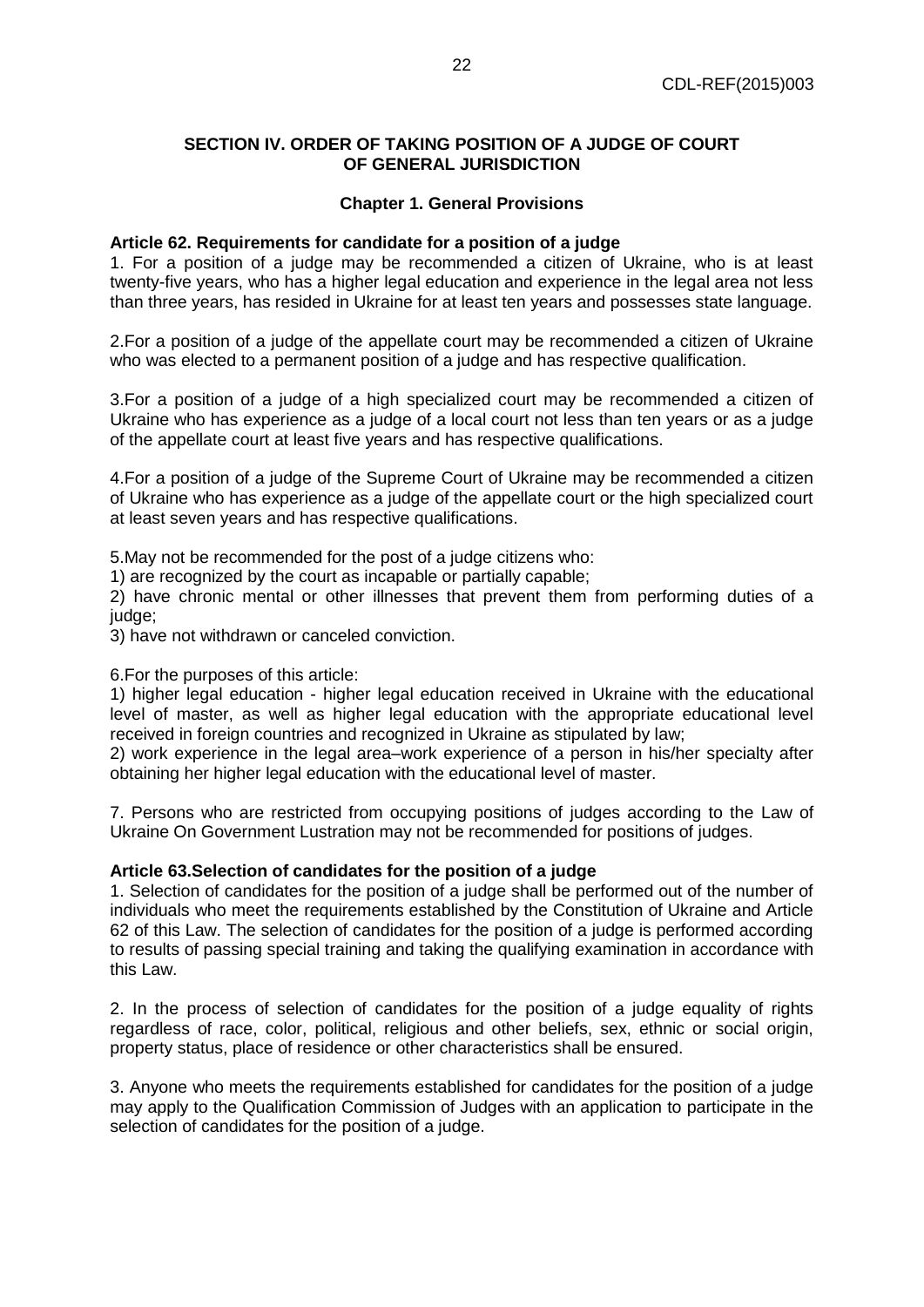# **Chapter 2. Appointment to a position of a judge**

# **Article 64. Procedure for the first appointment for the position of a judge**

1.First appointment to the position of a judge is performed in the manner stipulated by this Law and includes the following steps:

1) Posting on the official web portal of the judiciary announcement about the selection of candidates for the position of a judge considering expected number of vacancies of judges and publication of the announcement in the determined by it print media. The announcement contains the statement of requirements to be met by candidates for candidates for the position of a judge, the deadline for submission of documents to the Qualification Commission of Judges and their list;

2) submission by persons who wish to become judge of the respective application and documents specified by this Law; performing on the basis of these documents check that the persons meet requirements established for candidate for the position of a judge;

3) taking by persons who meet the established requirements for a candidate for the position of a judge the qualifying examination in the manner approved by the Council of Judges of Ukraine;

4) publication on the website of the judiciary the list of candidates who have passed the qualifying examination, conducting interview with them;

5) organization of special inspection regarding the candidates upon their written consent in the manner stipulated by this Law and the law on prevention of corruption;

6) undergoing by candidates of a special training;

7) taking by candidates of the qualifying examination;

8) determining ratings of the candidates for the position of a judge based on results of a special training and qualifying examination, their admission to the staffing reserve of judges, publication of this reserve on the official web portal of the judiciary;

9) announcement on the official web portal of the Council of Judges of Ukraine competition for filling these positions among the candidates who are in reserve in case of opening of new vacancies of judges;

10) the competition for filling vacancies of judges based on rating of candidates;

11) submission by the Judicial Qualifications Commission recommendation to the High Council of Justice on the appointment of a candidate;

12) considering at a meeting of the High Council of Justice the issue of compliance with the procedure laid down in paragraphs 1 - 11 of part one of this Article and submission of proposals to the President of Ukraine on the appointment of a candidate to a position of a judge;

13) appointment for a position of a judge and determination of the court where the judge will hold the position.

# **Article 65. Submission by a candidate for a position of a judge documents to the Qualification Commission of Judges**

1. To participate in the selection of candidates for a position of a judge a person shall submit: 1) a written application for participation in the selection of candidates for a position of a judge:

2) a copy of the passport of the citizen of Ukraine;

3) questionnaire of a candidate that contains information about him;

4) copies of diplomas, scientific degree, academic rank;

5) copy of labor record;

6) medical conclusion on the state of health of the candidate (list of health facilities providing such conclusion and form of such conclusion shall be approved by the Council of Judges of Ukraine in agreement with the authorized central authority of executive power on issues of the health care);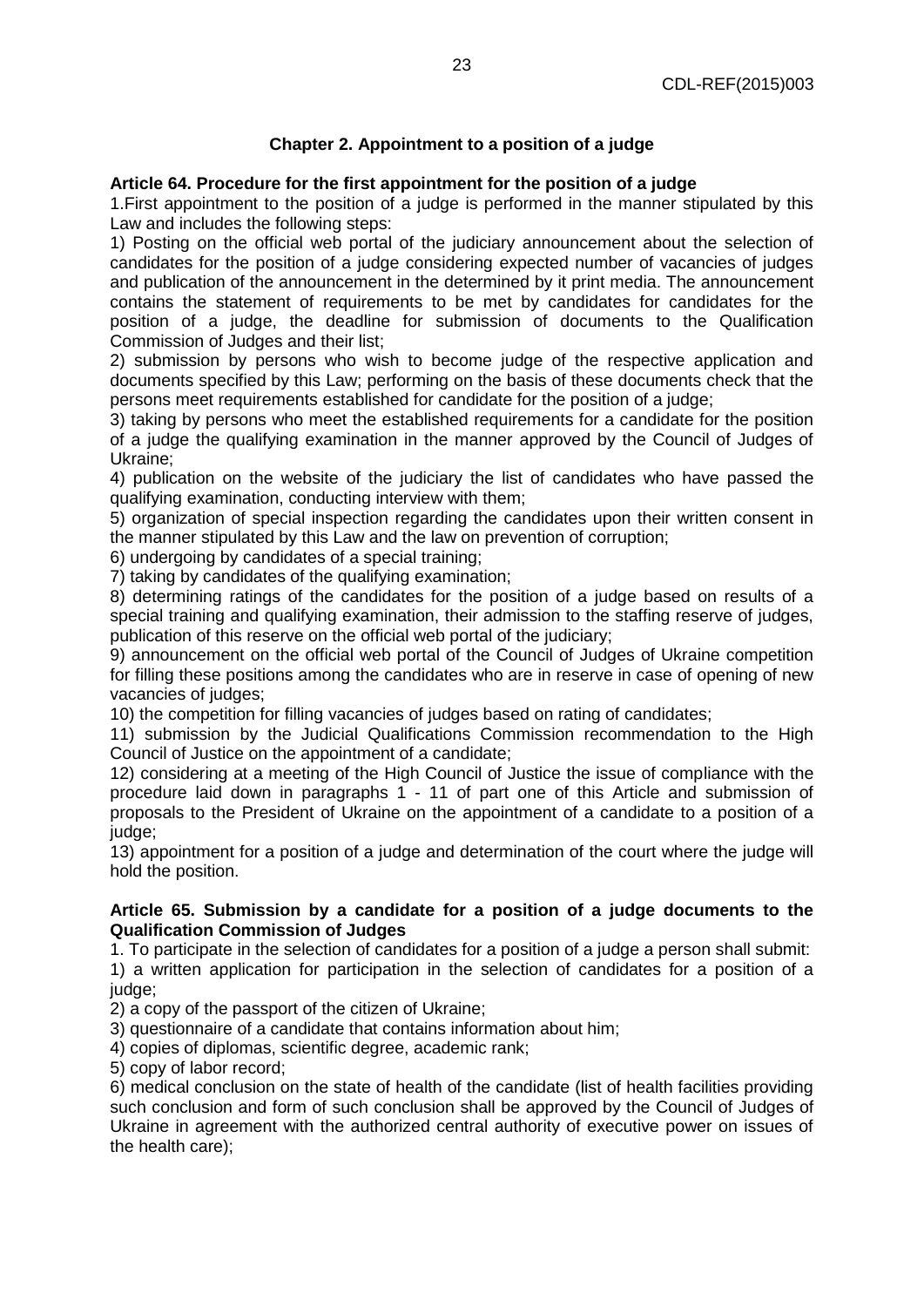7) a written consent to the collection, storage and use of information about the candidate to assess his readiness to work as a judge and holding in regard to him/her a special inspection;

8) a declaration of a person authorized to perform state or self-government functions in the order prescribed by law on the prevention of corruption;

9) a copy of the military card (for servicemen or military obliged);

10) a statement as provided by the Article 6 of the Law of Ukraine On Government Lustration.

The form and content of the application to participate in the selection of candidates for a position of a judge, questionnaires of candidate shall be approved by the Council of Judges of Ukraine and posted on the official web portal of the judiciary.

It is prohibited to request from a candidate documents not covered by this part.

2. Acceptance of documents is completed on the day specified in the announcement as the deadline for their submission.

3. Persons who have submitted all the necessary documents and meet the requirements established for candidate for a position of a judge are admitted to selection of candidates for a position of a judge. In case of refusal of admission Qualification Commission takes a reasoned decision.

#### **Article 66. Qualification Examination**

1. Qualification examination is done to check the level of general theoretical knowledge in law area, command of the state language and analytical skills of candidates and consists of anonymous testing.

2. Qualification Commission of Judges informs candidates admitted to the qualifying examination the date, time and place of its holding not later than one week prior to that date.

3. Immediately after the qualifying examination Qualifications Commission of Judges in the presence of candidates for a position of a judge ensures review of tests and determines a passing score, which shall not be less than 75 percent of the maximum possible score considering expected number of vacant positions.

4. The results of the qualifying examination shall be published on website of the judiciary not later than the day following the examination.

5. As a result of the qualifying examination Qualification Commission of Judges shall decide on the admission of persons who have successfully passed the examination to the next stage of selection and publish the decision on the official web portal of the judiciary.

6. Qualification Commission of Judges shall ensure transparency of a qualifying examination. Representatives of the media may attend each stage of it and be present during review of tests.

7. Qualification Commission of Judges conducts with candidates who have passed the qualifying examination interview to verify knowledge of the language of justice and the absence of physical barriers to the proper administration of justice. As a result of interview Qualification Commission of Judges may adopt a reasoned decision of non-admission of a candidate to the next stage of the procedure for the appointment to a position of a judge.

#### **Article 67. Special inspection of candidates**

1. Qualification Commission of Judges organizes special inspection in the manner prescribed by the law on the prevention of corruption and with regard to the details of this law for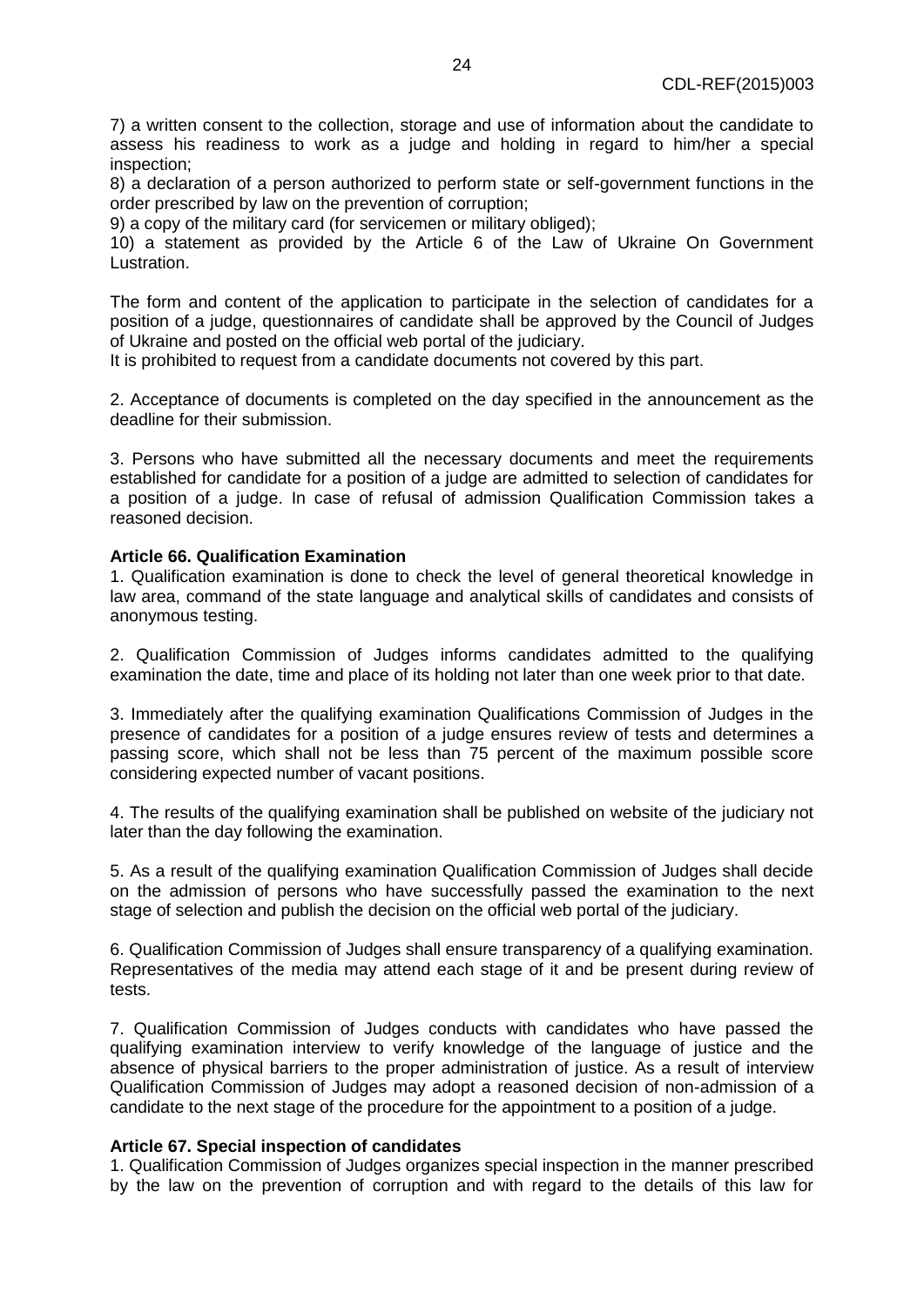candidates for a position of a judge who have passed the qualifying examination and passed the interview.

2. For the purpose of conducting a special inspection not later than the next business day after the admission of candidates to the next stage of selection Qualification Commission of Judges shall send to the competent authorities inquiries about the respective information about such people. These requests shall be signed by the head or deputy head of the Qualification Commission of Judges.

Based on the information received Qualification Commission of Judges prepares a certificate on results of a special inspection.

3. Individuals and legal persons, public associations may submit to the Qualification Commission of Judges information on the integrity of candidates for a position of a judge within one month from the date of official publication of the list of candidates who have passed the qualifying examination.

4. After receiving information that may indicate non-integrity of a candidate for a position of a judge, Qualification Commission of Judges reviews it at its meeting inviting such candidate. Candidate for a position of a judge has the right to get familiar with this information, provide relevant explanations to refute and deny it. As a result of reviewing the Qualification Commission of Judges may adopt a reasoned decision of non-admission of a candidate to undergo a special training.

5.Considering results of passing the special examination taken by candidates, Qualification Commission of Judges shall decide on the admission of candidates for a position of a judge to the special training.

# **Article 68.Special preparation of a candidate for a position of a judge**

1. Special preparation of a candidate for a position of a judge includes theoretical and practical training of judges at the National School of Judges of Ukraine. Practical training involves an internship, including at the courts, the prosecution authorities, pre-trial investigation authorities and institutions of the penitentiary service, state executive service, at advocacy.

2. Program, curriculum and procedures for undergoing the special training of a candidates for a position of a judge are approved by the Council of Judges of Ukraine upon the proposal of the National School of Judges of Ukraine. Programs of internship at prosecution authorities, pre-trial investigation bodies, institutions of the penitentiary service, state executive service and advocacy shall be agreed with the respective authorities.

3. Special training lasts for one year.

While undergoing the special training the candidate shall retain the main place of work, a stipend is paid of at least half of the base salary of a judge.

The term of undergoing a special training at the National School of Judges of Ukraine shall be counted into work experience in the area of law.

4. As a result of training in court candidates make a report and submit it to the Commission consisting from judges of the respective court where they were trained. The Commission consists of at least three judges of that court. Commission upon consideration of the report approves the assessment based on the criteria set out in the procedure for the special training of candidates for a position of a judge.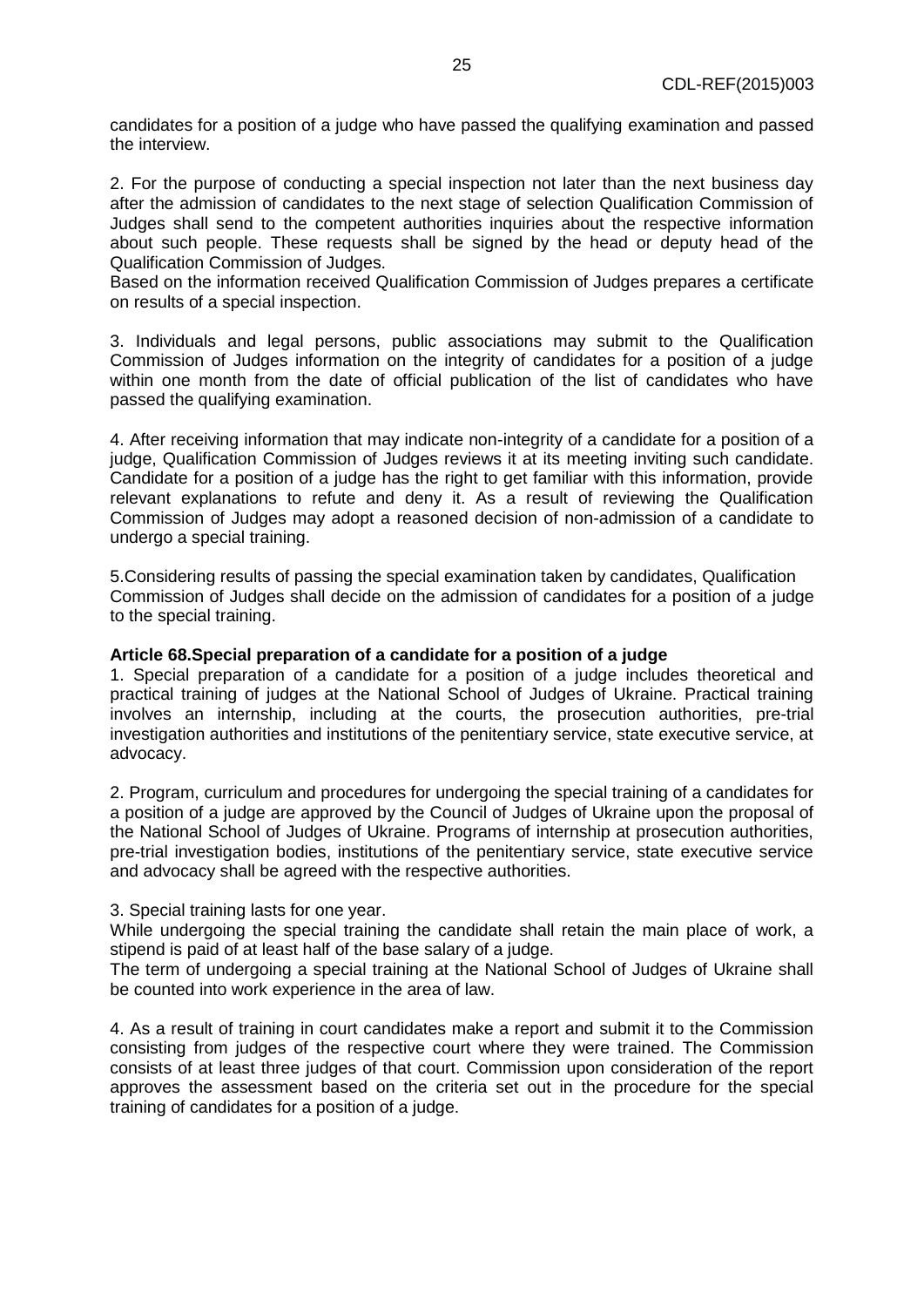5. As a result of the special training candidates receive appropriate document of the approved form which contains score for each subject and for results of an internship in court. National School of Judges of Ukraine shall send materials regarding candidates who have undergone the special inspection to the Qualifications Commission of Judges so that candidates can take the qualifying examination. The special training is fulfilled when a candidate fulfilled program of such training.

6. In case of violation by a candidate for a position of a judge of order of the special training that led to his expulsion or in case a candidate stopped training on his/her own initiative, he must reimburse the money spent on his/her preparation.

7. If a candidate for a position of a judge within three years after admission to the reserve staffing to fill the vacant position of a judge did not submit an application for participation in the competition to occupy the vacant position of a judge, he is obliged to reimburse the costs of his special training.

# **Article 69. Qualification examination**

1. The qualification examination is attestation of a person who has undergone the special training and intends to be recommended for appointment as a judge.

2. The qualification examination is testing the appropriate level of professional training of the candidate obtained as a result of the special training, of the technical skills, personal qualities of the candidate and his ability to administer justice.

3.Qualification examination consists of a written anonymous test and of implementation of practical tasks.

4. Qualification Commission of Judges shall ensure transparency of the qualifying examination. The media, professional organizations of lawyers and human rights organizations may attend its each stage and be present during the evaluation of results.

5. The course of the qualifying examination is fixed by technical means of video and audio recording and broadcasted via the official web-portal of the judiciary.

6. Regulation on the procedure for taking the qualifying examination and evaluation methodology shall be approved by the Council of Judges of Ukraine upon the proposal of the National School of Judges of Ukraine.

7. The results of the qualifying examination are valid for three years.

8. A person who failed the qualifying examination may be admitted to the repeated taking of this examination again not earlier than in one year. A person who failed the qualifying examination for a second time may be admitted to the next examination no earlier than in two years.

9. Qualification Commission of Judges defines rating of candidates for a position of a judge according to the points scored by candidates based on the results of special training at the National School of Judges and qualifying examination and admits candidates to reserve staffing to fill position of a judge. Rating shall also separately indicate points in tasks that test the candidate's ability to be a judge in different types of jurisdiction.

10. The information about results of the qualifying examination and the place of a candidate in rating is publicly available and shall be published on the official web portal of the judiciary.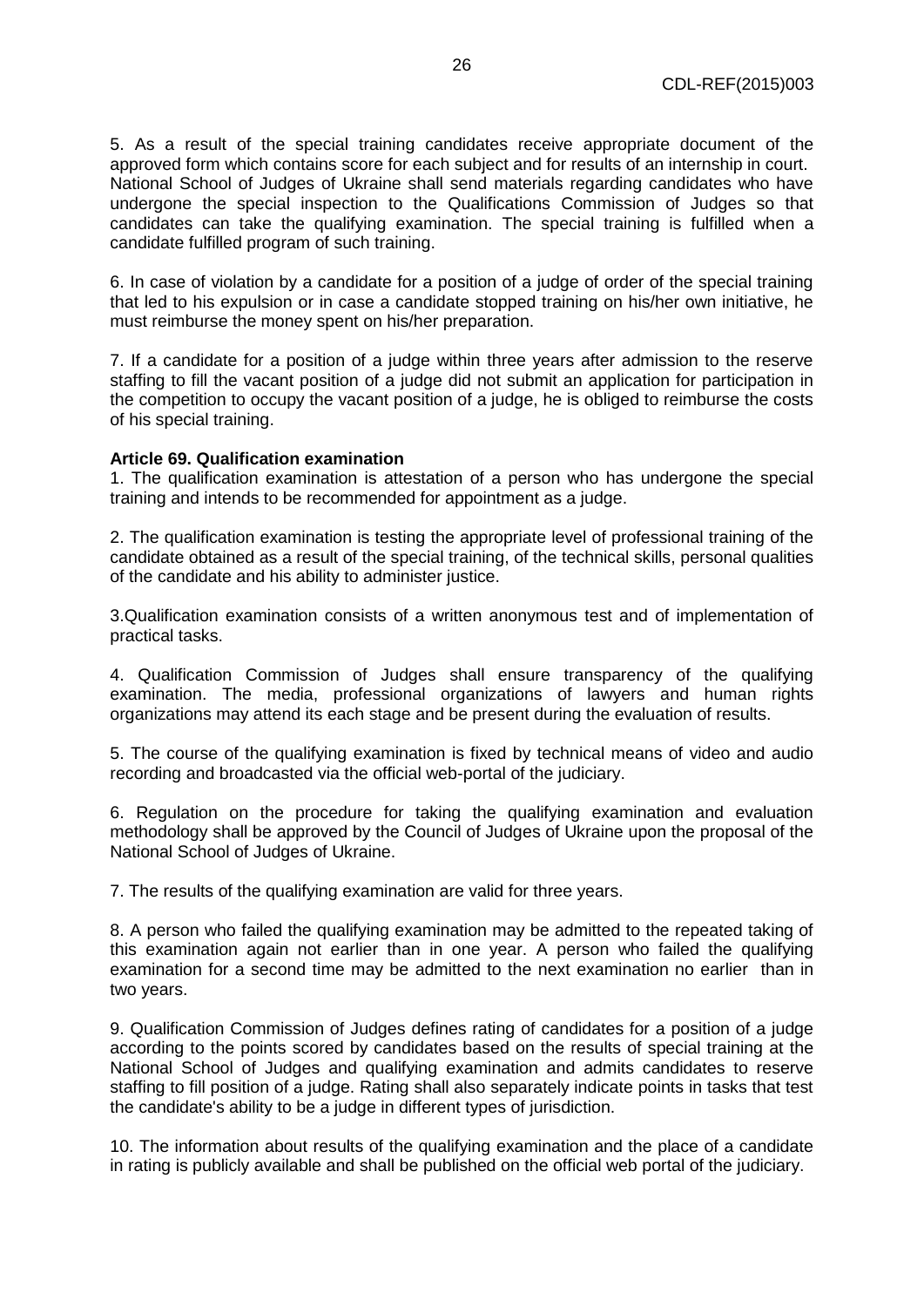# **Article 70. Conducting competition to fill the vacant position of a judge**

1.In order to conduct a competition to fill the vacant position of a judge, Qualification Commission of Judges posts the respective information on the website of the judiciary not later than one month before the competition.

2. The competition announcement shall contain the name of the courts where there are vacant positions of a judge, the number of such positions, conditions of competition, date, time and venue of the competition.

3. Candidates for a position of a judge who are in staffing reserve and judges who wish to participate in the contest to fill the vacant positions within the prescribed period shall submit to the Qualification Commission of Judges their written applications.

Information about the application by each candidate to fill vacant positions of a judge and his rating shall be posted not later than the next working day on the official web portal of the judiciary.

4. Qualification Commission of Judges conducts a contest for filling the vacant positions of a judge based on the ratings of candidates. In the case of identical place in rating advantage is given to the candidate who received more points in tasks that test his ability to be a judge of respective jurisdiction and in case with the same number of points - a candidate with longer experience in the area of law.

5. As a result of competitive selection, Qualification Commission of Judges shall send to the High Council of Justice, according to the number of vacancies, recommendations on the appointment of candidates as judges.

6. Pursuant to the recommendation of the Qualifications Commission of Judges, the High Council of Judges, upon results of verification of compliance with the procedure laid down in paragraphs 1 - 12 of part one of Article 64 of this Law, shall submit a proposal to the President of Ukraine on the appointment of a candidate for a position of a judge.

In case of establishing violations of the procedure that led to or may have lead to wrong results of selection, the High Council of Justice shall adopt a reasoned decision to reject submitting a proposal on the appointment of the candidate (candidates) for the position of a judge, as well as determine actions of the Qualifications Commission of Judges necessary to overcome the results of such violations.

# **Article 71. First appointment to the judicial post and designating the court, where the judge is to serve his first judicial post**

1. The President of Ukraine appoints the judge based on a recommendation of the High Council of Justice within fifteen days from the receipt of the recommendation.

2. The Council of Judges of Ukraine based on a recommendation of the Qualification Commission of Judges, according to the candidate's application submitted to the competition designates the court for the judge take up the salaried position of the judge in within fifteen days from the appointment to the judicial position.

### **Article 72. Transfer of a judge within a five-year term**

1. Within a five year term the judge can be transferred to the judicial position in another local court on his written request to the Qualification Commission of Judges.

2. The judge is transferred to the judicial post in other court on the outcome of competition to fill the judicial opening under Article 70 hereof.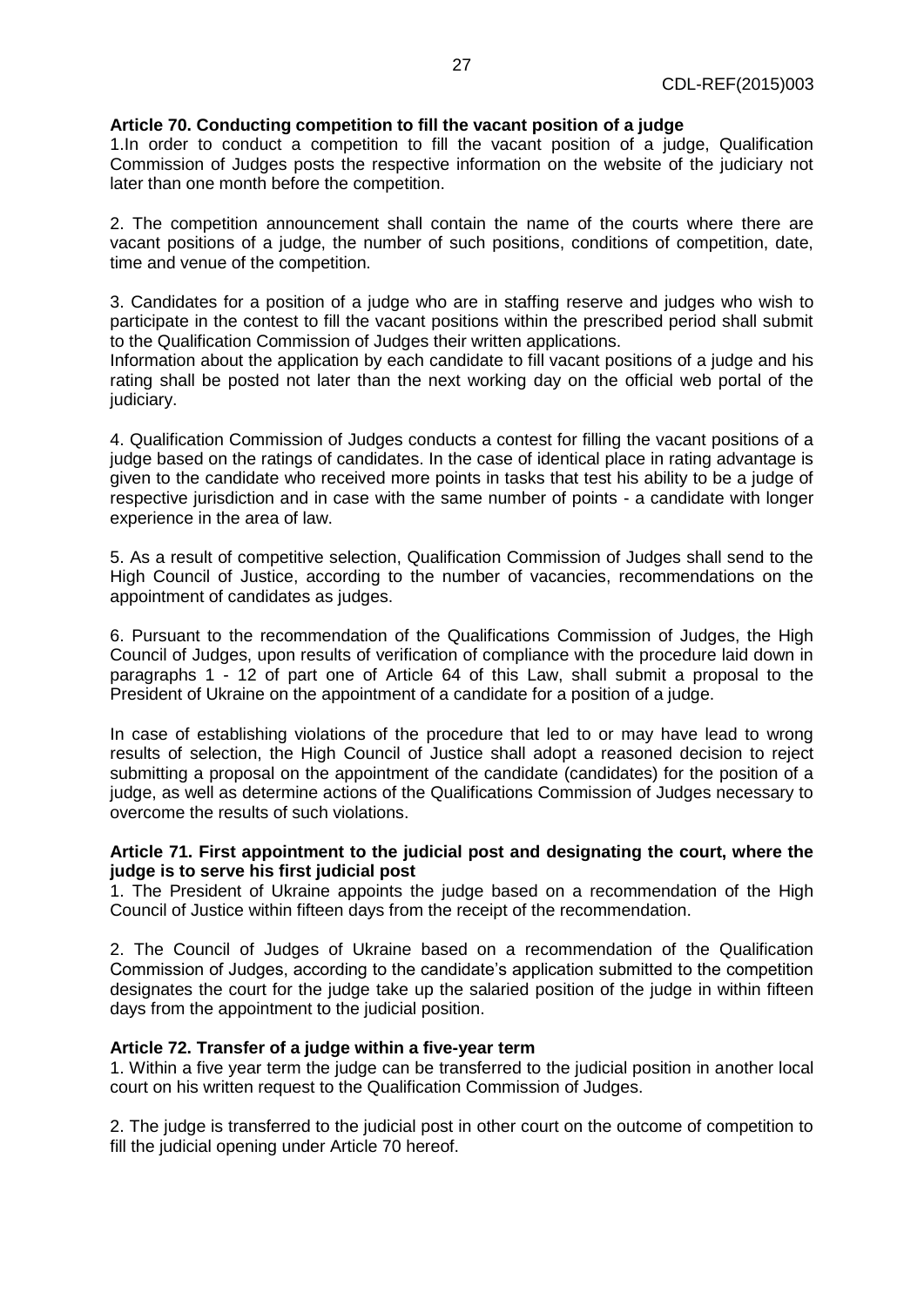3. When applying to fill a judicial opening in another court of the same instance, the judge may use the results of his previous qualification examination or take a qualification examination hereunder (however no sooner than three years after the previous qualification examination).

4. The Council of Justice of Ukraine transfers the judge within a five-year term on recommendation of the Qualification Commission of Judges.

# **Chapter 3. Consideration of appointment to a lifetime judicial position**

### **Article 73. Procedure of receiving a lifetime judicial appointment**

1. This Law and the Law of Ukraine On the Regulations of the Verkhovna Rada of Ukraine shall determine the appointment procedure to the lifetime judicial position .

2. The judge, whose tenure has expired shall apply to the Qualification Commission of Judges to be elected by the Verkhovna Rada of Ukraine to a lifetime position, unless there are statutory grounds for dismissal of the judge from office.

3. The following procedure is followed for a judge to receive a lifetime appointment:

1) the candidate submits a written application to the Qualification Commission of Judges to be recommended to a lifetime judicial position;

2) the Qualification Commission of Judges reviews the information about the candidate, any disciplinary sanctions or legal liability;

3) the Qualification Commission of Judges decides whether or not to recommend the candidate to a lifetime position and if rules positively, sends a recommendation to the Verkhovna Rada of Ukraine;

4) Based on the recommendation of the Qualification Commission of Judges the Verkhovna Rada of Ukraine rules on the lifetime judicial appointment in line with the statutory requirements.

# **Article 74. Application procedure for a lifetime judicial appointment to the Qualification Commission of Judges**

1. The candidate seeking a lifetime judicial appointment should apply no later than three months before the judicial tenure's end to the Qualification Commission of Judges with an application to recommend him to a lifetime judicial position.

2. The Qualification Commission of Judges shall receive recommendation applications to a lifetime judicial position in cases below:

1) a candidate has been removed from office due to tenure end and has not previously applied to the Qualification Commission of Judges to recommend him to a lifetime judicial position;

2) a candidate had previously secured to a lifetime judicial position, but resigned of his own accord.

3. If a candidate applies to the Qualification Commission of Judges to be recommended to a lifetime judicial position three years following his leave of judicial office, the Qualification Commission of Judges may recommend this judicial candidate to a lifetime judicial position after his completion of the qualification examination hereunder.

4. To be elected to a lifetime judicial position the candidate shall submit:

1) a written application letter;

2) copy of Ukrainian citizen passport

3) application form for a lifetime judicial position containing background information;

4) a copy of the labour record book;

5) a medical certificate on his state of health issued by a health care institution (the list of health care institutions certified to issue medical certificates and the form are approved by the Council of Judges of Ukraine on approval of the central executive health care institution);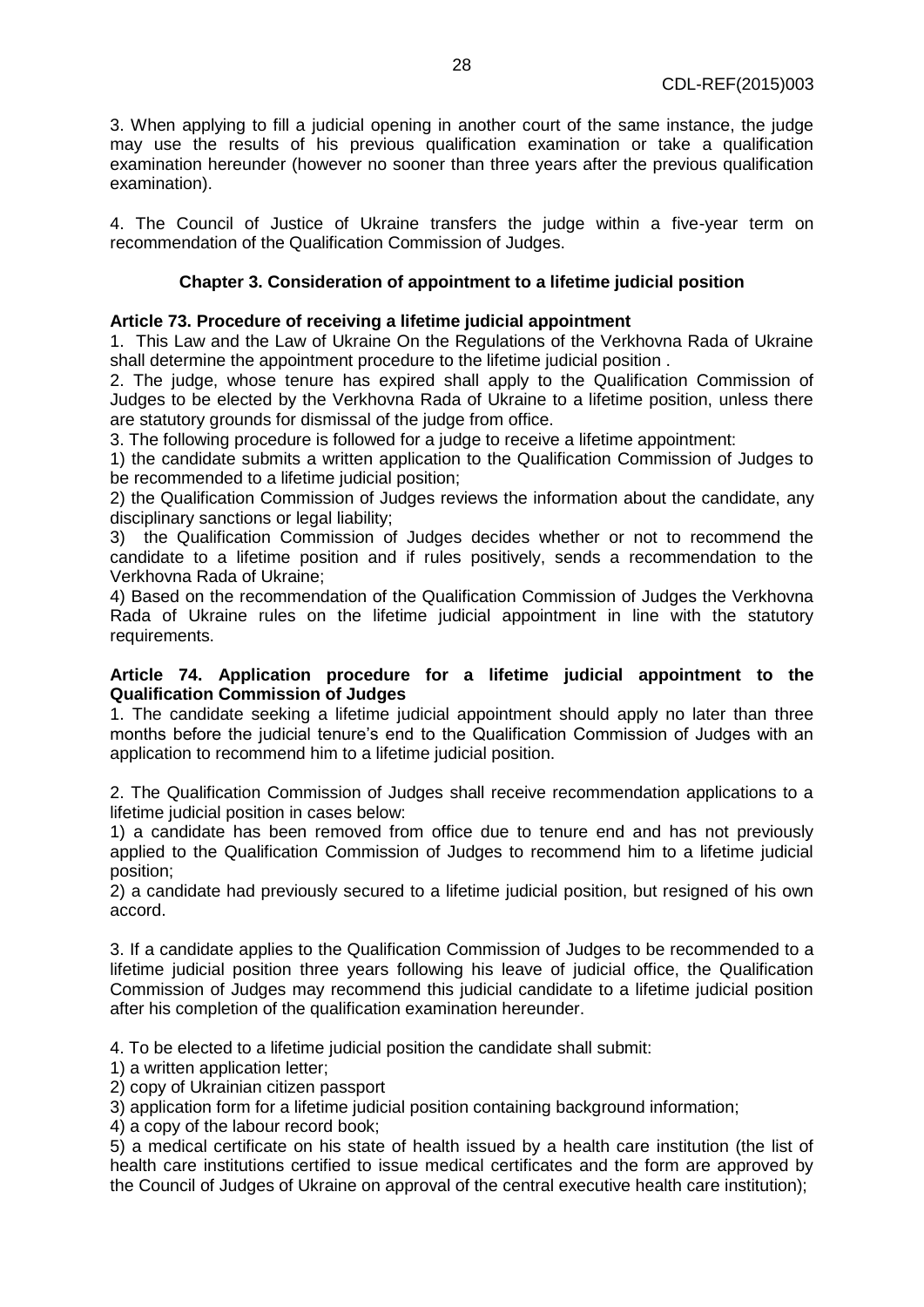6) a declaration of a person authorized to perform state or self-government functions in the order stipulated by the Law on Preventing Corruption;

7) a written consent to collection, storage and use of personal information for the assessment of his suitability to a lifetime judicial position;

8) a statement as provided by the Article 6 of the Law of Ukraine On Government Lustration.

5. The Qualification Commission of Judges approves and places on theofficial website of the judiciary the requirements as to the form and content of the recommendation letter to a lifetime judicial position, as well as the form and content of the application form of candidate's to a lifetime judicial position.

6. Candidates can not be required to submit any documents, not listed herein, except when necessary to provide information related to actions taken in judges' judicial capacity.

### **Article 75. The Qualification Commission of Judges review procedure of the candidate's application to a lifetime judicial position**

1. The Qualification Commission of Judges can review the application to a lifetime judicial position at any time, but no later than two months before the expiry of the judicial tenure.

2. The Qualification Commission of Judges monitors a judge's lifestyle in accordance with the law and reviews whether the candidate to a lifetime judicial position complies with the requirements set forth in Articles 52 – 53, 62 hereof.

3. The candidate applying to a lifetime judicial position is entitled to review the information about his conduct, requests filed by the Qualification Commission of Judges and answers received, as well as to express his opinion thereof at the meeting of the Qualification Commission of Judges.

### **Article 76. The decision whether to recommend a candidate to a lifetime judicial position**

1. The decision whether to recommend the candidate to the lifetime judicial position is taken under the procedure established by the the Qualification Commission of Judges and is announced immediately. The reasons not to recommend a candidate to a lifetime position include discrepancy between the living standard of a judge and property owned by him and his family and his income established as a result of monitoring his living standards, as well as failure to comply with Articles 52-53 and 62 hereof.

### **Article 77. Submission to elect a candidate to a lifetime judicial position**

1. The Qualification Commission of Judges submits its decision to recommend a candidate to a lifetime judicial position to the Verkhovna Rada of Ukraine no later than a month following the expiry of candidate's judicial tenure.

### **Article 78. The Verkhovna Rada of Ukraine considers the issue of electing a candidate to a lifetime judicial position**

1.The Law of Ukraine On the Regulations of the Verkhovna Rada of Ukraine stipulates the procedure of considering and enacting a decision to elect a candidate to a lifetime judicial position.

2. The motion to elect a candidate to a lifetime judicial position is heard at a plenary session of the Verkhovna Rada of Ukraine without resolutions of the Verkhovna Rada of Ukraine committees or any other reviews.

3. Hearing the motion to elect a candidate to a lifetime judicial position at the plenary session of the Verkhovna Rada of Ukraine starts with the report of the Chairman of the Qualification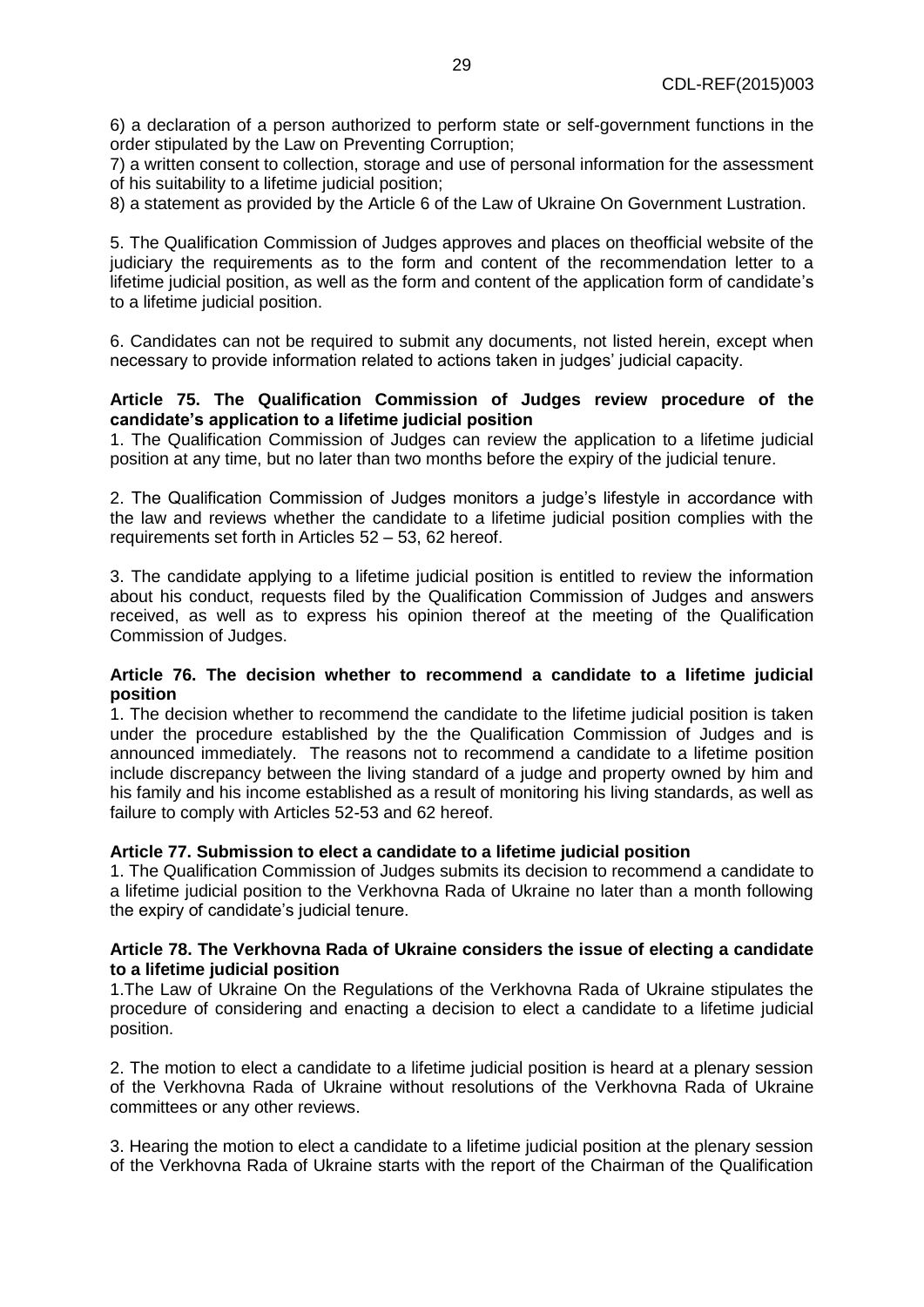Commission of Judges or a member of the Qualification Commission of Judges acting on his behalf.

4. The decision to elect a candidate to a lifetime judicial position is taken by the constitutional majority of the Verkhovna Rada of Ukraine and enacted by a resolution of the Verkhovna Rada of Ukraine.

5. The candidate elected to a lifetime judicial position acquires his status on the day the Verkhovna Rada of Ukraine enacts the resolution. The person shall remain on his salaried judicial position in the court, where he worked prior to being elected to a lifetime judicial position.

If a candidate is elected to a lifetime judicial position after being removed from his post, the Qualification Commission of Judges with the judge's approval designates a count for him to take up a position of the same level as before, considering availability of judicial openings.

#### **Article 79. Transferring a judge with lifetime tenure to another court**

1. The Judicial Council of Ukraine transfers a judge with lifetime tenure from one court to another on submission of the Qualification Commission of Judges.

2. The judge with lifetime tenure is transferred from one court to another court of the same instance under Article 72 herein.

3. The judge with lifetime tenure is transferred from one court to a higher instance court based on the results of a competition.

The Qualification Commission of Judges shall place the relevant information about a vacant position of a higher instance court judge on the official web-portal of the judiciary no later than one month before the competition.

The announcement shall include names of courts with judicial vacancies, number of vacancies, competition conditions, deadlines for submitting documents, date, time and place of the competition.

The judges willing to compete for the vacant judicial positions shall submit the following to the Qualification Commission of Judges: documents specified part 4 of Article 74 herein, a cover letter and any information to testify of his merits (information on continuing professional development at the National School of Judges, judge's teaching or scientific record, participation in judicial self-governance or other social contributions, etc.)

During the competition the Qualification Commission of Judges shall organize monitoring of the judge's lifestyle, question the judges of the courts where the judges are sitting about personal qualities of the candidate, his rapport with colleagues; bring in third persons as court visitors to independently assess judge's conduct in the courtroom; study disciplinary practice of the candidate, reviews other data to testify to the judge's temperament and his suitability for higher instance court position.

4. Decision to recommend or not to recommend a judge for transfer shall be taken in the order established by the regulations of the Qualification Commission of Judges during its meeting. The decision shall contain reasons why the Qualification Commission of Judges gave preference to one candidate and dismissed another one.

5. On his request a judge is transferred to a lower instance court of the same specialization by the Council of Judges of Ukraine without a competition and without being considered by the Qualification Commission of Judges.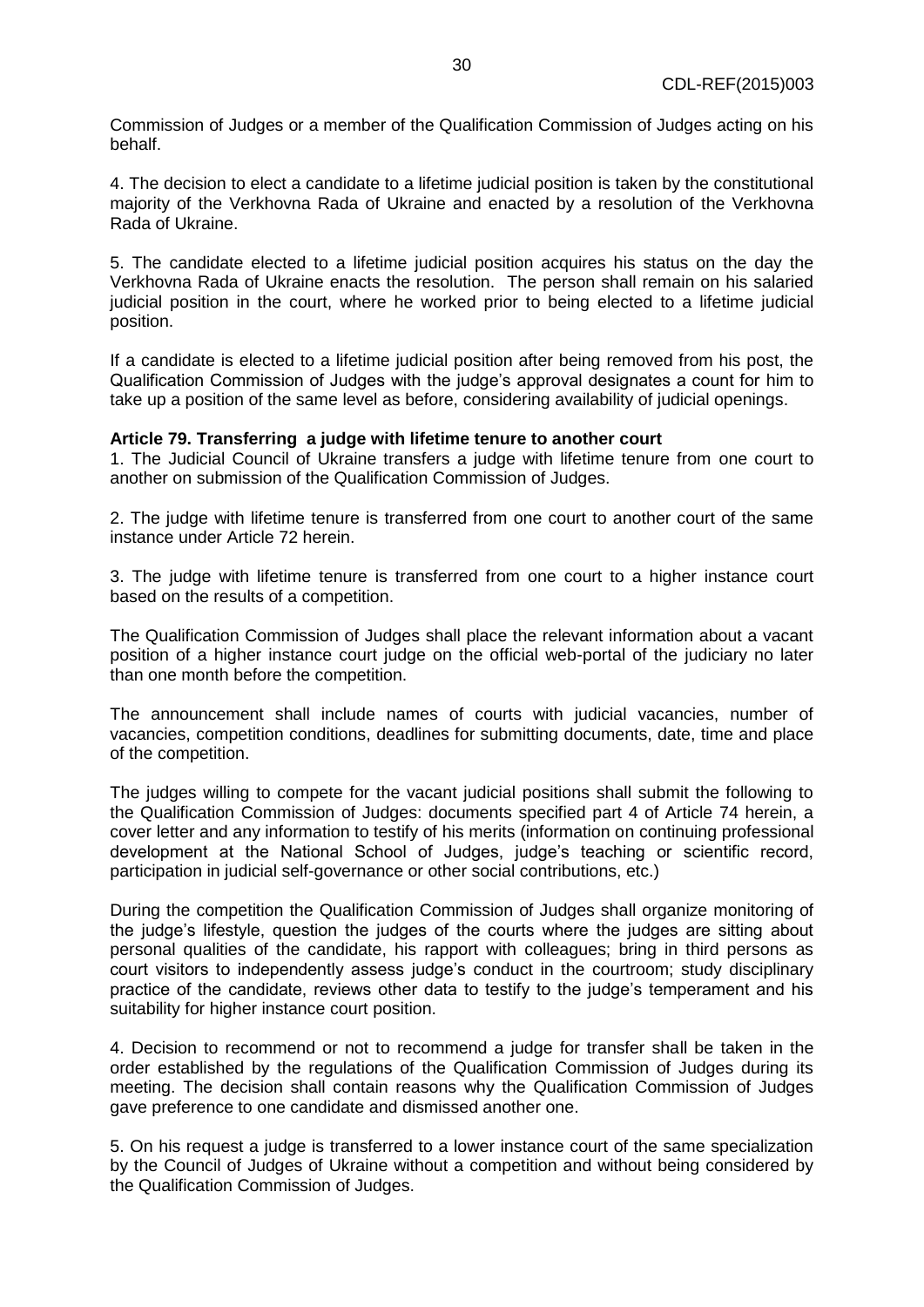# **Section V. ASSURING THE PROPER QUALIFICATION LEVEL OF JUDGES**

# **Chapter 1. Qualification Commission of Judges**

### **Article 80. Status of the Qualification Commission of Judges**

1. The Council of Judges of Ukraine forms the Qualification Commission of Judges to screen candidates to judicial positions and to exercise other powers vested in it hereby. The Council of Judges of Ukraine in its resolution to form the Qualification Commission of Judges designates its mandate and scope of powers within the limitations set forth herein.

The Council of Judges of Ukraine shall establish one or more Qualification Commissions of Judges as shall be necessary.

2. The regulations for the Qualification Commission of Judges are set forth herein and by the resolution on the Qualification Commission of Judges, approved by the Council of Judges of Ukraine.

4. The Administration of the Council of Judges shall support the operation of the Qualification Commission of Judges.

# **Article 81. Powers of the Qualification Commission of Judges**

1. The Qualification Commission of Judges shall exercise the following powers as within the founding resolution of the Council of Judges of Ukraine:

1) conduct screening of the candidates for their first judiciary position hereunder;

2) submit recommendations on the appointment to a lifetime judicial position to the Verkhovna Rada of Ukraine;

4) submit motions to the Council of Judges of Ukraine to designate a court for the judge to take up his position in (including motions to transfer a judge from one court to another); 5) other powers stipulated hereunder.

2. To exercise its powers the Qualification Commission of Judges is entitled to request and receive the relevant information under the statutory procedure.

### **Article 82. Constitution of the Qualification Commission of Judges**

1. The Qualification Commission of Judges is comprised of nine members, who are citizens of Ukraine, have a university degree in law and professional legal background of at least twenty years and have full command of the state language.

The Commission shall comprise:

1) six judges or retired judges;

2) three public representatives.

2. The term of powers of the Qualification Commission of Judges is determined by the founding resolution of the Council of Judges of Ukraine, but shall not exceed one year.

3. Members of the Qualification Commission of Judges for the term of their powers are deployed with the Commission and shall not perform their duties of office at their main place of employment, with the exception of their teaching and scientific commitments.

4. Members of the Qualification Commission of Judges shall retain their status and main position at the primary place of employment for the duration of their service on the Commission.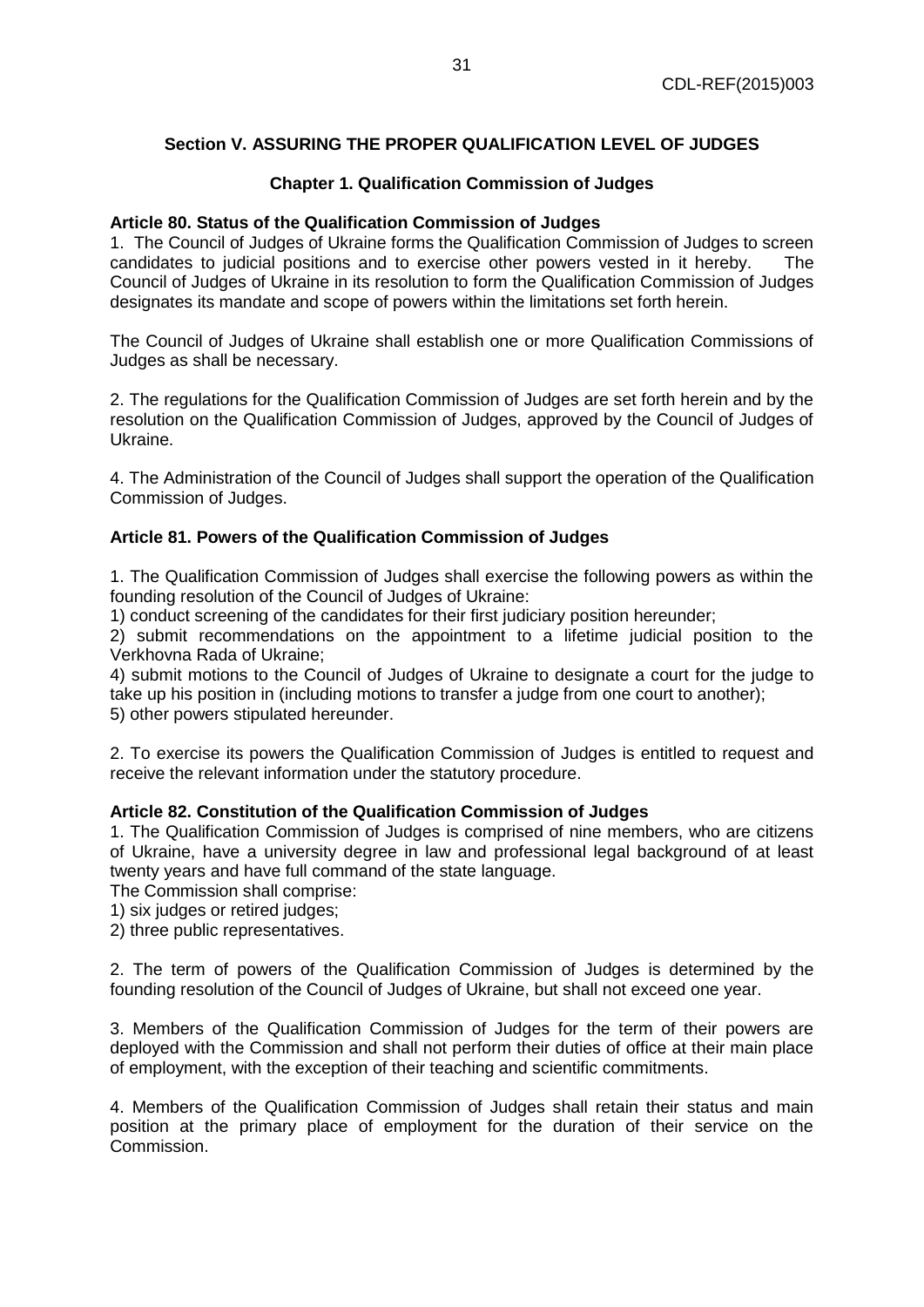5. Members of the Qualification Commission of Judges shall be reimbursed for their expenses incurred through performance of their duties of the Commission members under the procedure and within the amounts set by the Cabinet of Ministers of Ukraine on submission of the Council of Judges of Ukraine.

# **Article 83. The procedure for forming the Qualification Commission of Judges**

1. The Assembly of Judges of Ukraine shall approve a list of judges and retired judges complying with the requirements for members of the Qualification Commission of Judges and wishing to become members of the Commission. The list is reviewed every four years.

2. Within fifteen days after expiry of term of powers or pre-term termination of powers of the members of the Qualification Commission of Judges, the Council of Judges of Ukraine at its open session shall select through drawing procedure and appoint new members to the Qualification Commission of Judges.

3. The Council of Judges of Ukraine shall approve a list of public representatives complying with the requirements for members of the Qualification Commission of Judges and wishing to become members of the Commission. The list includes individuals recommended by nongovernmental organizations (no more than one person from an organization), professional lawyer associations (no more than three people from one organization), higher educational or scientific institutions (no more than three people from one organization or institution). The organisations, establishments or institutions need to have been registered in the order established by law for not less than ten years. The list is reviewed every four years.

The Council of Judges of Ukraine is entitled to give a justified rejection of a recommended public representative explaining the grounds that will impede him in his performance of duties of a member of the Qualification Commission of Judges.

4. The Commission shall not comprise elected members of the Ukrainian parliament, members of the Cabinet of Ministers of Ukraine, court presidents and their deputies, members of the Council of Judges of Ukraine, High Judicial Council as well as officials subjected to disciplinary sanctions.

5. The Qualification Commission of Judges is competent if it is constituted of at least seven Commission members.

# **Article 84. Termination of powers of a member of the Qualification Commission of Judges**

1. The powers of a member of the Qualification Commission of Judges terminate when the mandate is complete or the term of the Qualification Commission of Judges expires.

The powers of the Qualification Commission of Judges member are terminated pre-term in the event:

1) a member resigns from his powers as the Commission member;

2) a medical certificate is submitted certifying a member's inability to perform his duties for health reasons;

3) in case of breach of suitability requirements;

4) a guilty verdict of a member comes into effect

5) termination of citizenship of a member;

6) a member is presumed missing, is proclaimed dead or in case of his death.

2**.** The decision to terminate the powers of the Commission member pre-term is taken based on submission of any Commission member of the Council of Judges of Ukraine by the Commission majority and the decision to terminate the powers of a member due to a breach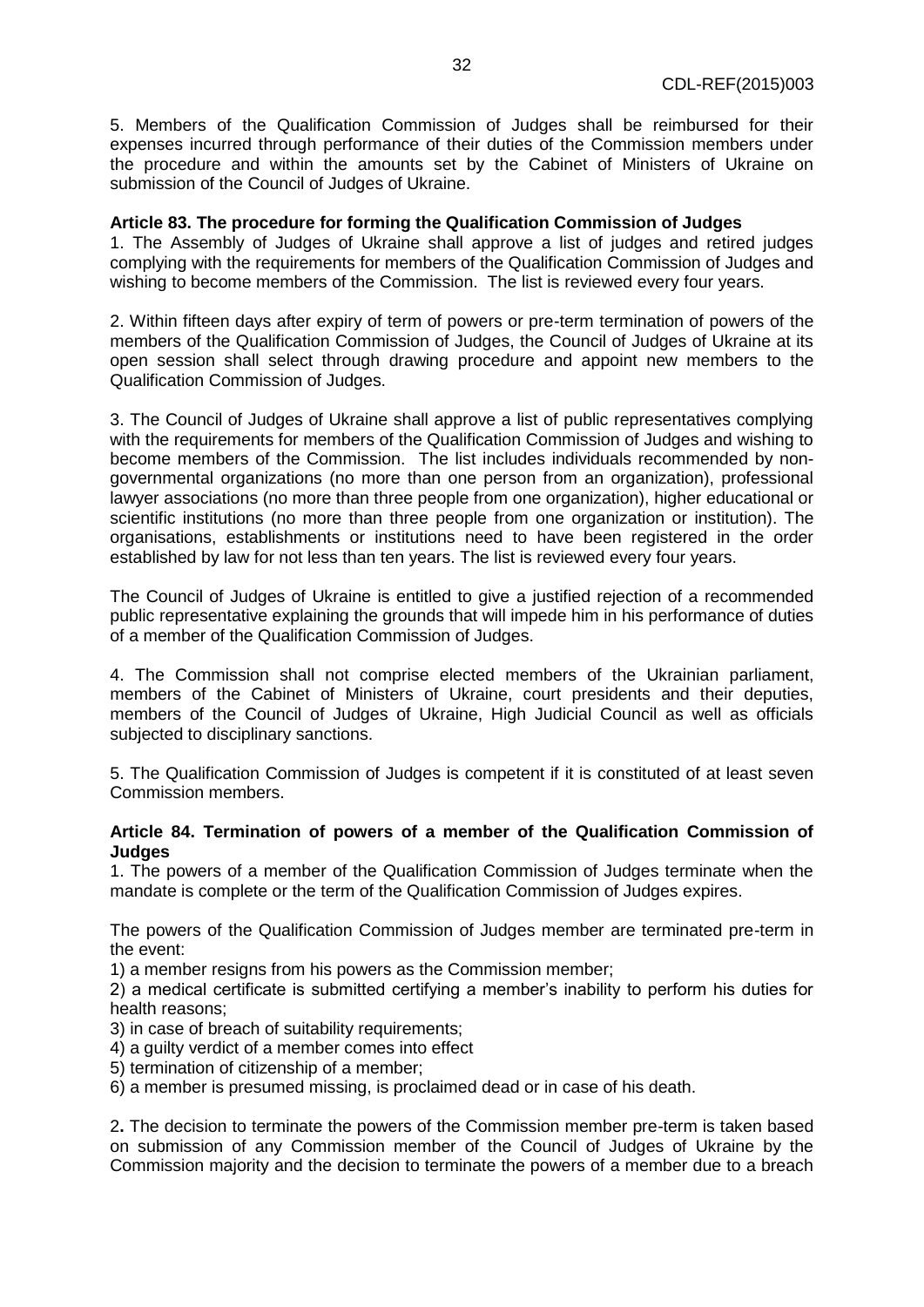of suitability requirements is taken by at least two thirds of the Commission members by a secret ballot.

### **Article 85. Organization and sessions of the Qualification Commission of Judges**

1. The Qualification Commission of Judges at its first session shall elect by a secret ballot from among its members its Chairman, a Deputy Chairman and a Secretary. The election is believed to have taken place if the majority of all the Commission members have voted.

2. The Chairman shall organize operation of the commission, define responsibilities of his Deputy and preside over Commission session. The Deputy shall take over the responsibilities of the Chairman in his absence; should the Deputy be absent as well, then a Commission member, who is one of the judges or retired judges with the lengthiest term of judicial service shall take over.

3. The Secretary shall prepare Commission sessions and be responsible for record keeping for the Commission.

4. The Commission shall hold its sessions openly and publically. The Commission session is competent is no less than two thirds of the total number of Commission members are present.

5. The session of the Commission shall be recorded by technical means.

6. The Commission Chairman shall set the date, time and place of the Commission session, draw up an agenda and notify the person concerned no later than ten days prior.

### **Article 86. Powers of a Qualification Commission of Judges member**

1. To exercise his powers a member of the Qualification Commission of Judges shall:

1) examine the materials submitted for Commission consideration, participate in their scrutiny and review;

2) state his motives and considerations, as well as submit additional documents on the matters under consideration;

3) submit proposals to the draft Commission resolution on any issue and vote for or against resolutions;

4) express a dissenting opinion in writing to the Commission resolution;

2. Commission members shall exercise other statutory powers.

### **Article 87. Recusal of a the Qualification Commission of Judges member**

1. A Qualification Commission of Judges member shall not take part in deliberation and decision making and shall be recused if circumstances are established casting doubt on his impartiality. A Commission member should file for self-recusal if such circumstances should arise. Under the same circumstances individuals whose matter is deliberated upon or upon whose submission a matter is considered can also request recusal of a Commission member.

2. A recusal has to be justified and submitted as a written request in the Chairman's name before the deliberation starts. The presiding chairperson shall notify the Commission member, whose recusal is requested of the recusal request.

3. The decision on recusal (self-recusal) is voted in by the majority of the attending Commission members. The votes are cast in the absence of the Commission member, whose recusal (self-recusal) is in question.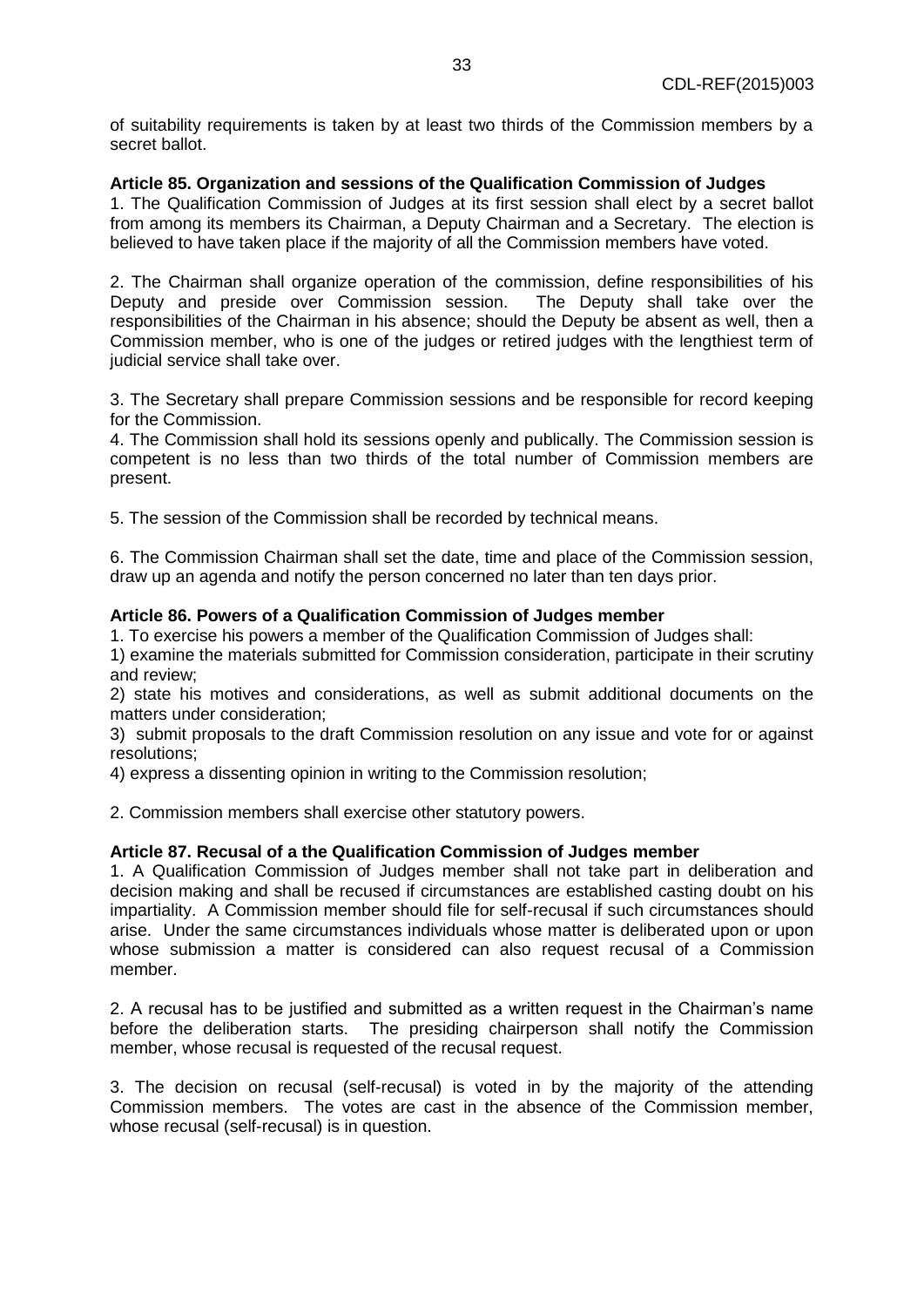# **Article 88. Resolution of the Qualification Commission of Judges**

1. The Qualification Commission of Judges enacts a decision by its constituent majority, as herein, unless otherwise stipulated herein. The votes are cast in the absence of the individual, whose matter is heard and invitees.

2. Commission resolutions are documented in writing. The resolution shall state the date and place of the decision, constitution of the Commission, the matter at hand and justification for the decision taken. The resolution is signed by the Chairman of the session and Commission members, who participated in the session.

3. A Commission member is entitled to an opinion dissenting from the Commission decision. The dissenting opinion is not voiced at the session, but documented in writing and attached to the case file. The Chairman shall state at the session that a dissenting opinion is attached to the case file.

4. Commission resolution can be appealed under the procedure set forth in the procedural law.

# **Chapter 2. The National School of Judges of Ukraine**

# **Article 90. Status and Structure of the National School of Judges of Ukraine**

1. The National School of Judges of Ukraine shall be a state institution. It shall ensure training of highly-qualified personnel for judicial system and conduct research activities. The legislation on higher education shall not be applied to the National School of Judges of Ukraine.

2. The National School of Judges of Ukraine shall operate according to this Law and the Charter to be approved by the Council of Judges of Ukraine.

3. The National School of Judges of Ukraine shall be headed by Rector appointed and dismissed from position by the Council of Judges of Ukraine. Vice-Rectors of the National School of Judges of Ukraine shall be appointed and dismissed from positions by the Council of Judges of Ukraine based on the motion of the Rector of the National School of Judges of Ukraine.

5. The full-time Rector, Vice-Rectors, instructors and staff of the National School of Judges of Ukraine shall be given the status of public servants. Their pay and level of social security may not be less than corresponding categories of public servants of the central executive authorities.

6. The National School of Judges of Ukraine shall be the legal entity, have the seal with imprint of the State Emblem of Ukraine and its name on it, an independent balance sheet and accounts in the bodies of the State Treasury of Ukraine and may have regional branches.

# **Article 91. Mission of the National School of Judges of Ukraine**

1. The National School of Judges of Ukraine shall conduct:

1) proficiency training of candidates for a judicial position;

2) training and advanced training of judges;

3) advanced training of court staff;

4) research to improve the arrangement of judiciary system, status of judges and court proceedings;

5) study of international experience on arrangement of court operations;

6) research and methodological support to operations of court of general jurisdiction, the Supreme Council of Justice, Council of Judges of Ukraine, Judicial Qualifications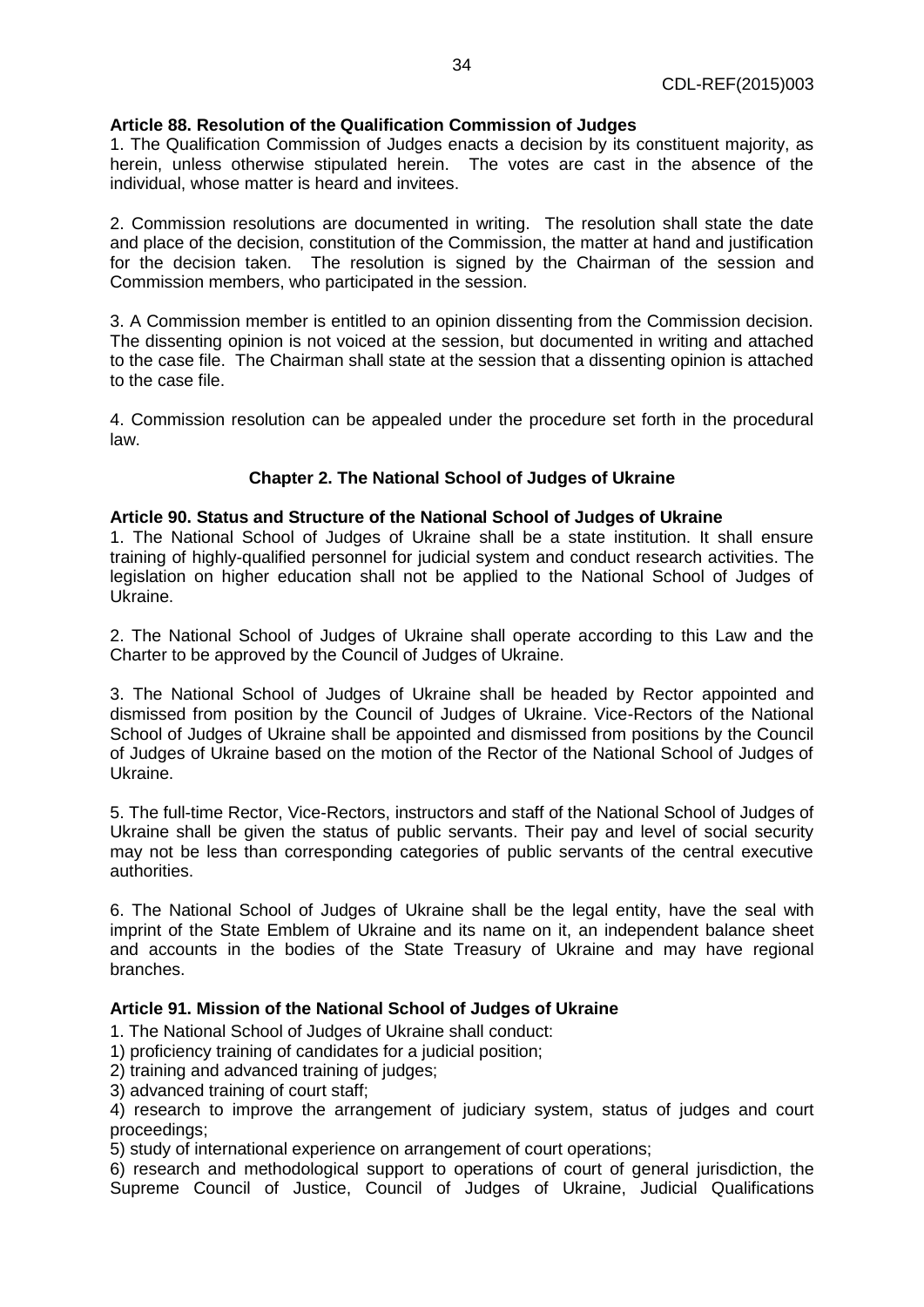Commissions, Commissions for Preliminary Study of Complaints and Claims to Bring the Judge to Disciplinary Liability, Disciplinary Commissions of Judges.

# **Section VI.DISCIPLINARY RESPONSIBILITY OF A JUDGE**

# **Chapter 1. The grounds and procedures for disciplinary action against judges**

### **Article 92. Grounds for disciplinary responsibility of a judge**

1. A judge may be brought to disciplinary responsibility in accordance with disciplinary proceeding for the following reasons:

1) intentional, or in connection with obvious neglect:

- violation of the right to access to justice or the right to a reasoned judgment;

- violation of a reasonable term to hear a case;

- delay in making a judgment;

- the judge's failure to provide a copy of a judgment for its entry into the Unified State Register of Court Decisions;

- illegitimate application of injunctive relief or groundless refusal in application of injunctive relief, which caused harm to a person;

- obstruction of transparency and openness of court proceedings;

2) violation of the requirements regarding unbiased consideration of a case, including in regard of recusal (self-recusal);

3) disclosure of secret information protected by law, including confidential information of the deliberation room or secrets that became known to the judge in the course of proceedings in an in-camera court session;

4) intentional, or caused by an obvious neglect, violation by a judge, who participated in making the judgment, of human rights and fundamental freedoms in the sense of international agencies whose jurisdiction is recognized by Ukraine;

5) failure to notify the Council of Judges of Ukraine and the General Prosecutor Office of Ukraine about cases of illegitimate influence on a judge within five days after they became aware of such a case;

6) continuous or a single gross violation of the rules of judicial ethics defaming the justice ship and degrading the authority of public justice;

7) failure of, or delay in the submission for publication of declaration of a person authorized to perform state or self-government functions; statement of deliberately misleading information in those;

8) use of the status of a judge with the aim of illegitimate acquisition by the judge or a third party of material or other benefits;

9) a demonstration by a judge, or by members of their family, of expenses exceeding incomes of the judge or incomes of their family members;

10) detection of a disparity between the living standards of a judge and property and incomes available to them and members of their family, as established by obtained by monitoring of the judge's lifestyle;

11) a demonstration of unfair behavior in the course of their integrity examination by lawauthorized body;

12) acquisition of nationality of another country without terminating Ukrainian nationality;

13) dissociation of a judge having judicial authorities from exercising these authorities;

14) failure to submit statement or other documents as provided by the Article 4 of the Law of Ukraine On Government Lustration.

2. A judge shall not assume disciplinary liability if they participated in passing a judgment, the adoption of which has signs of disciplinable offense, and expressed a written dissent on that decision, which indicates a proper performance of their duties.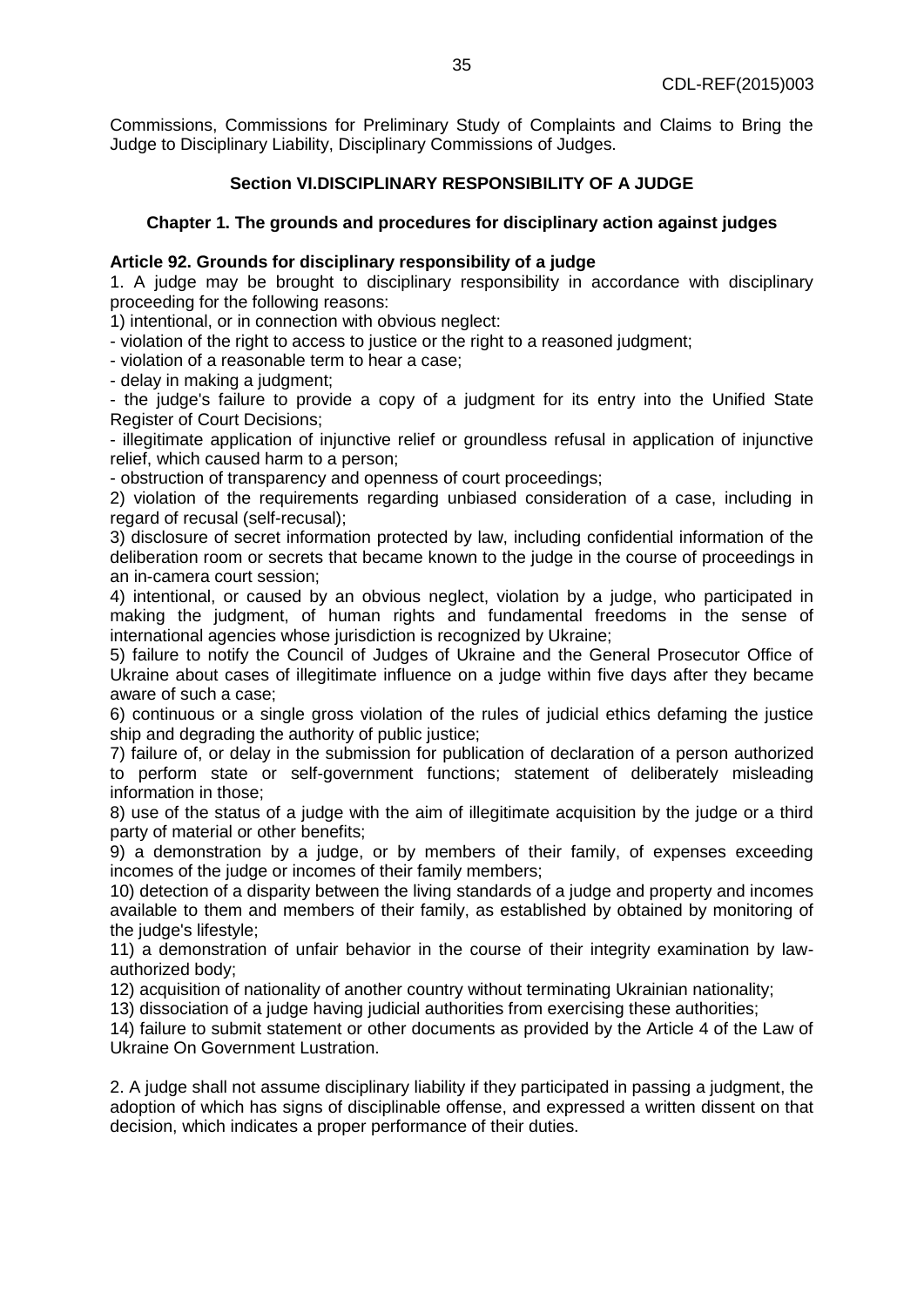# **Article 93 Disciplinary bodies**

1. The following bodies shall carry out disciplinary proceedings against a judge as disciplinary bodies:

1) disciplinary commissions of Judges – in relation to judges of local and appellate courts;

2) The High Council of Justice - in relation to judges of high specialized courts and judges of the Supreme Court of Ukraine.

2. Commissions for preliminary examination of complaints (appeals) on bringing judges to disciplinary action shall be effective under the Council of Judges of Ukraine, which take decisions on opening of disciplinary proceedings.

# **Article 94. Disciplinary proceedings against a judge**

1. Disciplinary proceedings are a procedure for review by a body, authorized by law, of appeals containing information about a judge's violation of requirements pertaining to their status, duties or oath, as defined in the first paragraph of Article 92 of this Law.

2. The right to file a complaint (appeal) regarding judicial conduct, which may result in disciplinary responsibility of a judge, shall be granted to any person aware of such facts. Disciplinary Commission of Judges shall approve and post on its official web portal sample complaints (appeal) regarding improper judicial conduct that can be used to communicate to the disciplinary body the information about violations of requirements pertaining to the judge's status, duties or oath.

3. A disciplinary body shall not consider any appeals filed on grounds other than those specified in part one of Article 92 of this Law; appeals that do not contain any specific information of alleged disciplinary offense by a judge, and anonymous appeals.

### **Article 95. Acceptance of complaints (appeals) and their verification**

1. On the day when the complaint (appeal) is received, the administrative office of the Council of Judges of Ukraine shall register them and, within five days, check whether the complaints (appeals) are eligible for consideration by an appropriate disciplinary authority.

2. An executive officer of the administrative office of the Council of Judges of Ukraine by their substantiated decision shall return the complaint (appeal) to the appellant without substantive consideration if:

1) conduct of a judge described in the complaint (appeal) bears no signs of actions specified in Article 92 of this Law;

2) the judge was dismissed (except dismissal in connection with the submission of resignation or their powers have been terminated in connection with their death);

3) evidence of improper judicial conduct that are described were subject to inspection and earlier and a disciplinary body passed a decision.

The decision to return the complaint (appeal) to the appellant without substantive consideration may be appealed in court.

3. The administrative office of the Council of Judges of Ukraine, having determined eligibility of a complaint (appeal) for consideration by a respective disciplinary body, shall pass it to the Commission for preliminary examination of complaints (appeals) on bringing judges to disciplinary responsibility for decision on opening of a disciplinary proceeding.

5. In case it necessary to conduct an additional verification of information contained in the complaint (appeal), it shall be conducted by one or more members of the Commission for preliminary examination of complaints (appeals) on bringing judges to disciplinary responsibility within one month from the date of registration of the application (appeal), and if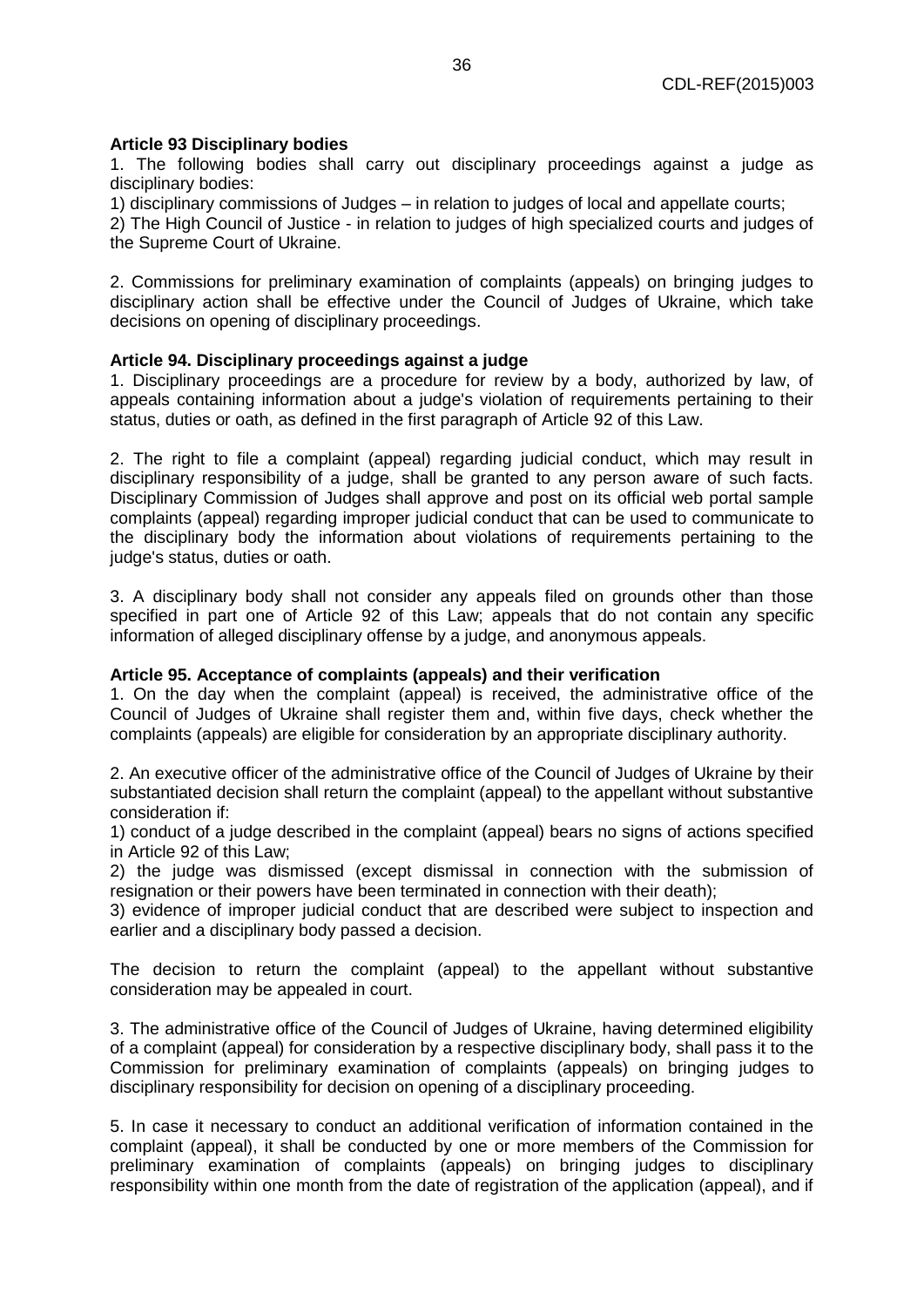the verification cannot be completed within that period of time, it can be extended by the disciplinary body, but for not longer than a month.

6. The examination shall be conducted within the circumstances reported in the complaint (appeal) or representation. In the event such examination reveals other circumstances that may be grounds for bringing of the judge to disciplinary liability, a member of the commission for preliminary examination of complaints (appeals) on bringing judges to disciplinary action shall include the relevant information to the examination conclusions.

7. A body of the state power, a body of local self-government, their officials, senior executive officers of state enterprises, institutions and organizations, who received inquiries by the commission for preliminary examination of complaints (appeals) on bringing judges to disciplinary action or by its member, within ten days upon receipt of the inquiry shall be obligated to respond to the request and information available to them. If necessary, the time period to provide the information may be extended up to thirty days, of which the commission or its member shall notify the person who submitted a request for extension of the time period for the information provision.

8. Failure to provide the Commission for preliminary examination of complaints (appeals) on bringing judges to disciplinary action or its member with the requested information held by an authority or official, as well as provision of deliberately misleading information, shall entail bringing the offenders to responsibility as envisaged by law.

9. A member of the Commission for preliminary examination of complaints (appeals) on bringing judges to disciplinary responsibility, proceeding from the examination findings, shall prepare an opinion that must include information on the confirmation or refutation of information about misconduct; description of any circumstances identified in the course of the examination; proposal by the Commission for the preliminary examination of complaints (appeals) on bringing judges to disciplinary responsibility about opening of, or refusal to open, disciplinary proceedings.

10. The conclusion and any materials collected in the examination process must be received by the relevant members of the Commission for preliminary examination of complaints (appeals) on bringing judges to disciplinary responsibility no later than five days before the meeting to decide on the opening or, or refusal to open disciplinary proceedings.

### **Article 96. The opening of disciplinary proceedings**

1. The issue of opening of, or refusal to open, disciplinary proceeding shall be decided by the Commission on preliminary examination of complaints (appeals) on bringing judges to disciplinary responsibility by a majority vote. Decisions on those issues must be substantiated.

2. Copies of the decision to open disciplinary proceedings or refusal of the opening shall be communicated to the appellant and to the judge within three days after it has been passed.

3. In case of opening of a disciplinary proceeding the Commission for preliminary examination of complaints (appeals) on bringing judges to disciplinary responsibility shall submit its materials to the appropriate disciplinary authority – the Disciplinary Commission of Judges or the High Council of Justice.

4. The decision on the opening of disciplinary proceedings or refusal thereof may not be appealed.

### **Article 97. Consideration of a disciplinary case**

1. Disciplinary cases shall be considered at a meeting of the disciplinary body, attended by the person upon whose appeal the proceedings were opened, the judge against whom the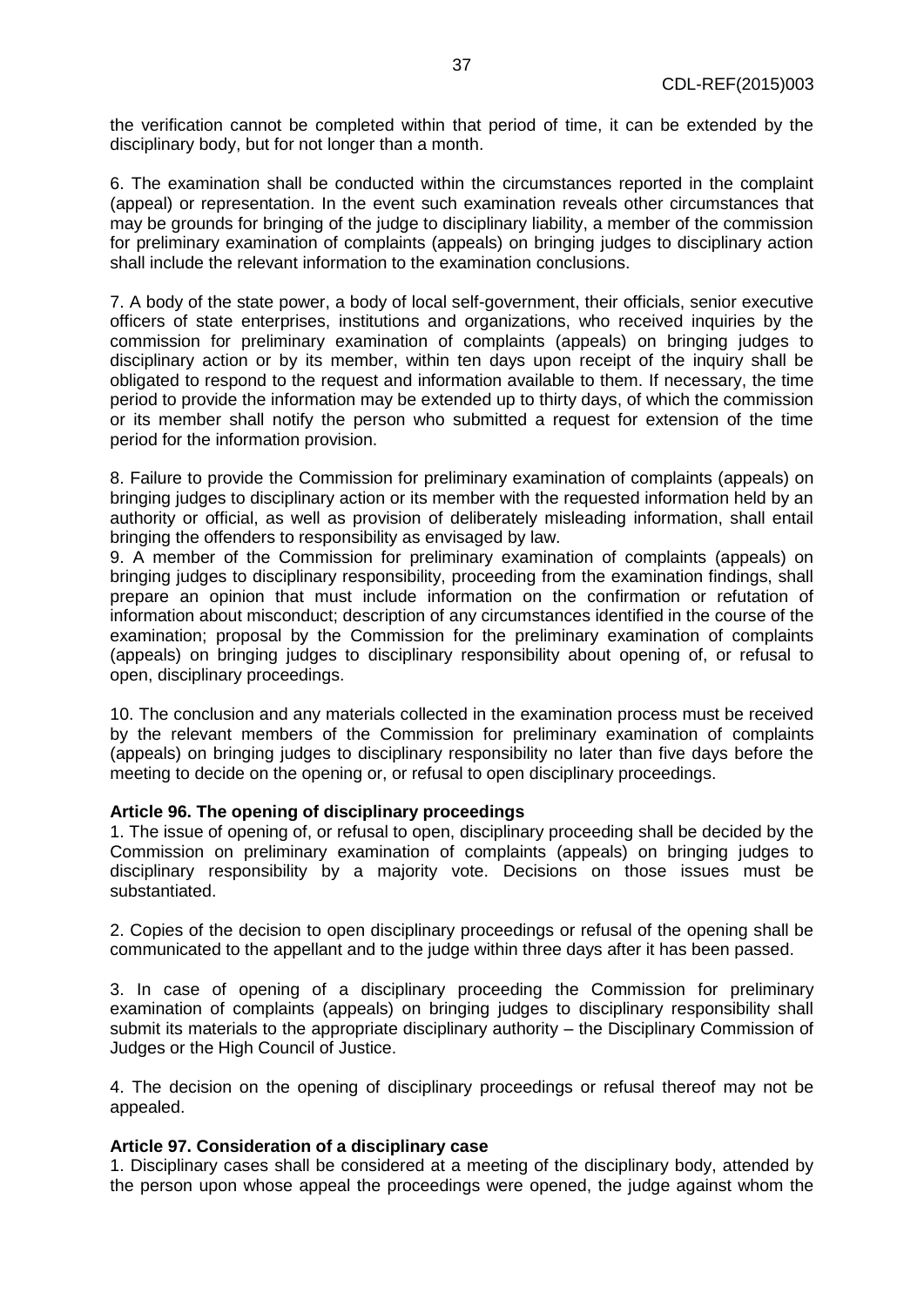proceedings were opened, their representatives, witnesses, and, as appropriate, other interested persons.

2. If unable to participate in a meeting of the disciplinary body for valid reasons, the judge against whom the proceedings were opened may submit a written explanation to be attached to the materials of the proceedings. The judge's written explanations are to be announced at the meeting of the disciplinary body. The judge's repeated failure to appear for the meeting of the disciplinary body shall be grounds for consideration of the disciplinary case *in absentia* only in presence of the judge's written explanations or failure to provide such explanations within the time period stipulated by the disciplinary body.

3. Consideration of a disciplinary case in relation of a judge shall be based on adversarial principles. The disciplinary body at its meeting shall hear a report of the member(s) of the Commission for preliminary examination of complaints (appeals) on bringing judges to disciplinary responsibility, which decided to open disciplinary proceedings, about the examination results, explanations of the judge against whom the proceedings were opened, and/or their representative and testimony of witnesses and other interested persons.

4. The judge against whom the proceedings, and (or) his representative, shall have the right to give explanations, ask questions to the participants of the proceedings, object, make motions and challenges to apply for an invitation witnesses.

5. The person who filed a complaint (appeal) and (or) their representative shall have the right to give explanations and ask questions to the participants in the proceedings.

6. The process of consideration of disciplinary proceedings against the judge and the announcement of the results of its consideration shall be registered by technological means.

### **Article 98. Decision in a disciplinary case against a judge**

1. The disciplinary body shall decide a disciplinary case within six months of receipt of the appeal (complaint), without regard to the time of the judge's temporary disability or vacation.

2. The disciplinary body shall decide a disciplinary case by a majority vote of the total membership. Prior to passing of the decision the disciplinary body shall discuss the results of the disciplinary proceedings in the absence of the judge, the case against whom was considered, and any invitees.

3. In the course of deciding on the awarding a punishment to the judge, the nature of the disciplinary offense, its consequences, the judge's personality, the degree of their fault, any circumstances affecting the possibility of bringing the judge to disciplinary responsibility, shall be taken into account. The disciplinary penalty shall be chosen on the principle of proportionality.

4. A disciplinary penalty may be imposed on a judge not later than two years after the commission of the offense, without regard to the time of the judge's or temporary disability or their vacation time. If the circumstances under which a disciplinary offense was committed were determined by a court decision or decision of an international institution, that term shall be calculated from the publication of the decision.

5. Adoption by the disciplinary body of a conclusion on violation of oath by a judge, which prevents further occupation by that person of the post of a professional judge, shall serve as grounds for the High Council of Justice for a motion for the dismissal of the judge in connection with violation of oath.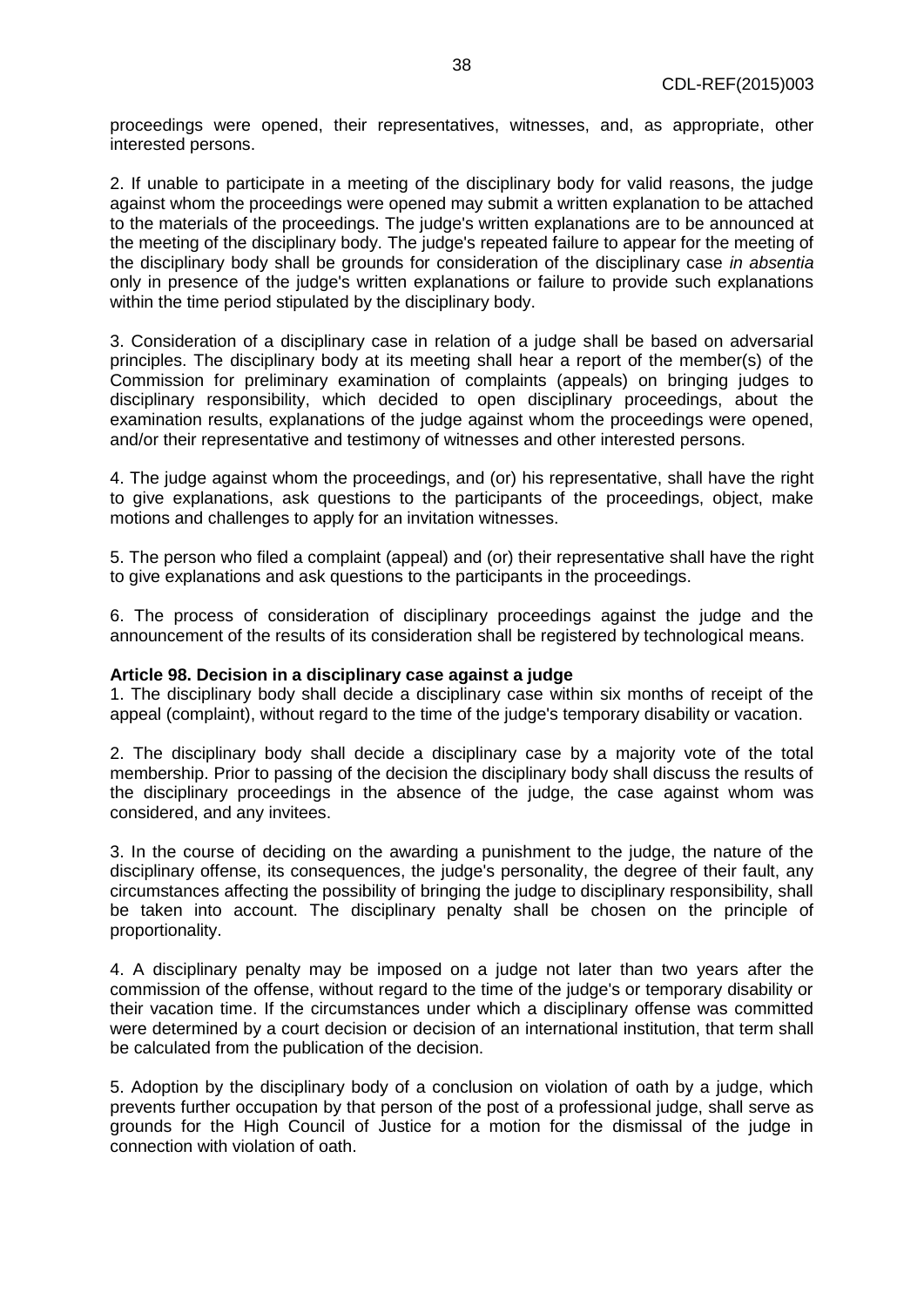6. In the absence of grounds for application of disciplinary penalty to the judge the disciplinary body shall close the disciplinary proceedings.

7. The decision of the disciplinary authority shall be made in writing, signed by the Chairperson and members of the disciplinary body who participated in the consideration of the disciplinary case, and announced at the meeting. A decision in a disciplinary case shall contain the following:

1) the given name, patronymic and surname and position of the judge brought to disciplinary responsibility;

2) the circumstances revealed in the case, citing evidence;

3) the grounds on which the decision was passed;

4) the essence of the decision by the consideration results, with indication of the disciplinary penalty in the event of its application;

5) the procedure and time limits for appeal against the decision.

8. In presence of a dissenting opinion, a member of the disciplinary body shall set it forth in writing and attach to the case, which fact the chairperson announces at the meeting. The content of the dissenting opinion shall not be announced at the meeting.

9. A copy of the decision passed by the disciplinary authority shall be provided to the judge regarding whom the disciplinary case was considered, or, within seven days, it shall be sent by registered mail with a return receipt. Within that same period, a copy of the decision to impose a disciplinary penalty shall be sent to the head of the court where the judge serves.

10. The decision of the disciplinary body, based upon consideration of the disciplinary case shall, within seven days after its passing, be published on the official web portal of the judiciary and be permanently accessible. In case of cancellation of the decision, information about that shall be made available on the official web portal of the judiciary.

### **Article 99. Disciplinary penalties against a judge and procedure of its removal**

1. One of the following disciplinary sanctions may be applied to a judge:

1) censure;

2) reprimand;

3) severe reprimand, with deprivation of the right to receive additional payments to the base salary of a judge for one or three months;

4) temporary (from one to three months) suspension from the administration of justice, with deprivation of the right to receive additional payments to the base salary of a judge and mandatory referral of the judge to the National School of Judges of Ukraine for qualifications upgrading course, as defined by the disciplinary body;

5) conclusion on violation of oath by the judge preventing further occupation by that person of the post of a professional judge;

6) termination of the judge in retirement status (if the disciplinary case was decided after the dismissal of a judge).

Only one disciplinary penalty may be applied upon consideration of disciplinary case against a judge.

2. A censure shall be cancelled at the moment of its announcement.

A reprimand shall be cancelled in one year, and a severe reprimand – in eighteen months from the date of application.

A temporary suspension of a judge from the administration shall be cancelled in two years from the date of its application, subject to the approval by the disciplinary body of the judge's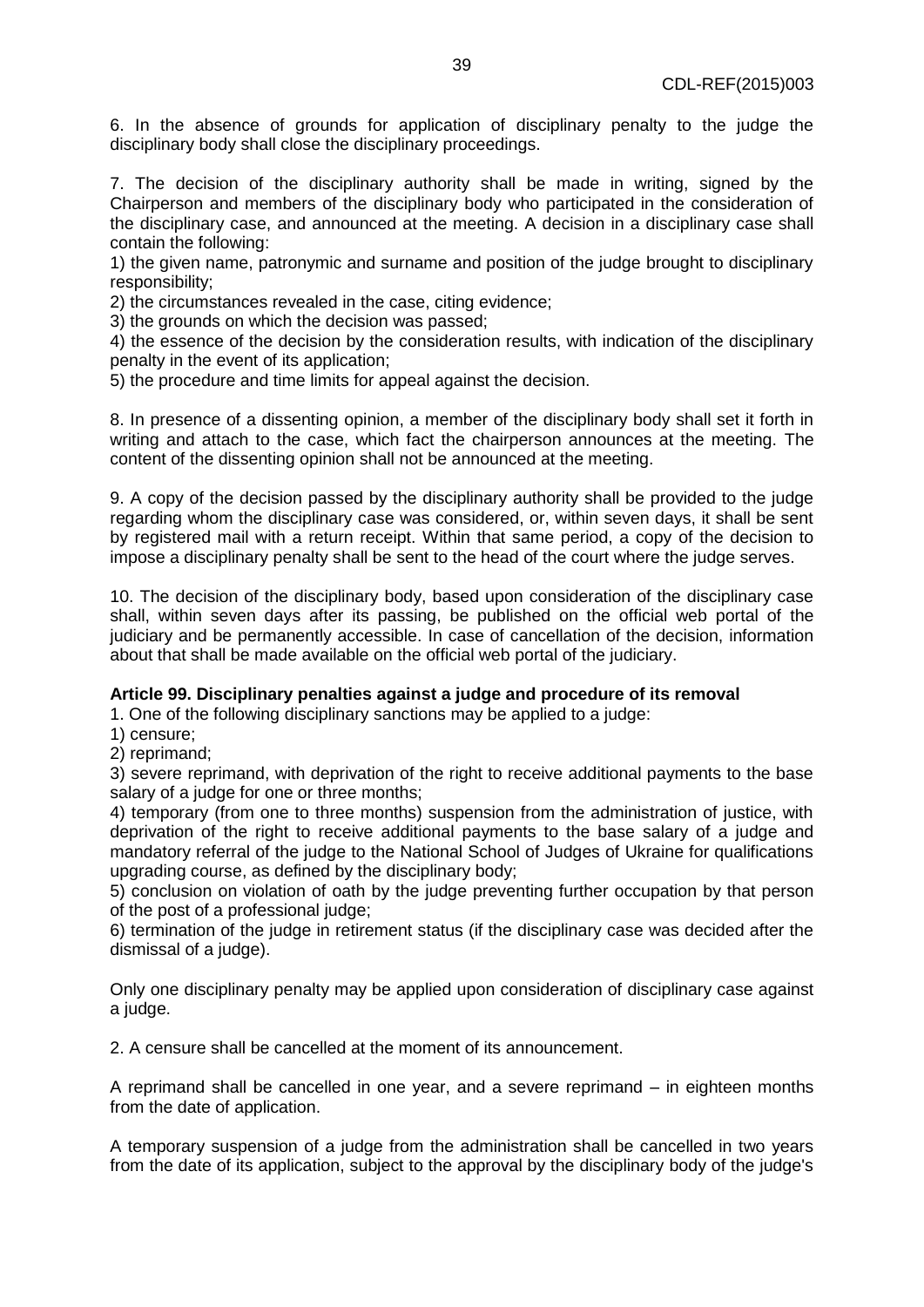report on the results of completion of a qualifications upgrading course, as specified by the disciplinary body.

3. The disciplinary body may pass a conclusion on violation of oath by a judge preventing further occupation by that person of the post of a professional judge, if:

1) the judge committed a disciplinary offense envisaged in paragraph  $4, 8 - 14$  in the first part of Article 92 of this Law;

2) the judge committed a disciplinary infraction while still having a non-cancelled disciplinary penalty.

4. A repeated commission of a disciplinary infraction by a judge who still having a noncancelled disciplinary penalty entails a more severe disciplinary penalty.

# **Article 100. Appealing a decision in a disciplinary case against a judge**

1. A judge of a local or appellate court may appeal the decision of the disciplinary committee of judges regarding imposing of disciplinary measures to the High Council of Justice or to a court within fifteen days from the date when they have been served a copy of the decision personally or by mail.

2. The judge submits their complaint to the High Council of Justice through the administrative office of the Council of Judges of Ukraine.

3. The administrative office of Council of Judges of Ukraine, not later than three days upon receipt of the complaint, shall forward it to the High Council of Justice, along with the materials in the disciplinary case.

4. The High Council of Justice shall consider the complaints in the manner stipulated by the Law of Ukraine "On the High Council of Justice".

5. Consideration of an administrative claim on appeal against the decision of the disciplinary committee of judges or the High Council of Justice regarding bringing of a judge to disciplinary responsibility shall be carried out as stipulated by the procedural law.

6. Appeal to the High Council of Justice or administrative lawsuit against the disciplinary committee of judges and the High Council of Justice of bringing judges to disciplinary liability suspend disciplinary action.

# **Chapter 2. The Commission for preliminary examination of complaints (appeals) on bringing judges to disciplinary responsibility**

# **Article 101 The status of the Commission for preliminary examination of complaints (appeals) on bringing judges to disciplinary responsibility**

1. The Commission for preliminary examination of complaints (appeals) on bringing judges to disciplinary responsibility shall be established by the Council of Judges of Ukraine to examine the information contained in a complaint (appeal), and a decision regarding opening of a disciplinary case.

2. The work procedures of the Commission for preliminary examination of complaints (appeals) on bringing judges to disciplinary responsibility shall be determined by this Law and the Provisions on the Commission, approved by the Council of Judges of Ukraine.

### **Article 102. Personal composition of the Commission on the preliminary examination of complaints (appeals) on bringing judges to disciplinary responsibility**

1. The Commission on the preliminary examination of complaints (appeals) on bringing judges to disciplinary responsibility shall operate as a body with nine members who are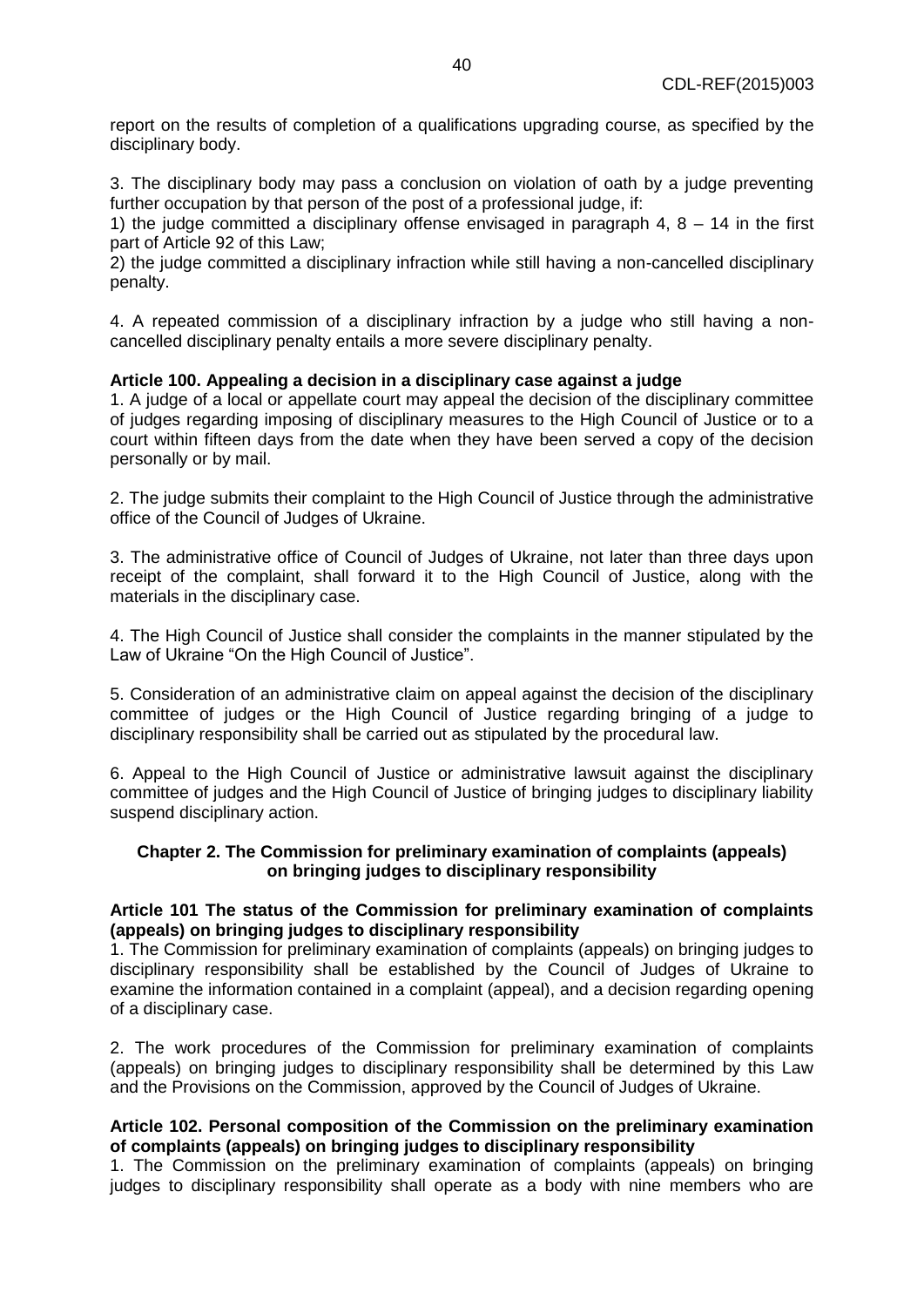citizens of Ukraine having a higher education in law degree and practical experience in the field of law for at least ten years. The commission shall consist of three members representing judges or judges in retirement and six members representing the public.

2. The Commission on the preliminary examination of complaints (appeals) on bringing judges to disciplinary responsibility shall be created for purposes of preliminary study of a number of complaints (appeals) that is defined in the Provisions on the commission.

3. Members of the Commission on the preliminary examination of complaints (appeals) on bringing judges to disciplinary responsibility may exercise their professional powers in their main office, but participation in the work of the commission shall be taken into account in the course of the load distribution.

4. Members of the Commission on the preliminary examination of complaints (appeals) on bringing judges to disciplinary responsibility shall retain their status and main position for the duration of exercise of their powers.

5. Members of the Commission on the preliminary examination of complaints (appeals) on bringing judges to disciplinary responsibility shall receive compensation for costs associated with the exercise of the powers of the commissioner in accordance with the procedures and in amounts determined by the Cabinet of Ministers of Ukraine upon presentation by the Council of Judges of Ukraine.

**Article 103.Procedures for formation of the Commission on the preliminary examination of complaints (appeals) on bringing judges to disciplinary responsibility.** 1. The Congress of Judges of Ukraine shall approve a list of judges and judges in retirement who meet the requirements to a member of the Commission on the preliminary examination of complaints (appeals) on bringing judges to disciplinary responsibility and have expressed their willingness to become commissioners. That list shall be updated every four years.

2. The Council of Judges of Ukraine shall approve a list of public representatives who meet the requirements to a member of the Commission on the preliminary examination of complaints (appeals) on bringing judges to disciplinary responsibility and have expressed their willingness to become commissioners. The list shall include individuals nominated by public organizations (not more than one person per organization), professional organizations of lawyers (not more than three persons per organization), institutions of higher learning or research institutes (not more than three persons per the institution or institute).

Organisations, establishments or institutions need to have been registered in the order established by law for not less than ten years. That list shall be updated every four years. The Council of Judges of Ukraine shall have the right to reject, in a substantiated manner, any candidate nominated by the public with reference to circumstances that prevent the exercise of powers of a member of the Commission for the preliminary examination of complaints (appeals) on bringing judges to disciplinary responsibility.

3. The Council of Judges of Ukraine, having passed the decision to establish a Commission for the preliminary examination of complaints (appeals) on bringing judges to disciplinary responsibility, or for the purposes of replacement of a member of the commission who is unable to exercise their powers, for valid reasons, at its open meeting shall select and appoint members of the commission by way of ballot casting.

4. People's Deputies of Ukraine, members of the Cabinet of Ministers of Ukraine, heads of courts and their deputies, members of the High Council of Justice and officials who have a disciplinary penalty may not be appointed to the Commission.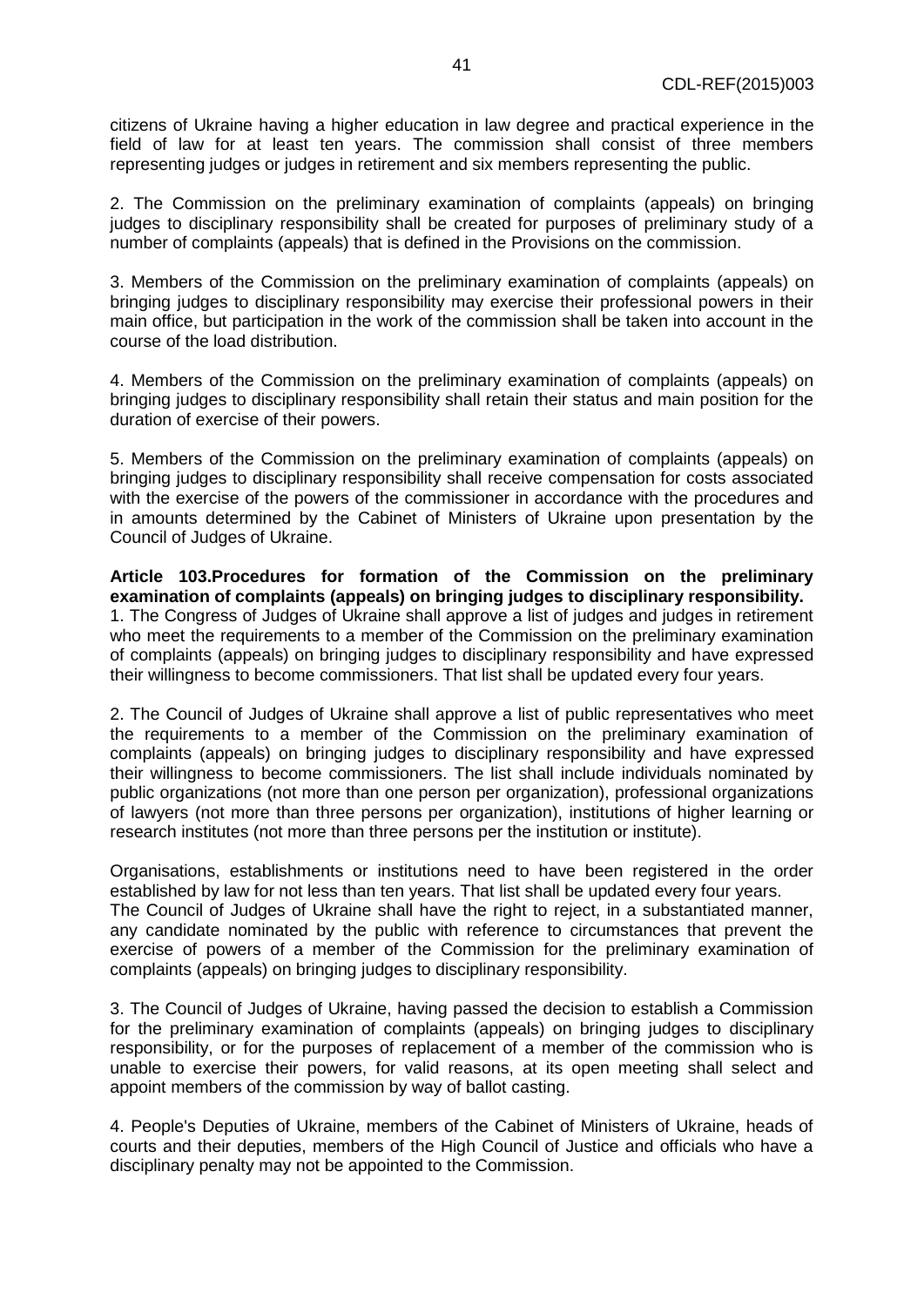5. The Commission for the preliminary examination of complaints (appeals) on bringing judges to disciplinary responsibility shall be competent if composed of all the nine members. Powers of the Commission shall terminate after processing of a certain number of complaints (appeals). In case of early retirement of a commission member or their recusal, the Council of Judges of Ukraine shall appoint a new member, in accordance with part three of this article.

**Article 104. Organization of work and sessions of the Commission for the preliminary examination of complaints (appeals) on bringing judges to disciplinary responsibility.** 

1. The Commission for the preliminary examination of complaints (appeals) on bringing judges to disciplinary responsibility shall elect its Chairperson from among its members, by a secret ballot. The candidate who receives the majority of votes of the total Commission members shall be considered elected.

2. The Chairperson of the Commission shall organize the work of the Commission and preside at the Commission sessions. In absence of the Chairperson of the Commission, their duties shall be carried out by a member of the Commission who has the longest length of service as a judge.

3. The Chairman of the Commission shall appoint the date, time and venue for sessions of the Commission, a list of issues to be considered at the session and, not later than ten days prior to the meeting, communicate it to person regarding whom an issue is to be considered. 4. The Commission sessions shall be held in a closed manner - in absence of interested parties and the public.

5. Organizational support to work of the Commission shall be provided by the administrative office of the Council of Judges of Ukraine.

# **Article 105. Powers of a member of the Commission for the preliminary examination of complaints (appeals) on bringing judges to disciplinary responsibility**

1. A member of the Commission for the preliminary examination of complaints (appeals) on bringing judges to disciplinary responsibility, in exercising their powers, shall:

1) study any materials submitted to the Commission, participate in their examination and review;

2) have the right to request any necessary information, copies of materials in cases, proceedings on which have been completed, or get familiarized with materials of cases in court; question judges and appellants and other persons, and propose that they submit written explanations;

3) have the right to give their reasons and arguments, and provide supporting documents to matters under consideration;

4) have the right to put forward proposals regarding draft decisions by the Commission on any issues and vote for or against a decision;

5) have the right to express a written dissenting opinion regarding the Commission's decision.

2. Members of the Commission for the preliminary examination of complaints (appeals) on bringing judges to disciplinary responsibility shall exercise other powers as stipulated by law.

# **Chapter 3. The Disciplinary Commission of Judges of Ukraine**

# **Article 106. Status of the Disciplinary Commission of Judges**

1. The Disciplinary Commission of Judges shall be established by the Council of Judges of Ukraine in order to consider and pass decisions on disciplinary cases. The caseload shall be determined by the Council of Judges of Ukraine.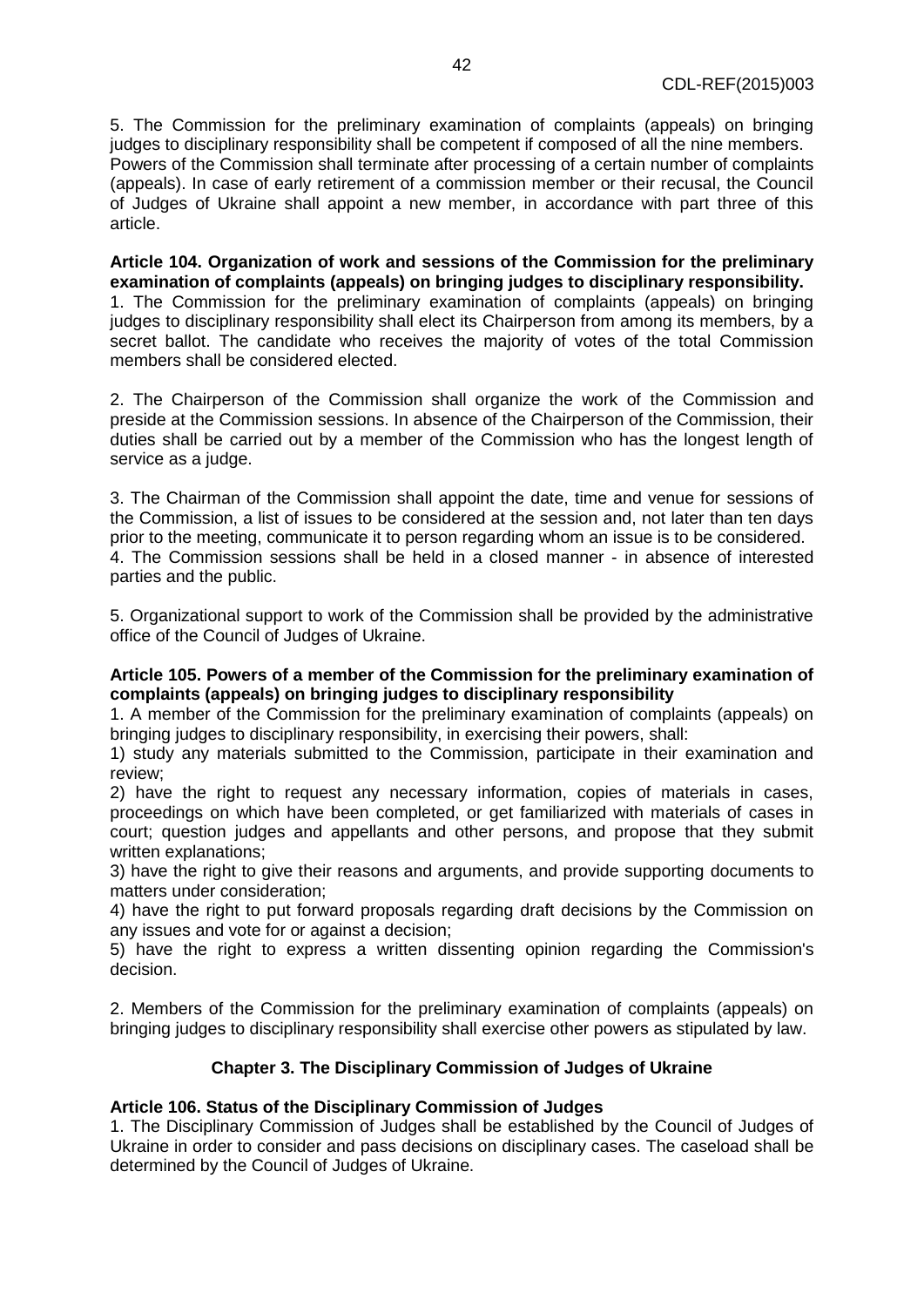2. The Council of Judges of Ukraine may establish one or more Disciplinary Commissions of Judges as the need may be.

3. The rules of procedure of the Disciplinary Commission of Judges shall be specified by this Law and Regulation on Disciplinary Commission of Judges approved by the Council of Judges of Ukraine.

4. The Disciplinary Commission of Judges shall:

1) consider and pass decisions on disciplinary cases against judges of local and appellate courts as well as retired or resigned judges;

2) pass decision to dismiss the judge from office due to criminal action against the judge on the grounds of reasoned application of the Prosecutor General of Ukraine;

3) exercise other powers as specified by this Law.

5. For the exercise of its powers, the Disciplinary Commission of Judges shall have the right to request and receive necessary information in compliance with procedure specified by this Law.

# **Article 107. Composition of the Disciplinary Commission of Judges**

1. The Disciplinary Commission of Judges of Ukraine shall be composed of 5 members who are citizens of Ukraine, have higher legal education and record of service in the legal profession of at least 15 years. The Commission shall include 3 members representing judges or retired judges and 2 public representatives.

2. The Disciplinary Commission of Judges shall be established to consider a specific caseload of disciplinary cases. This caseload shall be specified by the Regulation on Disciplinary Commission of Judges.

The Council of Judges of Ukraine shall establish more than one Disciplinary Commission of Judges to ensure timely decisions on disciplinary cases.

3. The members of Disciplinary Commission of Judges shall execute their professional duties at their primary employment, however participation in Disciplinary Commission of Judges shall be considered for distribution of workload.

4. The member of Disciplinary Commission of Judges shall retain the status and primary employment during execution of duties.

5. The members of Disciplinary Commission of Judges shall be reimbursed for expenses associated with execution of duties of a Commission member in compliance with procedure and within the amount specified by the Cabinet of Ministers of Ukraine on a motion presented by the Council of Judges of Ukraine.

### **Article 108. Procedure for Establishment of the Disciplinary Commission of Judges**

1. The list of judges and retired judges shall be approved by the Congress of Judges of Ukraine. They shall comply with the requirements to the member of the Disciplinary Commission of Judges and state their willingness to become such members. This list shall be updated each 4 years.

2. The Council of Judges of Ukraine shall approve a list of public representatives who comply with the requirements to the member of the Disciplinary Commission of Judges and state their willingness to become such members. The list shall include the persons suggested by non-governmental organizations, but no more than 1 person from organization, professional jurist organization, but no more than 3 persons from organization, higher educational institutions or research establishments, but no more than 3 persons from institution or establishment. Organisations, establishments or institutions need to have been registered in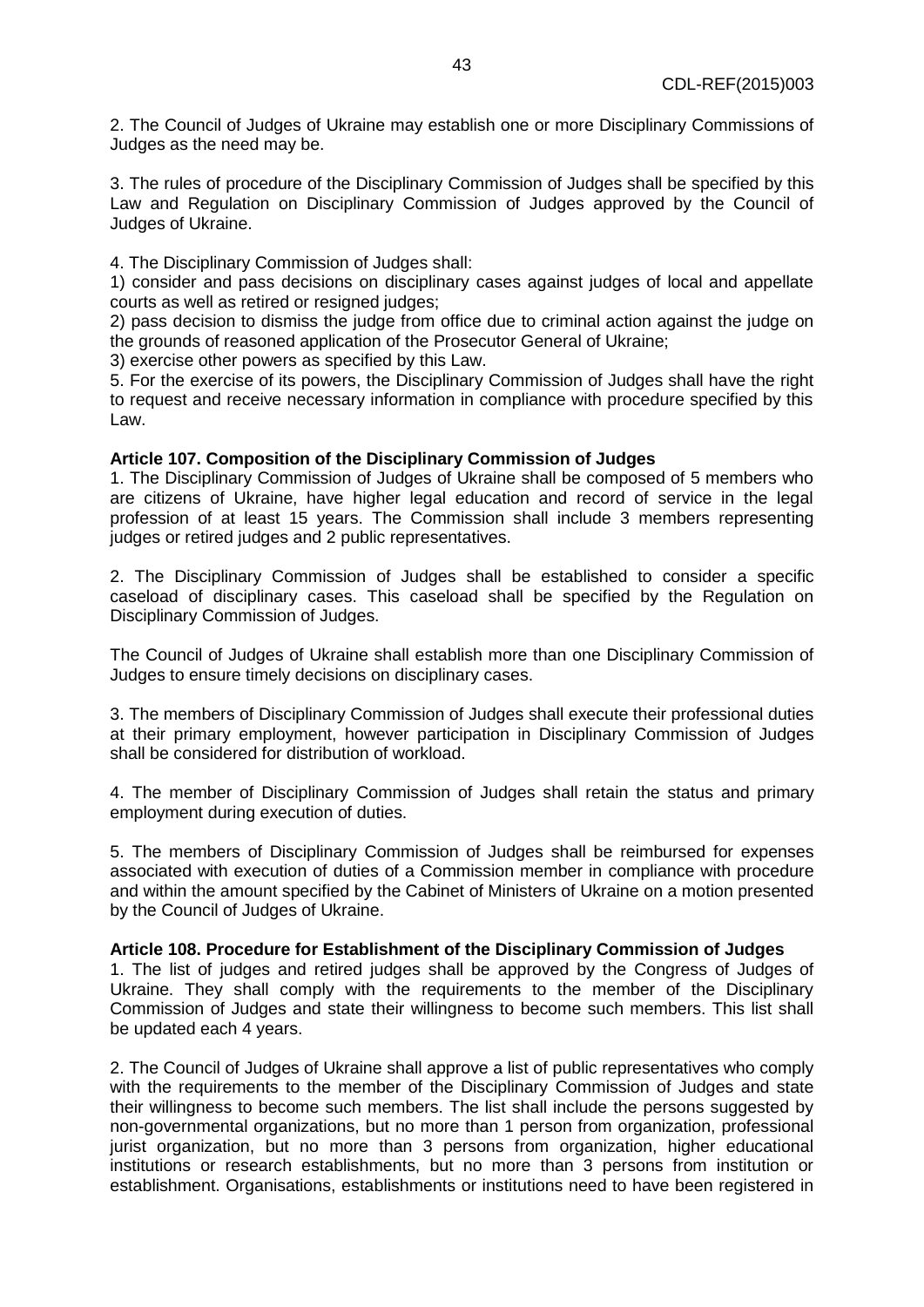the order established by law for not less than ten years. This list shall be updated each 4 years.

The Council of Judges of Ukraine shall have the right to reject the suggested public candidate in a reasoned manner with a reference to circumstances that impede the member of the Disciplinary Commission of Judges to execute powers.

3. The Council of Judges of Ukraine, while making a decision to establish the Disciplinary Commission of Judges or replace a Commission member who for good reasons is not able to execute powers, shall elect and appoint the members of Disciplinary Commission of Judges in an open meeting by drawing lots.

4. The people's deputies, members of the Cabinet of Ministers of Ukraine, chief justice, their deputies, members of the Supreme Council of Justice and persons under disciplinary sanctions may not be appointed to the Commission.

5. The Disciplinary Commission of Judges shall be deemed competent if at least all 5 members of the Commission have been available. The powers of the Disciplinary Commission of Judges shall be discontinued after consideration of the specified caseload of disciplinary cases. In the event of early vacation of a seat by the Commission member or rejection of the member, the Council of Judges of Ukraine shall appoint the new member on this position in compliance with item 3 of this Article.

### **Article 109. Arrangement of Work and Meetings of the Disciplinary Commission of Judges**

1. The Disciplinary Commission of Judges shall elect from among its members, in secret vote, the Head of the Commission. The candidate receiving a majority of the votes of all members of the Commission shall be deemed to have been elected.

2. The Head of the Disciplinary Commission of Judges shall organize the work of the Commission and preside at the meetings. In the absence of the Head of the Commission, this duty shall be performed by the Commission member who has longer record of service on the judicial position.

3. The Head of Commission shall determine the date, time and place of the Commission's meeting, the list of items to be put on the agenda of the meeting, and send a notification to the person whose case is to be heard not later than ten days before the meeting.

4. Meetings of the Commission shall be open and public. The Commission either by its own motion or by motion made by the applicant or judge whose case is to be heard, based on the reasoned decision, may announce the meeting or its part private in order to prevent disclosure of state secret or other secrets protected by the law.

5. Staff of the Council of Judges of Ukraine shall provide for administrative support to activities of the Disciplinary Commission of Judges.

### **Article 110. Powers of a Member of the Disciplinary Commission of Judges**

1. A member of the Disciplinary Commission of Judges shall have the following powers:

1) be acquainted with materials submitted for the Commission's consideration and take part in their examination and verification;

2) has the right to request necessary information, transcript of records of closed cases, or be acquainted with the files of the case in court;

3) present reasons and arguments and submit additional documents concerning the issues under consideration;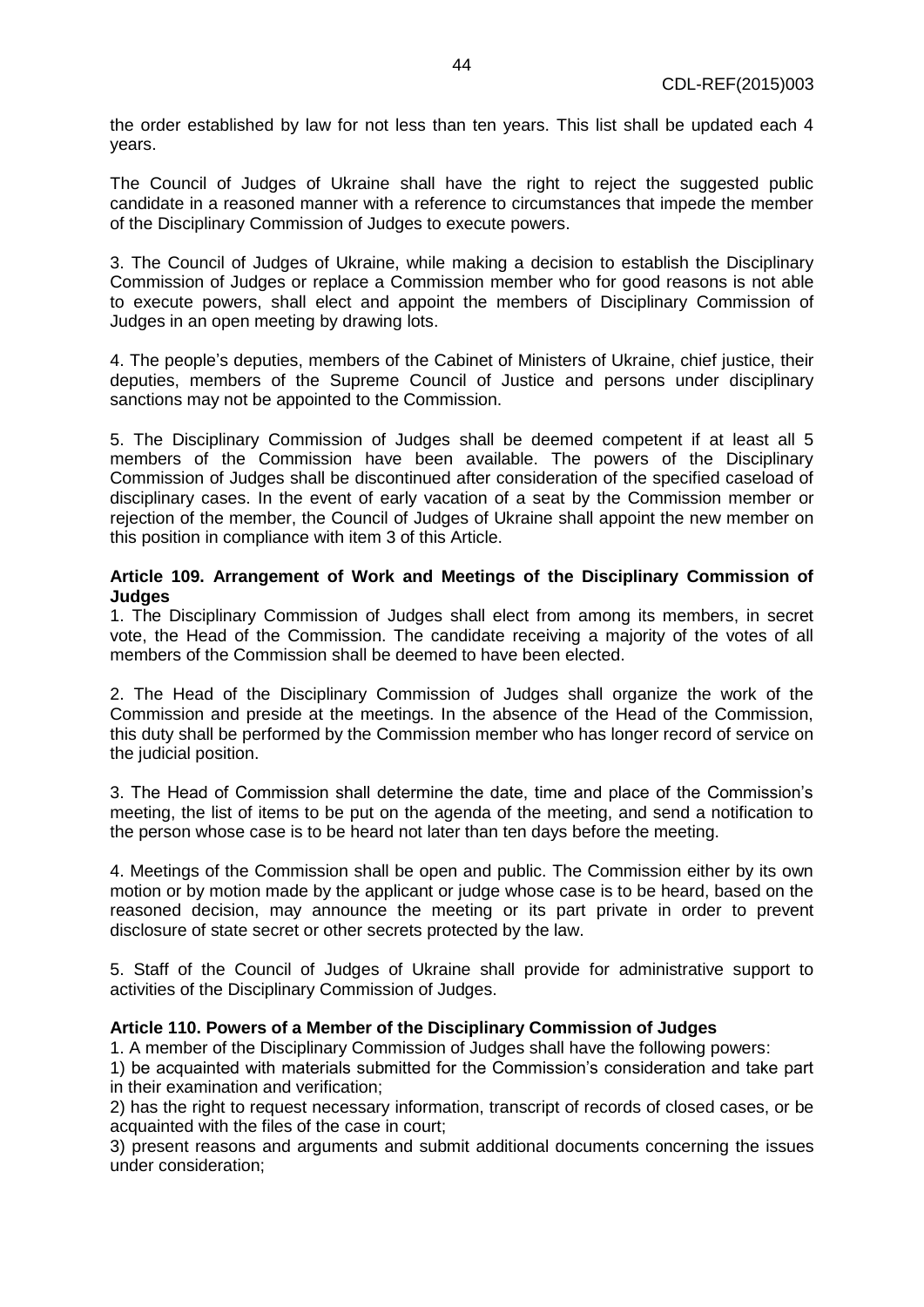4) submit proposals regarding draft resolution of the Commission on any issues and vote for or against any particular decision;

5) express in written form a dissenting opinion on any decision made by the Disciplinary Commission of Judges.

2. A member of the Disciplinary Commission of Judges shall exercise other powers specified by the law.

3. A member of the Disciplinary Commission of Judges may not take part in the consideration and adjudication if circumstances exist which might call into question the member's impartiality. In the presence of such circumstances, the Commission's member must make a motion for recuse. For the same reasons, recuse of the Commission's member may be requested by persons involved in the issue under consideration or persons having presented the issue for consideration.

A request for recuse, in the form of a written application addressed to the Head of Commission, must be grounded and submitted prior to beginning of consideration of the issue. The Chair of the meeting shall be obliged to acquaint with the application of the Commission's member whose recuse is sought.

A decision on recusal or self-recusal of a Commission's member shall be taken by a majority of the votes of the Commission's members present at the meeting in the absence of the Commission's member whose recusal or self-recusal is to be voted upon.

# **Section VII. DISMISS FROM OFFICE OF A JUDGE OF A COURT OF GENERAL JURISDICTION**

### **Chapter 1. General Provisions**

### **Article 111. General conditions to dismiss a judge from office**

1. A judge of a court of general jurisdiction shall be dismissed from office solely on the grounds set forth in Part 5, Article 126 of the Constitution of Ukraine by the body which elected or appointed the judge, upon a motion by the Supreme Council of Justice.

### **Article 112. Dismissal of a Judge from Office due to Expiry of Term of Appointment**

1. The Supreme Council of Justice shall submit a motion to the President of Ukraine for dismissal of a judge from office due to expiry of the term of appointment of a judge if:

1) the judge has failed to submit an application for selection to a lifetime position three months prior to expiration of term of appointment;

2) the Qualifications Commission of Judges adopted a decision not to recommend the judge to be elected to a lifetime position.

2. The Supreme Council of Justice shall submit a motion for dismissal of a judge from office due to expiry of the term of appointment and indicate the date on which the dismissal of the judge should take effect.

3. A judge shall be dismissed from office by the President of Ukraine.

4. If a judge for any reason has not been dismissed from office or a decision to appoint the judge to a lifetime position has not been made, the judge shall not be entitled to exercise the powers in administering justice from the next day after the expiry of the term of appointment.

### **Article 113. Dismissal of a Judge from Office on the Grounds of Age**

1. A judge shall be dismissed from office on grounds of age on the next day after reaching the age of sixty-five.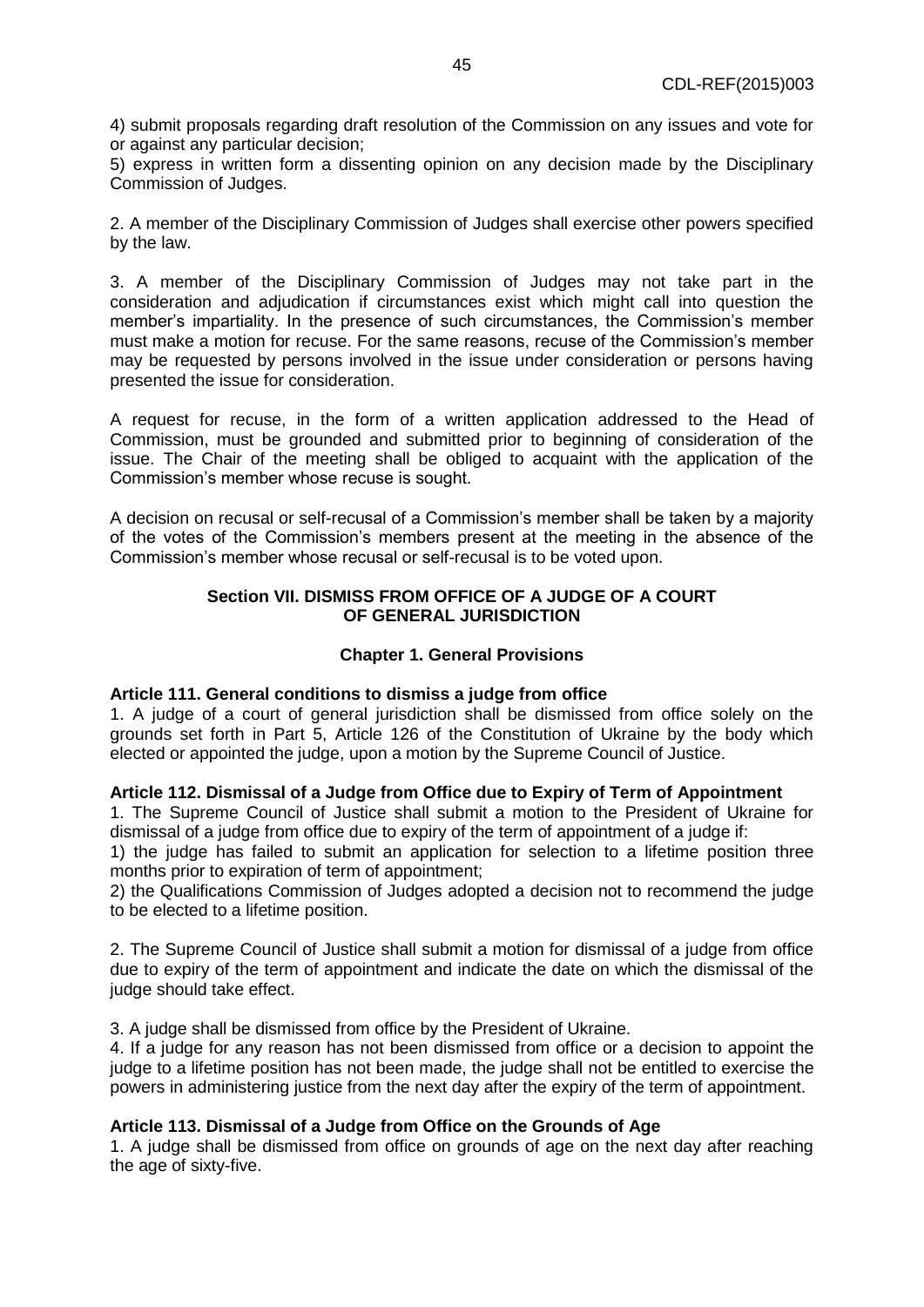2. The Qualifications Commission of Judges shall, not later than 1 month before the day of reaching the age of sixty-five, notify the Supreme Council of Justice of the presence of a grounds for the dismissal of a judge.

3. The Supreme Council of Justice shall, not later than 15 days before the day specified in item 1 of this Article, submit a motion for dismissal of a judge upon reaching the age of sixtyfive to the body which elected or appointed the judge.

4. If for any reason whatsoever a judge has not been dismissed from office, the judge shall not be entitled to exercise the powers of administration of justice from the next day after reaching the age of sixty-five.

# **Article 114. Dismissal of a Judge from Office for Health Reasons**

1. A judge shall be dismissed from office in case the judge is unable to exercise powers for health reasons, provided that this fact is certified by a medical opinion issued by a medical commission formed by a specially authorized central body of executive power in charge of public health or upon a court decision finding the judge to be partially capable or legally incapable which has entered into legal force.

2. Having acknowledged that the state of health prevents a judge from exercising powers for a long time or permanently, the Supreme Council of Justice shall submit a motion for dismissal of the judge to the body which elected or appointed the judge.

### **Article 115. Dismissal of a Judge from Office for Violating Incompatibility Requirements**

1. A judge shall be dismissed from office for violating the incompatibility requirements upon a motion to be submitted by the Supreme Council of Justice to the body which elected or appointed the judge in compliance with the procedure specified by the Law of Ukraine "On Supreme Council of Justice".

### **Article 116. Dismissal of a Judge from Office for Violating the Oath of Office**

1. A judge shall be dismissed from office for violating the oath of office upon a motion by the Supreme Council of Justice submitted on the basis of a reasoned conclusion on violation the oath of office by the judge which renders impossible the further occupation of position of a professional judge.

2. In case the conclusion on violation the oath of office by the judge which renders impossible the further occupation of position of a professional judge has been made by the Disciplinary Commission of Judges, this conclusion shall be submitted to the Supreme Council of Justice to consider a motion to dismiss a judge from office for violation the oath of office by the judge. The Supreme Council of Justice upon the appeal of a judge brought to disciplinary liability may verify facts that became the grounds for enforcement of respective disciplinary penalty.

3. The Supreme Council of Justice shall consider the matter on motion to dismiss a judge from office for violation the oath of office by the judge in compliance with the Law of Ukraine "On Supreme Council of Justice". A decision to submit a motion to dismiss a judge from office for violation the oath of office by the Supreme Council of Justice and decision on groundlessness of conclusion on violation the oath of office by the judge which renders impossible the further occupation of position of a professional judge by this person, shall be made by the majority of votes of the constitutional members of the Supreme Council of Justice.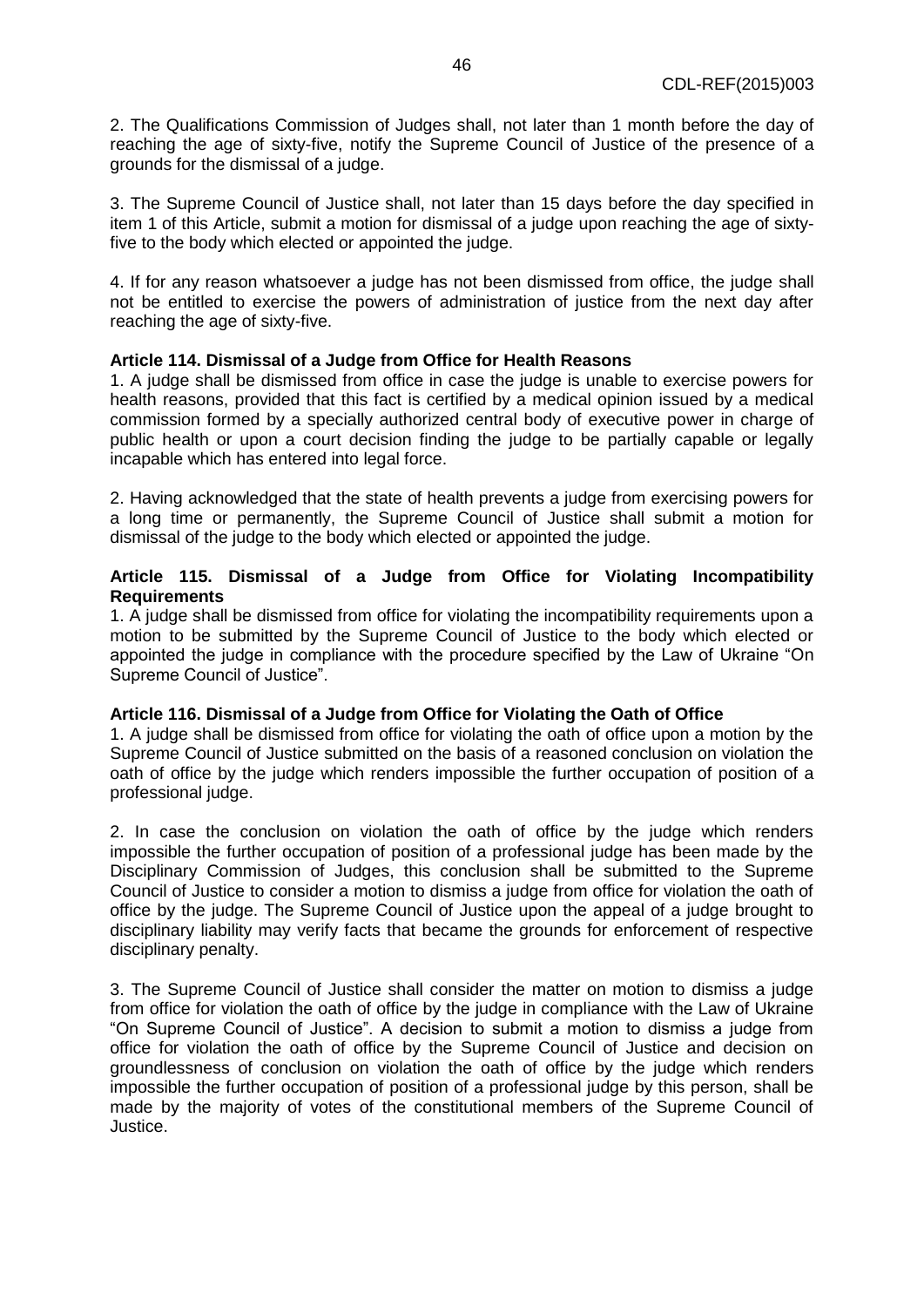4. A decision of the Supreme Council of Justice shall contain information on circumstances that became the grounds for conclusion on violation the oath of office and arguments in support of decision.

5. The Supreme Council of Justice shall submit a motion to dismiss a judge from office for violation the oath of office by the judge to the body which elected or appointed the judge. 6. Upon a motion by the Supreme Council of Justice the President of Ukraine shall issue a decree on dismissal of a judge from office and make a mandatory reference to the respective motion by the Supreme Council of Justice.

7. Upon a motion by the Supreme Council of Justice the Verkhovna Rada of Ukraine shall pass a resolution on dismissal of a judge from office with a mandatory reference to the respective motion by the Supreme Council of Justice.

8. The case shall return to disciplinary body to appoint another disciplinary penalty if the Supreme Council of Justice or court pass a decision on unlawfulness of conclusion on violation the oath of office by the judge which renders impossible the further occupation of position of a professional judge by a person due to disproportion of selected disciplinary penalty.

### **Article 117. Dismissal of a Judge from Office due to Entry into Legal Force of a Judgment of Conviction against the Judge**

1. A court which has handed down a judgment of conviction against a judge shall immediately report this fact to the Supreme Council of Justice.

2. Once a judgment of conviction against a judge has entered into legal force, the Supreme Council of Justice shall submit a motion for dismissal of the judge from office.

3. A judge against whom a judgment of conviction has entered into legal force may no longer exercise powers until the dismissal from office, and shall lose the guaranties of judicial immunity provided by the law as well as the right to financial and other support.

### **Article 118. Dismissal of a Judge from Office in Case of Termination of Citizenship**

1. A judge shall be dismissed from office upon a motion by the Supreme Council of Justice in case of termination of citizenship pursuant to the Law of Ukraine "On Citizenship of Ukraine".

2. A judge may no longer exercise powers from the moment of termination of citizenship.

### **Article 119. Dismissal from Office of a Judge Who Was Found Missing or Announced Dead**

1. A court which passed a decision to acknowledge a judge missing or announced dead shall immediately report this fact to the Supreme Council of Justice. In case such a decision enters into legal force, the Supreme Council of Justice shall submit a motion for dismissal of the judge from office.

2. If a person found missing or announced dead re-appears before the decision to dismiss from office is passed by the body which elected or appointed such person, the Supreme Council of Justice shall withdraw the motion. If a person re-appears after the passing of a decision to dismiss such person from office, the issue to re-instate the person in judicial position shall be adjudged in a judicial procedure.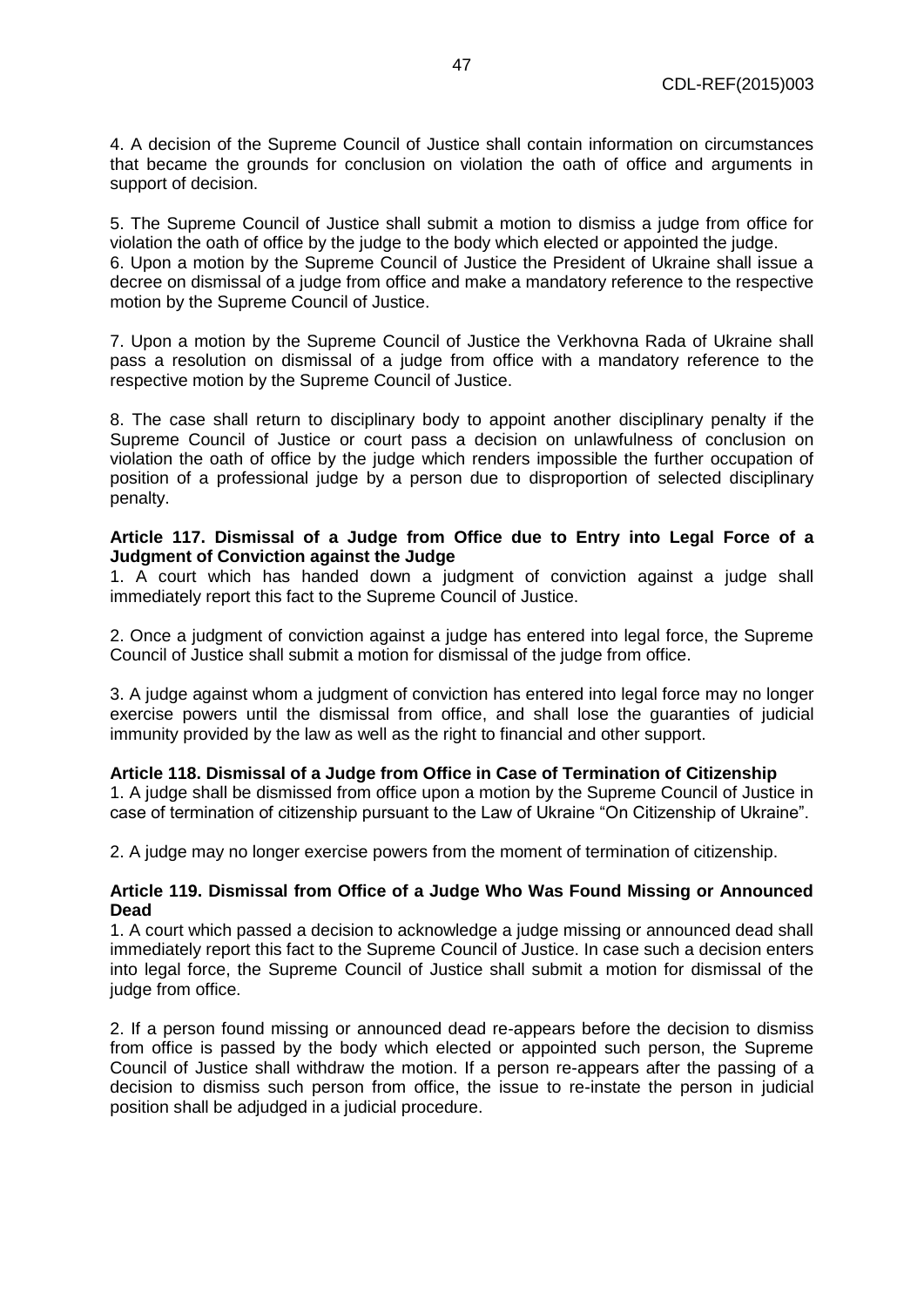# **Article 120. Dismissal of a Judge from Office due to Resignation Request or Voluntary Resignation**

1. A judge whose record of judicial service is not less than twenty years, as determined pursuant to this Law, shall have the right to request a resignation. A judge shall likewise have the right to request resignation regardless of record of service if the state of health, as certified by a medical opinion that states the connection between the illness and execution of judicial duties, prevents the judge from performing judicial duties.

2. A judge shall have the right at any time of tenure to submit a request for voluntary resignation, regardless of the reason.

3. A request for resignation, request for voluntary termination of service shall be submitted by a judge directly to the Supreme Council of Justice that in the course of 1 month starting from the day the request is received shall submit a request for dismissal from office to the body which elected or appointed the judge.

4. A judge shall continue to exercise powers until a decision is passed to dismiss the judge from office.

# **Article 121. Requirements Regarding a Motion for Dismissal of a Judge from Office**

1. A motion by the Supreme Council of Justice for dismissal of a judge from office shall state: 1) the date of submission of the motion;

- 2) the full name of the judge;
- 3) the date of birth of the judge;
- 4) information on the judge's tenure of office;

5) the name of the court;

6) the grounds for submitting the motion for dismissal from office, as set forth in Part 5, Article 126 of the Constitution of Ukraine;

7) justification for motion with a referral to circumstances and evidences in case the motion is submitted on the grounds set forth in Articles 115 – 117 of this Law;

8) other information as set forth in law.

# **Article 122. Consideration of and Passing a Decision by the Verkhovna Rada of Ukraine for Dismissal from Office of a Judge Elected for a Lifetime Position**

1. A procedure for consideration of and passing a decision by the Verkhovna Rada of Ukraine for dismissal of a judge from office elected to a lifetime position is set forth in this Law and Law of Ukraine "On Procedural Rules of the Verkhovna Rada of Ukraine*"***.** 

2. The issue of dismissal of a judge from office elected for a lifetime position shall be considered at the next plenary meeting of the Verkhovna Rada without conclusion of committees of the Verkhovna Rada of Ukraine and any verification.

3. The Head of the Supreme Council of Justice or a member of the Supreme Council of Justice who acts by his order report the issue of the dismissal of a judge from office elected for a lifetime position at a plenary meeting of the Verkhovna Rada of Ukraine.

4. The decision to dismiss a judge from office shall be taken by a majority of the constitutional composition of the Verkhovna Rada of Ukraine. The decision shall be formalized by a resolution of the Verkhovna Rada of Ukraine.

5. In case if the majority of votes from the constitutional composition of the Verkhovna Rada of Ukraine is not received for a decision to dismiss a judge from office elected for a lifetime position, re-voting shall be conducted to pass this decision.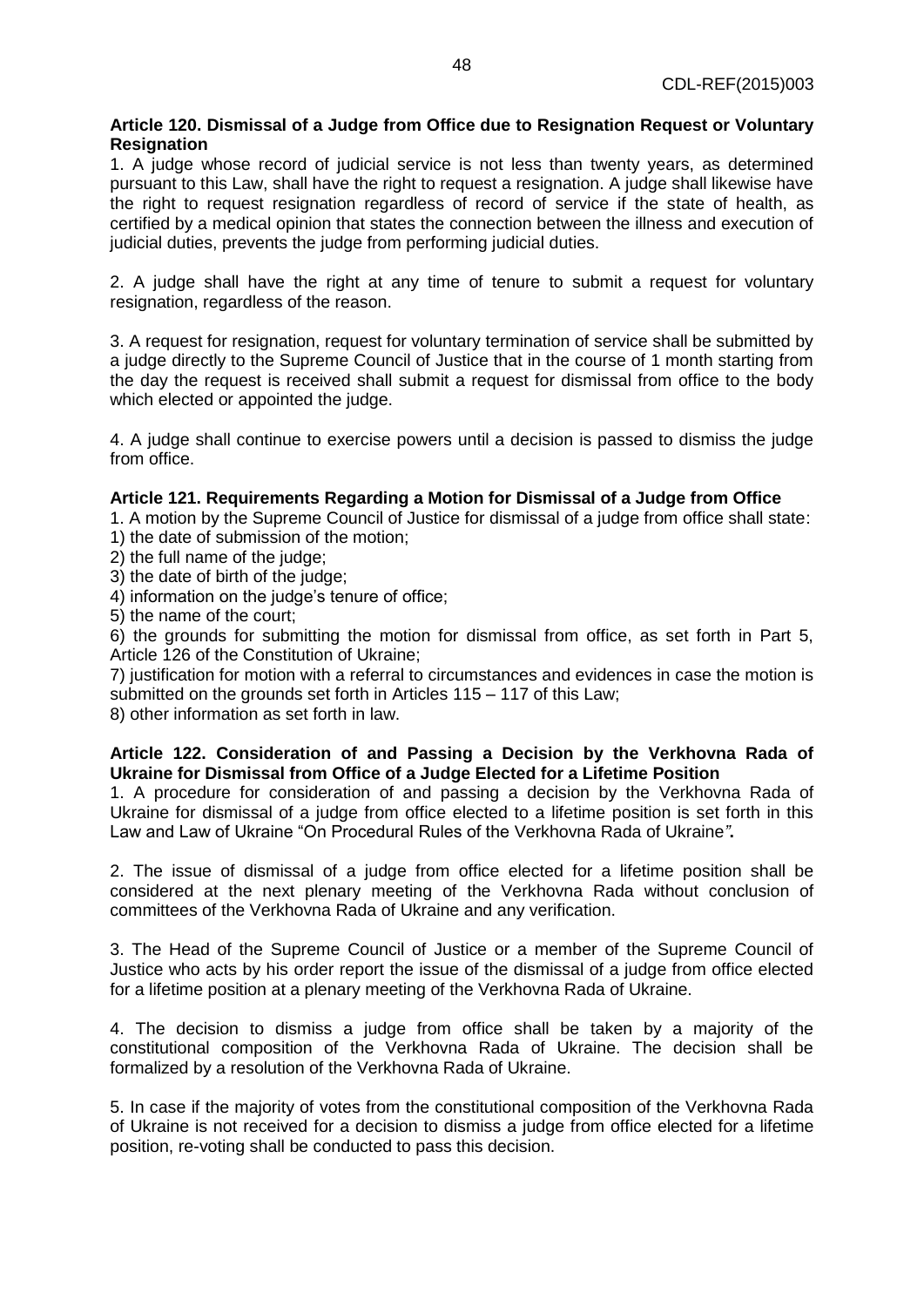6. The powers of a judge shall be terminated on the day the Verkhovna Rada of Ukraine passes the correspondent resolution.

# **Article 123. Termination of the Powers of a Judge**

1. The powers of a judge shall be terminated in the event of death.

2. The Chief Justice where the judge held office shall report on termination of the powers of a judge in the event of death to the Council of Judges of Ukraine.

#### **Article 124. Suspension of the Powers of a Judge**

1. The powers of a judge shall be suspended in the event of:

1) expiry of tenure of office of a judge;

2) reaching the age of sixty-five;

3) acknowledgement of judge missing or announcement of death of a judge;

4) termination of citizenship;

5) entry into legal force of a judgment of conviction against a judge;

6) temporary duty of a judge in the Supreme Council of Justice, Qualification Commission of Judges, National School of Judges.

2. Suspension of the powers of a judge continues:

1) in case set forth in Item 1, Paragraph 1 of this Article until passing a decision to elect a judge for a lifetime position or dismissal of a judge from office;

2) in cases set forth in Items  $2 - 5$ . Part 1 of this Article until a decision made to dismiss a judge from office:

3) in case set forth in Item 6, Paragraph 1 of this Article until a return from temporary duty or dismissal of a judge from office.

# **Section VIII. JUDICIAL AUTONOMY**

### **Chapter 1. General Principles of the Judicial Autonomy**

#### **Article 125. Objectives of the Judicial Autonomy**

1. The judicial autonomy is aimed at establishing independent organizational and other types of conditions for the activities of judges, establishing independence of court, protecting judges from interference into their operations as well as enhancing judicial quality.

2. The judicial autonomy aims at solving the following issues:

1) Increasing independence of judges, protection from interference into their activities.

2) Determining standards of personnel, fiscal, logistical and other types of support for the judges as well as monitoring their adherence.

3) Selecting judges for administrative appointments at courts following procedures as established by this Law.

4) Appointment of judges of the Constitutional Court of Ukraine.

5) Appointment of judges to the High Judicial Council as per procedure specified in the law.

Based on this Law the judicial autonomy also envisages solving other issues.

### **Article 126. Organizational Forms of Judicial Autonomy**

1. The organizational form of judicial autonomy shall be the conference of judges, board of judges of Ukraine, congress of judges of Ukraine.

2. Judicial autonomy in Ukraine is executed through:

1) conference of judges of a local court, court of appeals, higher specialized court, the Supreme Court of Ukraine,

2) board of judges of Ukraine,

3) congress of judges of Ukraine.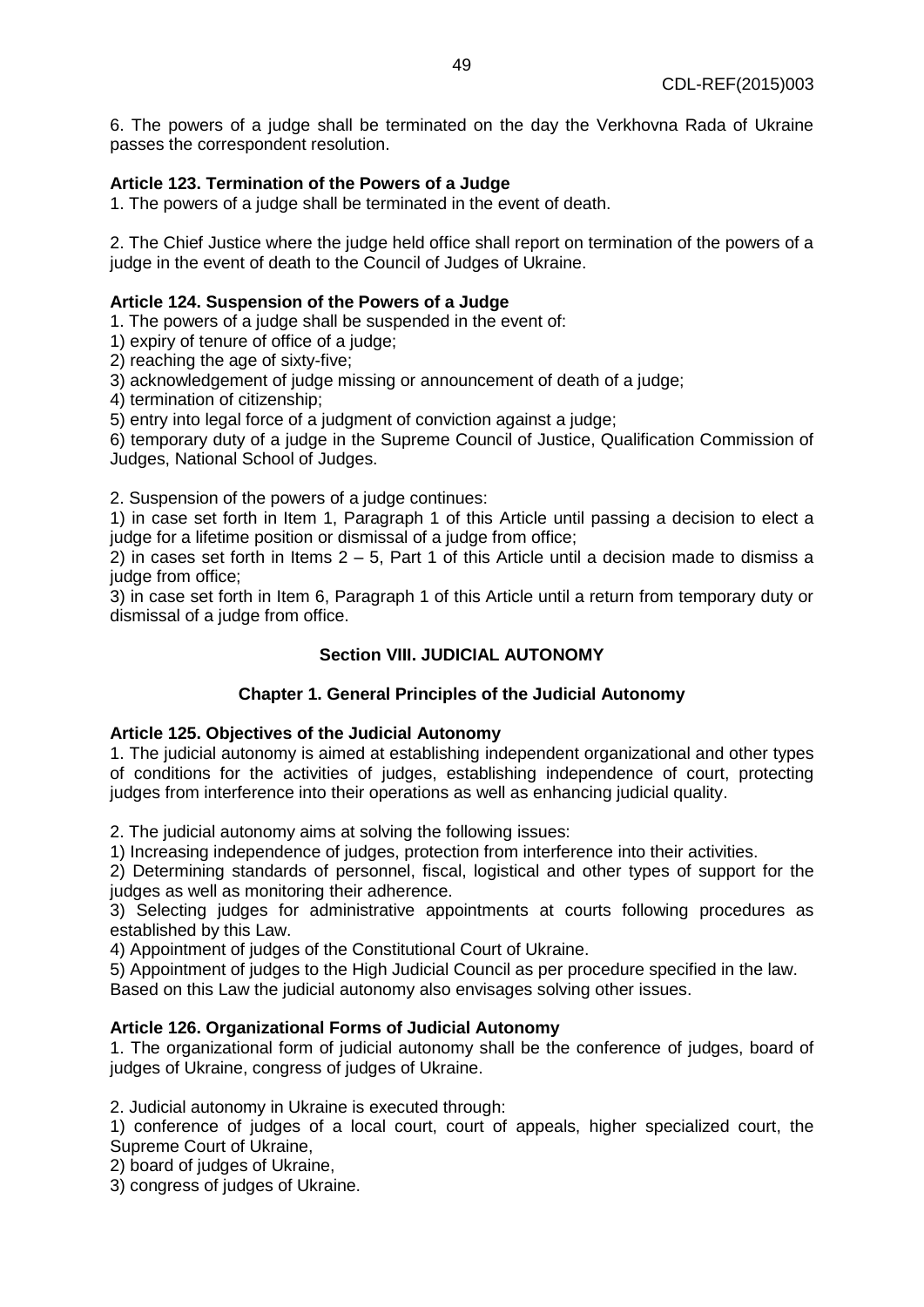3. Judicial autonomy procedures are identified by this Law, other legislative acts as well as regulations and instructions, adopted by judicial autonomy organizations in accordance with this Law.

# **Chapter 2. Conference of Judges**

### **Article 127. Conference of Judges**

1. Conferences of judges are gatherings of judges of a particular court at which issues of internal court operations are discussed and collective decisions on the issues under discussion are taken.

2. Meetings of judges shall be convened by the chief judge of the respective court on his/her initiative as well as at the request of at least one-third of all the judges of this court. 3. Meetings of judges shall be convened as necessary but not less than once every three months.

4. A meeting of judges shall be competent if attended by at least two-thirds of all the judges of the court. Invitations to a meeting of judges may be extended to the court's staff, retired judges, and other persons. Only the judges of the court shall be eligible to vote.

5. A meeting of judges shall:

1) discuss issues related to internal operation of the court or a member of the staff and take binding decisions on these issues,

2) identify specialization of judges to consider specific categories of cases,

3) hear reports from judges holding administrative positions, and from the manager of the court staff,

4) exercise other powers specified by the law.

6. Conference of judges of each court of general jurisdiction (besides local courts of general jurisdiction) elects delegates for the Congress of Judges of Ukraine in a secret ballot.

The conferences of judges of each local court of general jurisdiction elect delegates in a secret ballot for the joint conference of judges of local courts of general jurisdiction within the Autonomous Republic of Crimea, each region of Ukraine, cities of Kyiv and Sevastopol under the principle one delegate per 5 judges. If a court has less than 5 judges then the court delegates 1 person.

The joint conference of judges of the local courts of general jurisdiction in the Autonomous Republic of Crimea, each region of Ukraine, cities of Kyiv and Sevastopol shall be conducted in order to elect delegates for the Congress of Judges of Ukraine in a secret ballot.

Procedures to convene and conduct joint conferences of judges of the local courts of general jurisdiction shall be identified by the Board of Judges of Ukraine.

7. Conferences of judges may submit proposals regarding resolution of court operation issues to the state administrative bodies and local government which must review these proposals and respond to them on their merits.

8. Conferences of judges may discuss issues related to application of legislation and work out relevant proposals on ways to improve that application and legislation.

8. Decisions of conference of judges shall be taken by a majority of votes of the conference delegates in an open ballot if a decision on a secret ballot has not been made. Decisions on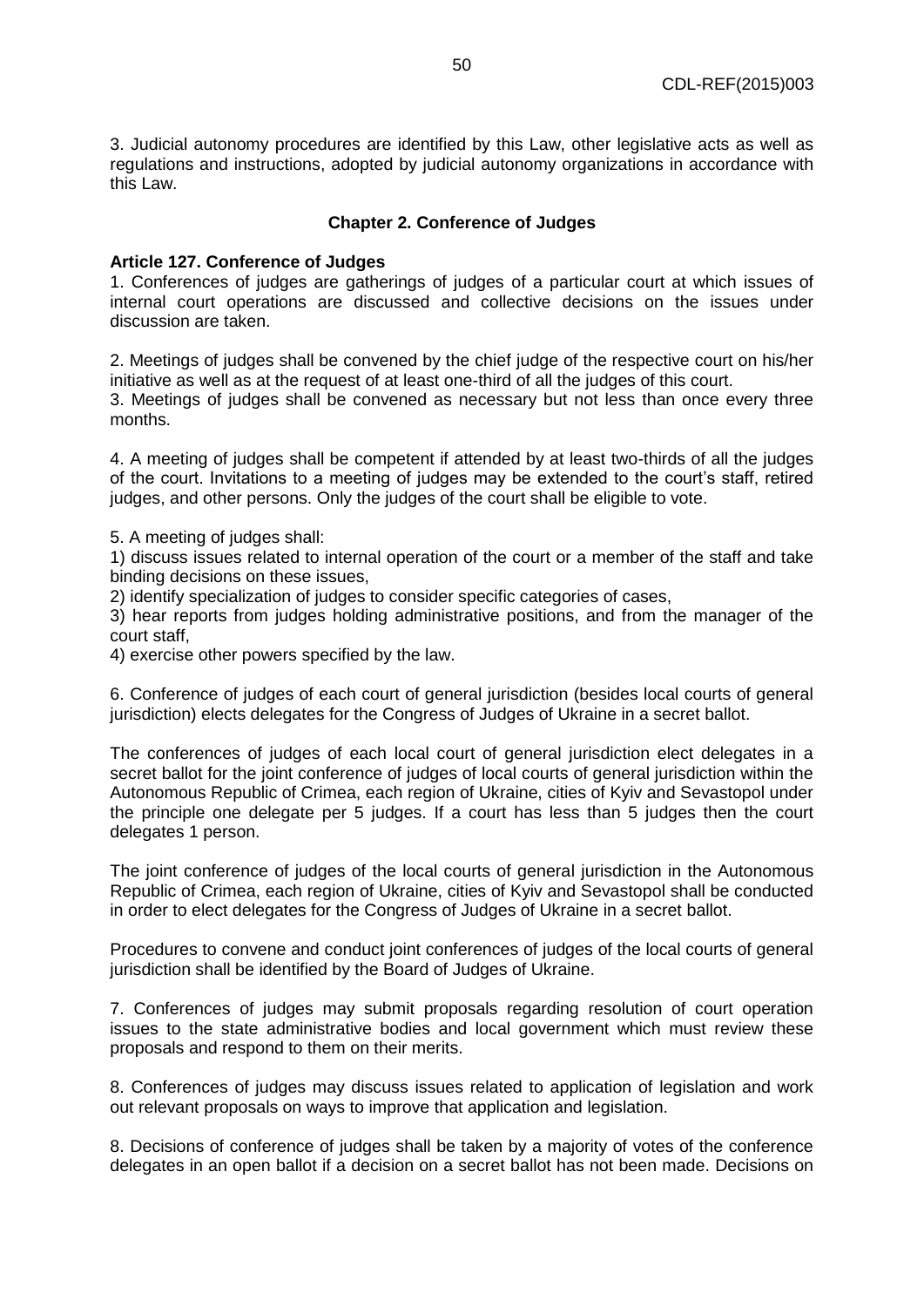appointments to administrative positions or retirement from these positions shall be made in a secret ballot.

# **Article 128. Implementation of the Decisions of the Conferences of Judges**

1. Implementation of the decisions of the conference of judges shall be entrusted by the conference to the chief judge of the court or his/her deputy.

# **Chapter 3. Higher Judicial Autonomy Bodies**

### **Article 129. The Congress of Judges of Ukraine**

1. The highest judicial autonomy body is the Congress of Judges of Ukraine.

2. The Congress of Judges of Ukraine shall:

1) hear reports by the Board of Judges of Ukraine on performance of tasks of judicial autonomy related to providing for independence of courts and judges, and on the status of funding and organizational support to the operation of courts as well as disciplinary practice with regard to judges.

2) hear report of the Qualifications Commission of Judges of Ukraine on its operations,

3) hear report of the Head of the State Judicial Administration of Ukraine about their operations,

4) appoint and dismiss justices of the Constitutional Court of Ukraine in accordance with the Constitution of Ukraine and the laws of Ukraine,

5) appoint members of the High Council of Justice and decide on termination of their powers in accordance with the Constitution of Ukraine and laws of Ukraine,

6) in accordance with the Law of Ukraine On the High Council of Justice submit proposals to the Parliament of Ukraine, President of Ukraine, congress of representatives of the higher law educational establishments and research institutions, congress of attorneys of Ukraine, the all-Ukrainian congress of employees of the public prosecution offices with regard to candidates to be appointed to the High Council of Justice who are selected among judges or retired judges,

7) approve lists of judges and retired judges who are candidates to sit on the judges' qualifications committee, committee for preliminary examination of claims with regard to disciplinary actions against judges, judges' disciplinary committee,

8) submit proposals regarding resolution of court operation issues to the state administrative bodies and officials thereof,

9) consider other issues of judicial autonomy in accordance with the law.

3. The Congress of Judges of Ukraine makes decisions that are binding for all courts and judicial autonomy bodies.

### **Article 130. Procedure for Convening the Congress of Judges of Ukraine**

1. A regular Congress of Judges of Ukraine shall be convened by the Board of Judges of Ukraine once every two years. An extraordinary Congress of Judges of Ukraine may be convened by the decision of the Board of Judges of Ukraine.

If necessary, the conference of judges may request the Board of Judges of Ukraine to convene an extraordinary Congress of Judges of Ukraine. The Board of Judges of Ukraine is obliged to convene an extraordinary Congress of Judges of Ukraine at the request of the conference of judges of at least one-fifth of all courts.

2. The Board of Judges of Ukraine that convenes the Congress of Judges of Ukraine, as specified by part 1 of this article, approves a preliminary list of issues to be considered by the Congress, and determines the date and place of the Congress.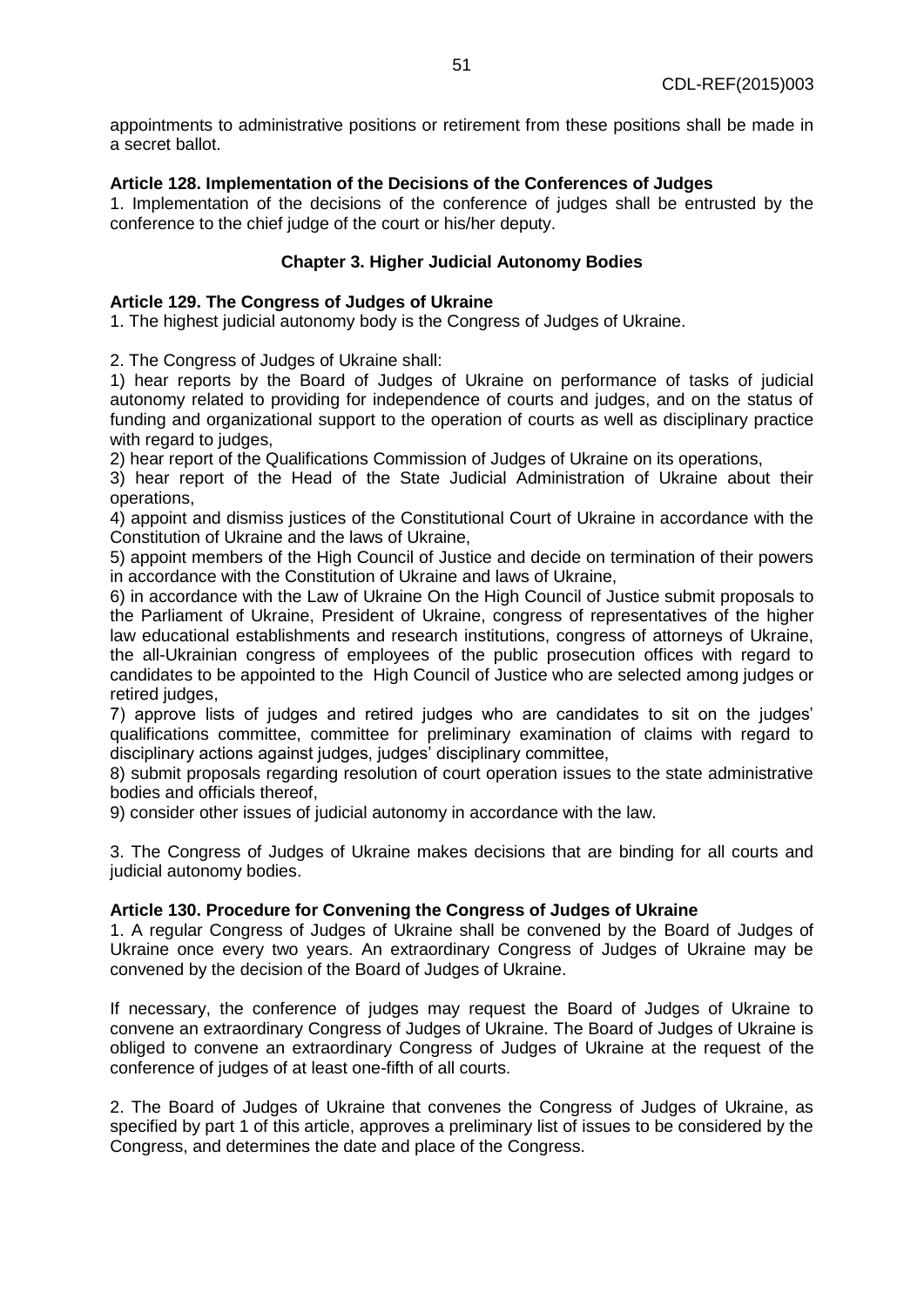3. Invitations to the Congress of Judges of Ukraine may be extended to the Minister of Justice of Ukraine, members of the High Council of Justice, Chairman of the National Court Administration of Ukraine and persons that do not participate in voting the decision of the Congress of Judges of Ukraine.

4. The delegates to the Congress of Judges of Ukraine and invitees shall be notified of the date of the congress and its agenda not later than twenty days prior to the beginning of the congress.

### **Article 131. Election of Delegates to the Congress of Judges of Ukraine**

1. Conferences of judges of each court of general jurisdiction (besides the local court of general jurisdiction) elect delegates to the Congress of Judges of Ukraine in an amount of 1 delegate from among 20 judges. If less than 20 judges work in a court, then the court delegates 1 person.

2. Joint conference of judges in each region of Ukraine, Autonomous Republic of Crimea, cities of Kyiv and Sevastopol elect delegates to the Congress of Judges of Ukraine in an amount of 1 delegate from among 20 judges from the total number of judges that work at local courts of general jurisdiction in each region of Ukraine, Autonomous Republic of Crimea, cities of Kyiv and Sevastopol.

3. Delegates to the Congress of Judges of Ukraine shall be elected in a secret ballot with free nomination of candidates for election among judges of respective courts or retired judges, notwithstanding their place of work prior to retirement. Judges who are assigned to administrative positions at courts or judges who are members of the High Council of Justice may not be elected as delegates to the Congress of Judges of Ukraine.

### **Article 132. Procedure for Holding the Congress of Judges of Ukraine**

1. A Congress of Judges shall be competent if attended by at least two-thirds of the total number of elected delegates.

2. A Congress of Judges of Ukraine shall be inaugurated by the head of the Board of Judges of Ukraine; and in his/her absence - by the authorized member of the Board of Judges of Ukraine.

3. A congress of judges shall elect from among its delegates, in an open ballot, a presidium, whose number of members shall be determined by a decision of the congress. The presidium shall direct the work of the Congress of judges.

4. The Congress shall discuss and approve its agenda and the regulations for its work, elect a vote count panel, a secretariat and other working bodies of the Congress.

5. There shall be kept minutes of the Congress of Judges of Ukraine.

6. The decisions of the Congress of Judges of Ukraine shall be taken by a majority of votes of the delegates in an open or secret ballot. The issues specified in Items 4, 5 of part two, Article 129 of this Law shall be settled by secret ballot.

7. Other issues relating to the procedure of holding the Congress of Judges of Ukraine shall be governed by the regulations of the Congress of Judges of Ukraine, to be approved by the Congress.

### **Article 133. Board of Judges of Ukraine**

1. In between the Congresses of Judges of Ukraine, the highest body of judicial autonomy shall be the Board of Judges of Ukraine.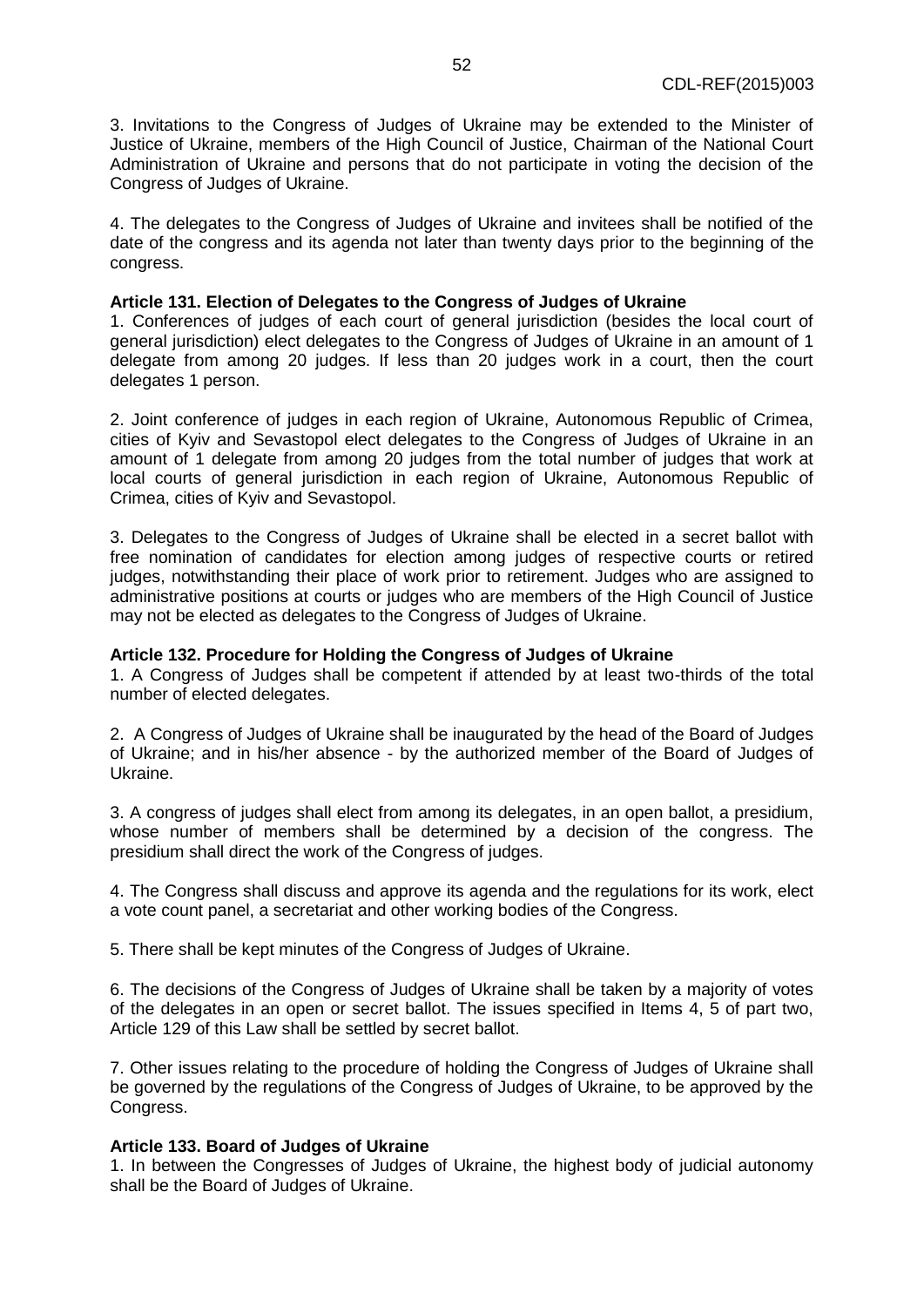2. The Board of Judges of Ukraine consists of:

1) 12 judges from local courts of general jurisdiction,

2) 3 judges from district administrative courts,

3) 3 judges from district civil and criminal courts,

4) 3 judges from the courts of appeals of regions of Ukraine, cities of Kyiv and Sevastopol, Autonomous Republic of Crimea,

5) 3 judges from administrative courts of appeals,

6) 3 judges from each of the higher specialized courts and the Supreme Court of Ukraine,

7) 3 retired judges.

Every two years the Congress of judges of Ukraine shall renew the composition of the Board of Judges of Ukraine for at least one-third of its members within the representational quota.

3. The Congress of Judges of Ukraine shall elect the Board of Judges of Ukraine in a secret ballot. Judges that take part in the Congress of Judges of Ukraine may submit proposals as to candidates for the Board of Judges of Ukraine.

Judges holding administrative positions or those who are members of the High Council of Justice may not be members of the Board of Judges of Ukraine.

3. At a meeting of the Board of Judges of Ukraine, its members shall elect from among its members the head of the Board of Judges of Ukraine, the deputy head, and the secretary in a secret ballot. During the term of office the head of the Board of Judges of Ukraine, the deputy head and the secretary are seconded to the Board of Judges of Ukraine with the preservation of positions they hold.

4.In between the congresses, the Board of Judges of Ukraine shall oversee the implementation of the decisions taken by the Congress well as decide on the convocation of a Congress. The authority and operating procedures of the Board of Judges of Ukraine shall be determined by this Law and by the statute of the Board of Judges of Ukraine, to be approved by the Congress of Judges of Ukraine.

5. The Board of Judges of Ukraine shall:

1) develop and provide for the implementation of measures to ensure judicial independence and improvement of organizational support for the operation of courts,

2) consider issues related to legal protection of judges, social protection and welfare for judges and their families, and take decisions to this effect,

3) determines a person authorized to present budget requests on financing of courts of general jurisdiction, other bodies and institutions of the judiciary when discussing draft law "On the State Budget of Ukraine" for a corresponding year or amendments to this law,

4) appoint and relieve the head of the State Court Administration of Ukraine and his/her deputies,

5) based on the proposal submitted by the judges' qualifications committee identify a court to appoint a judge to,

6) account for the number of judge positions at courts of general jurisdiction, including vacant positions,

7) determine requirements for government order with regard to professional training of candidates to be appointed judges at the National Judge School of Ukraine,

8) appoint members of the judges' qualifications committee, committee for preliminary examination of claims with regard to disciplinary actions against judges, judges` disciplinary committee,

9) develop and approve regulations regarding rules and internal procedures for the judges' qualification committee, committee for preliminary examination of claims with regard to disciplinary actions against judges, judges' disciplinary committee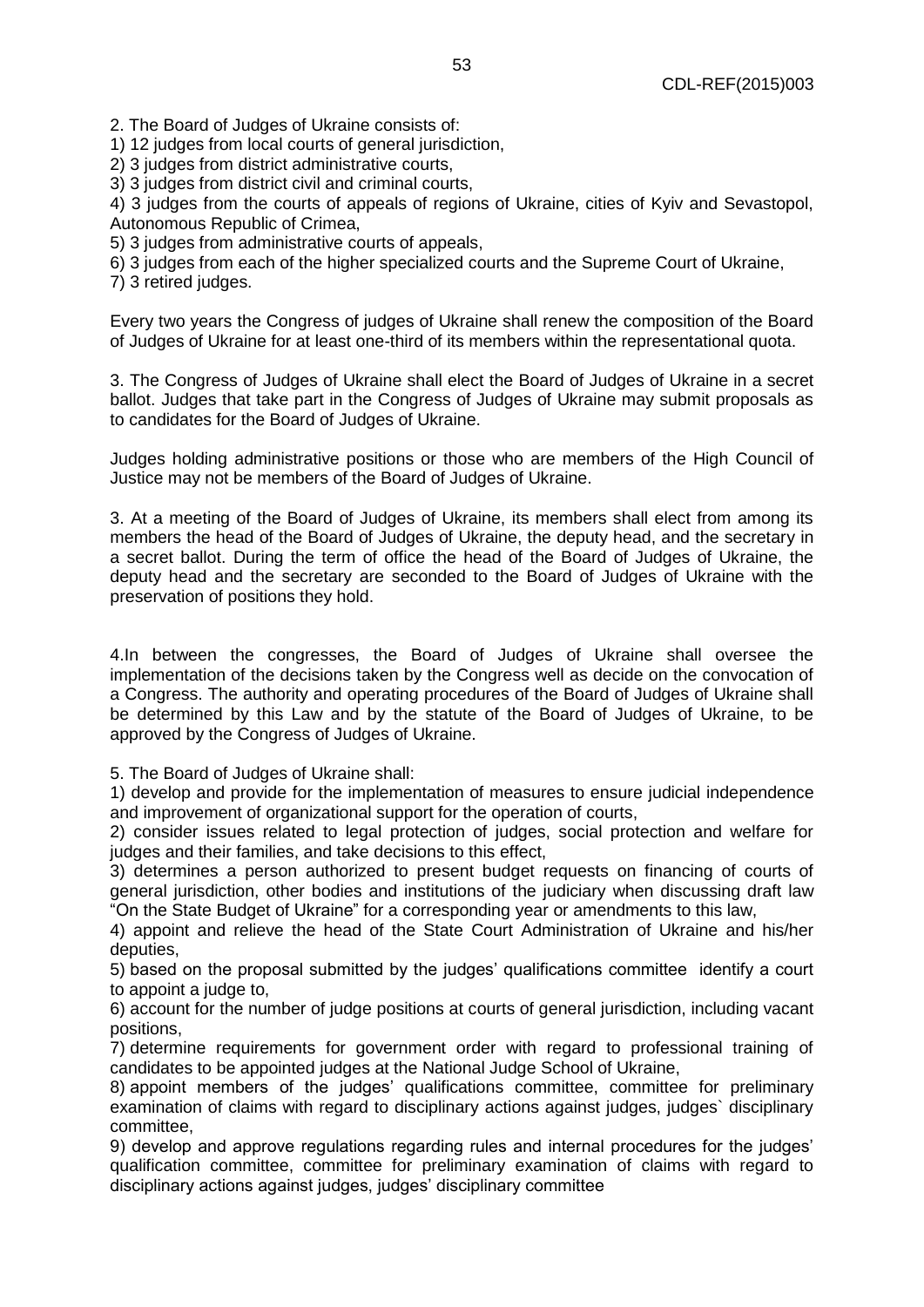10) monitor operational procedures in courts of general jurisdiction, hear reports by heads of the National Court Administration of Ukraine on these issues,

11) provides opinions to draft laws and other documents regarding judicial system, status of judges, judicial procedure, submit proposals regarding resolution of court operation issues to bodies of state power and bodies of local self-government

12) approve samples of IDs for a judge, retired judge, peoples' assessor, jury,

13) perform other functions in accordance with this law.

6. Decisions taken by the Board of Judges of Ukraine within its authority under this Law shall be binding for the National Court Administration of Ukraine and courts of general jurisdiction. A decision of the Board of Judges of Ukraine may be canceled by the Congress of Judges of Ukraine

7. The Board of Judges of Ukraine may invite the Minister of Finance of Ukraine in order to discuss issues, related to funding of the courts.

8. Committees for preliminary examination of claims with regard to disciplinary actions against judges, judges' disciplinary committee, judicial ethics committee, and judges' qualification committee operate under the Board of Judges of Ukraine.

### **Article 134. Support of the Operation of Bodies of Judicial Autonomy**

1. Financial support for the work of the Congress of Judges of Ukraine and for the operation of the Board of Judges of Ukraine and its constituent bodies shall be provided by the National Court Administration of Ukraine at the expense of the national budget of Ukraine as required by Section XI of this Law.

2. The staff of the Board of Judges of Ukraine organizationally supports activities of the Board of Judges and its bodies.

The status of the staff members of the Board of Judges of Ukraine shall be determined by the

Law of Ukraine "On the Government Service". In terms of payment and social protection the staff members of the Board of Judges of Ukraine shall be equal to the staff members of the central executive bodies.

The Board of Judges of Ukraine approves organization and staff size of the secretariat based on allocations, aimed at supporting the Board of Judges of Ukraine.

The head of the Board of Judges of Ukraine shall appoint and relieve staff members of the Board of Judges of Ukraine.

# **Section IX. SUPPORT TO A JUDGE**

### **Article 135. Remuneration for the Judge**

1. The remuneration for a judge shall be governed by this Law, Law of Ukraine "On the Constitutional Court of Ukraine" and may not be determined by any other legal acts.

2. The remuneration for a judge consists of the position allowance and the following allowances:

- 1) longevity allowance,
- 1) allowance for working at a higher level court,
- 3) allowance for being appointed to an administrative position in a court.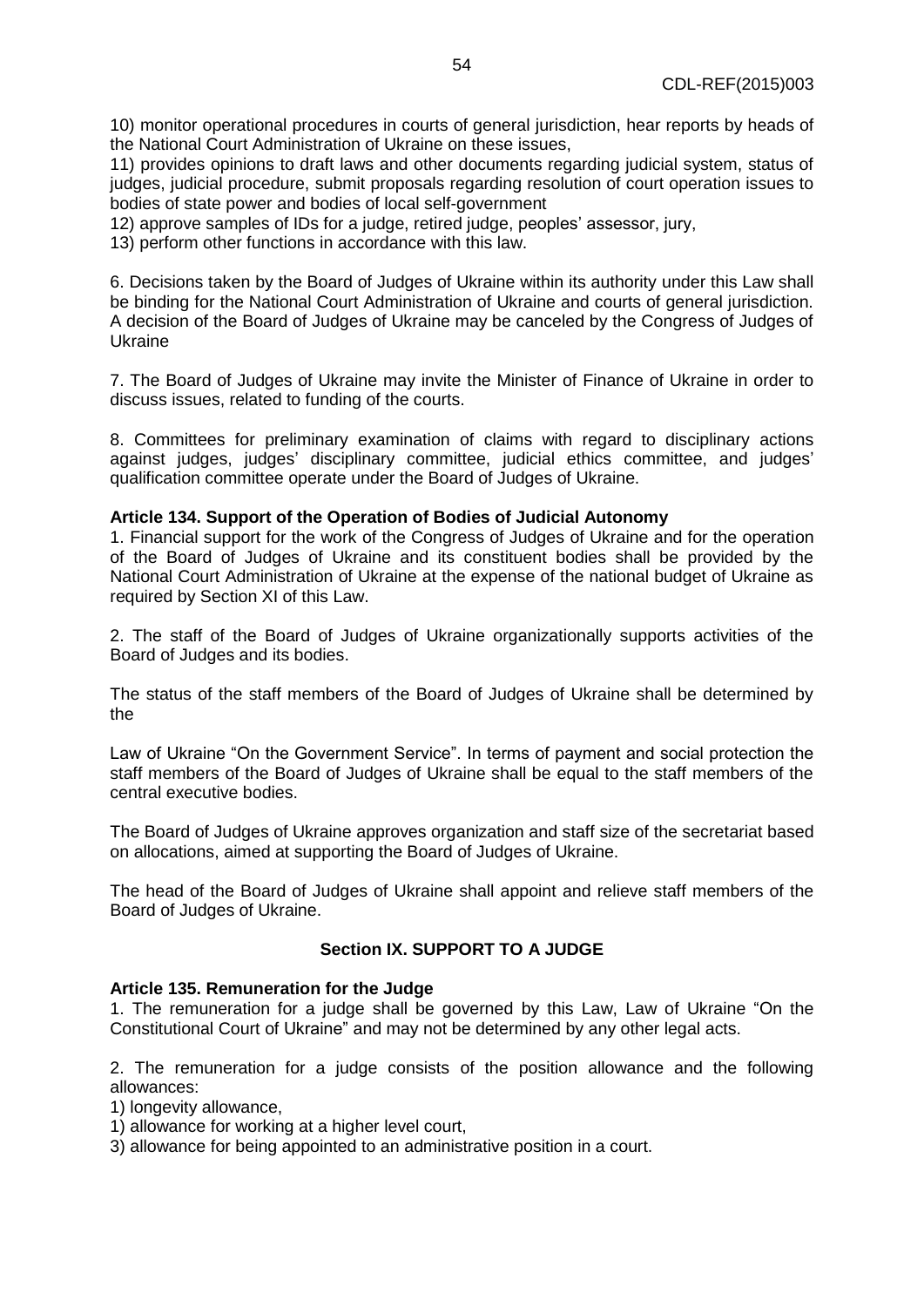3. The position allowance of a judge shall be fixed at 15 times the minimum salary established by the law.

4. The judges are paid a monthly longevity allowance at the following rates: for the longevity period up to 5 years – 15%, more than 5 years – 20%, more than 10 years – 30%, more than 15 years – 40%, more than 20 years – 50%, more than 25 years – 60%, more than 30 years – 70%, more than 35 years – 80% of the position allowance.

The judges of the Constitutional court of Ukraine, who are appointed judges for the first time, shall be paid a monthly longevity allowance at the rate of 5% for each year of work.

5. Annual allowance for being assigned to a higher level court makes up:

1) for a judge of a court of appeals – 10%,

2) for a judge of a higher specialized court – 15%,

3) for a judge of the Supreme Court of Ukraine, a judge of the Constitutional Court of Ukraine – 20% of the position allowance.

6. Judges that hold positions of a deputy chief judge of a court, head of a judicial chamber get 5% of the position allowance of a judge of the respective court; chief judge – 8% of the position allowance of a judge of the respective court.

7. Amounts of expenses to ensure payment of salaries to judges shall be planned and considered in a separate code of economic classification of expenses.

#### **Article 136. Vacation**

1. Judges shall be granted an annual paid vacation of thirty working days. In such case, they shall be paid, in addition to the remuneration, a healthcare allowance amounting to one position allowance. Judges whose length of service is more than 10 years shall be granted an additional paid vacation of fifteen calendar days.

#### **Article 137. Judge's Length of Service**

1. The length of a judge's term of service shall include the following appointments:

1) a judge of courts of Ukraine, arbitrators of arbitration courts of Ukraine, state arbitrator of the former National Arbitration of Ukraine, arbitrator of departmental arbitrations of Ukraine, 2) a member of the High Board of Justice, member of the High Qualifications Commission of

Judges of Ukraine,

3) judges in courts and arbitrators in the state and departmental arbitration courts of the former USSR and the republics which were previously part of the USSR.

### **Article 138. Providing a Judge with Housing**

1. A judge assigned to the Constitutional Court of Ukraine, Supreme Court of Ukraine, higher specialized court, court of appeals, local court and who requires improvement to his/her housing conditions, shall be provided with official housing at the court's location in the order, established by the Cabinet of Ministers of Ukraine.

### **Article 139. Meeting the Judge's Needs, Related to his/her Professional Duties**

1. A judge shall be provided with a judicial robe and a judge's breast badge at the expense of the National budget of Ukraine.

2. A judge shall be provided with a separate office, work space and office supplies necessary for his/her work.

### **Article 140. State Protection of Judges and Their Family Members**

1. Judges, their families and their property shall be under special protection by the state. If a judge submits a request with the internal affairs agency with regard to providing security of a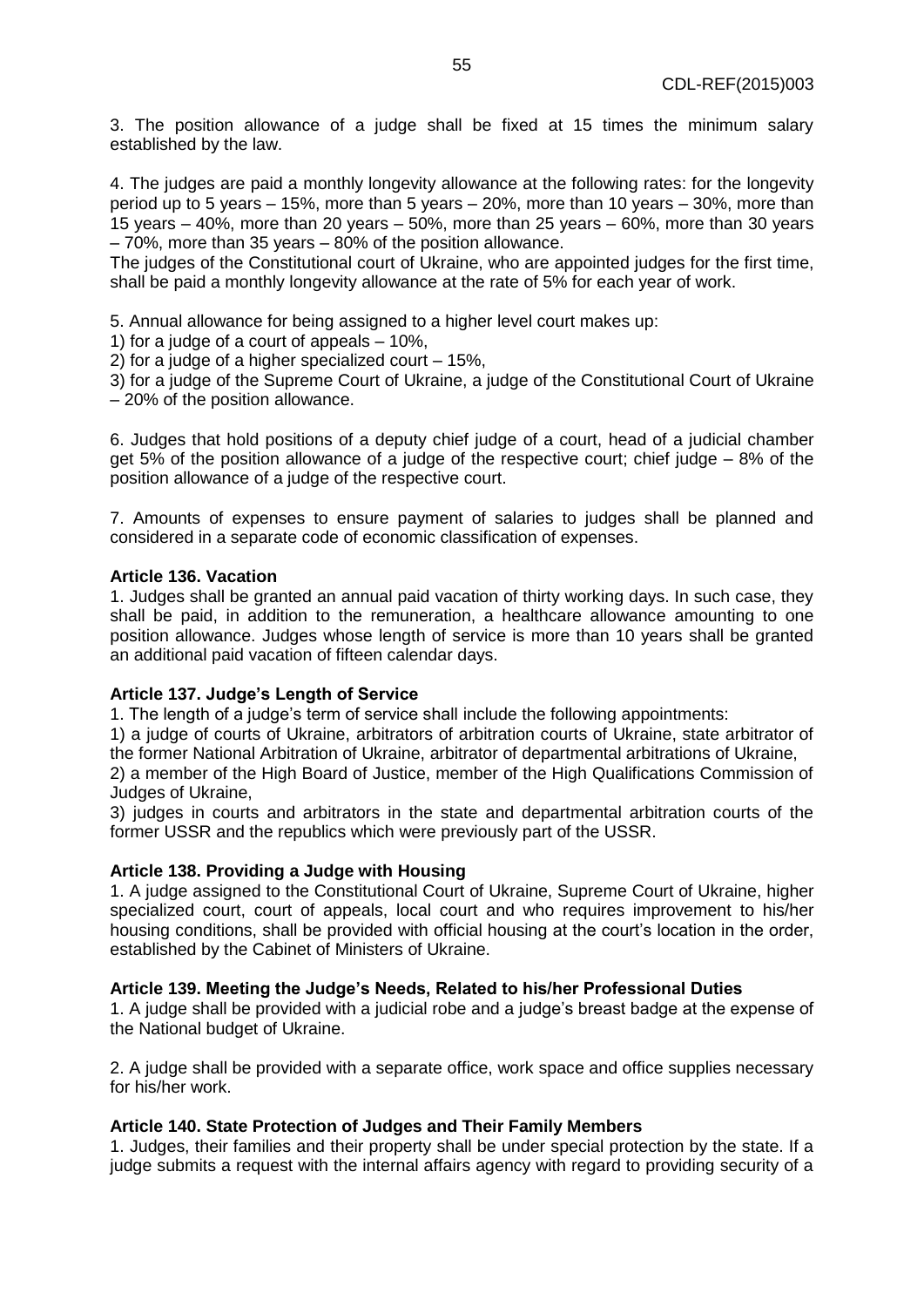judge, his/her family, and protection of their property, the internal affairs agency shall take the necessary measures to provide for such security and protection of property.

2. Infringements on life and health of a judge, destruction or damage to a judges' property, threat of a murder, violence or damage to property of a judge, insult or libel against a judge, as well as infringement on life and health of immediate family members of a judge (parents, wife, husband, and children), threats of murder, damage to property, resulting for the judge's professional activities, entail responsibility set by the law.

3. A judge may be provided with protection means by the internal affairs agencies.

# **Article 141. Social Insurance for a Judge**

1. The life and health of judges shall be subject to obligatory national personal risk insurance to be covered by the Social Insurance Fund of Ukraine based on the Law of Ukraine "On compulsory national social insurance related to workplace accidents and occupational diseases, resulting in the loss of working capacity".

# **Section X. STATUS OF A RETIRED JUDGE**

### **Article 142. Retirement of a Judge**

1. Each judge shall have the right to voluntarily retire irrespective of his/her age.

2. A judge is considered to be retired if he/she has been relieved from his/her appointment as a judge for the reasons, specified in part 1, Article 120 of this Law.

3. The retired judge shall retain the title of judge.

### **Article 143. One-Time Allowance for a Judge Upon his/her Retirement**

1. Upon retirement a judge shall be paid a one-time allowance in the amount of a 6 months' pay (calculations shall be based upon judge's position allowance for the last full month of work as a judge prior to retirement).

2. The one-time payment shall not be executed if the judge's retirement had been terminated due to his/her subsequent re-election to a position, and if this judge has submitted a new retirement request.

#### **Article 144. Retirement pay or life endowment for a retired judge**

1. Having reached the retirement age, a retired judge shall be paid a retirement pay based on the conditions, specified by the Law of Ukraine "On the Government Service*"* or as opted by the judge – a monthly life endowment.

2. A retired judge who has not reached the retirement age shall be paid a monthly life endowment. When such a judge reaches retirement age he/she retain the right to be paid the monthly life endowment or, as opted by the judge – a retirement payment shall be established based on the requirements of the Law of Ukraine "On the Government Service".

3. The monthly life endowment shall be paid to a judge at the rate of 80% of the position allowance of an active judge holding a comparable position. For each full year of work in excess of 20 years in a judicial position, the rate of the monthly lifetime allowance shall be increased by two percent of the salary, provided that it does not exceed 90 percent of a judge's salary.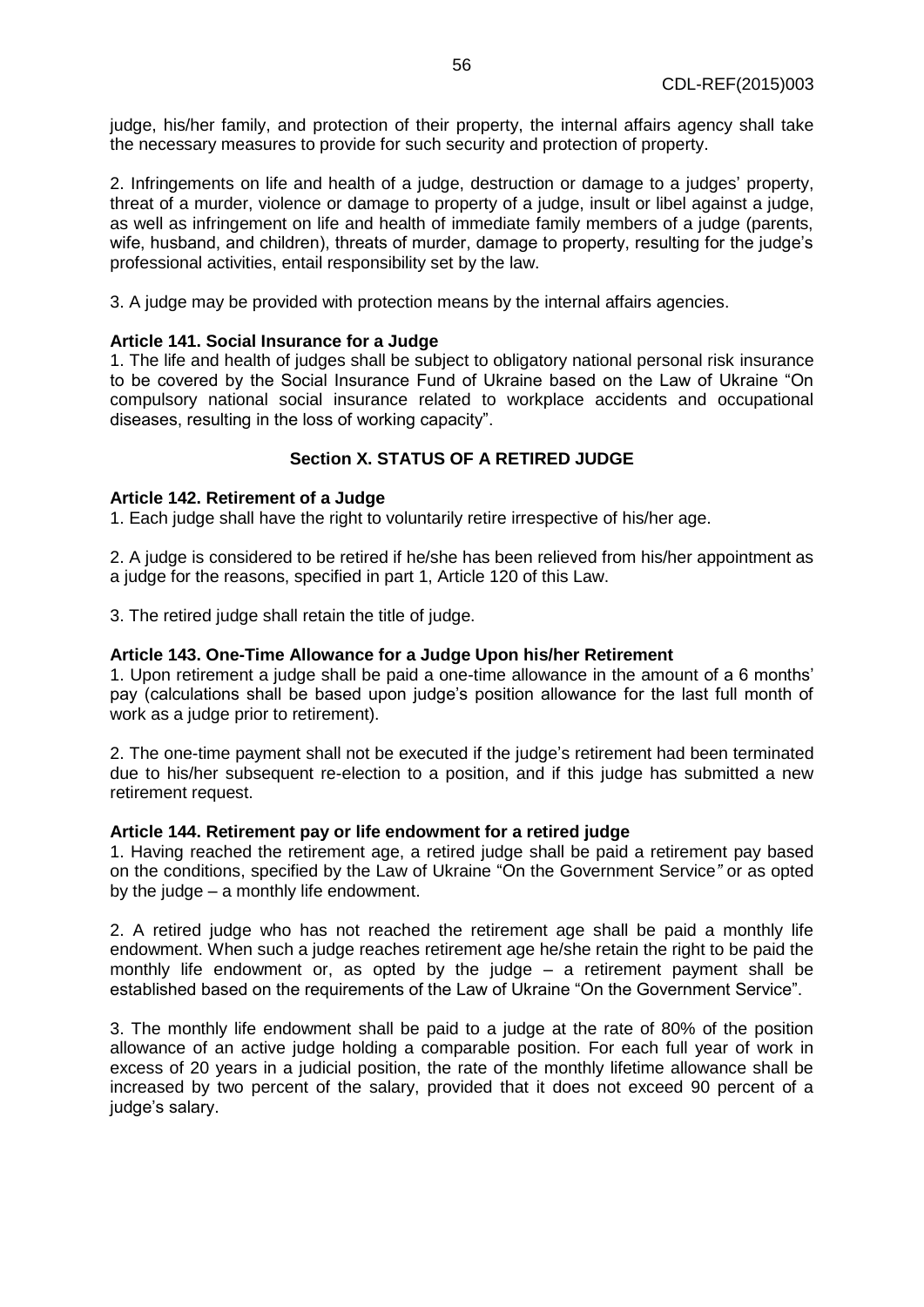4. In case position allowance for active judge changes, a respective adjustment of the previously calculated monthly life endowment shall be executed. Adjustment of the monthly life endowment shall cover the total amount of the position allowance of active judges from the day when the right for such adjustment originates.

5. The retirement pay or monthly life endowment is payable to a judge notwithstanding the earnings (income) that this judge makes after his/her retirement. Payment of pension or monthly financial support of a judge shall be exercised by pension authorities at the judge's place of residence.

# **Article 145. Termination of a Judge's Retirement**

1. The retirement of a judge shall be terminated in the following cases:

1) re-election to a position of a judge,

2) when a disciplinary body makes a decision to terminate a judge's retirement based on the results of examining his/her disciplinary case,

- 3) entry into legal force of a judgment of conviction against the judge for an intentional crime,
- 4) termination of his/her citizenship,
- 5) when a judge is declared missing or dead,
- 6) his/her death.

2. Termination of a retirement of a judge shall entail termination of monthly life endowment to him/her which was granted upon retirement. If a judge's retirement has been terminated for the reasons, specified by items 2 and 3, part 1 of this Article, a retirement pay shall be granted to this judge on the same basis as to anyone else.

3. A decision to terminate a retirement of a judge shall be made by the Board of Judges of Ukraine and in cases, specified in item 2, Part 1 of this Article – by a disciplinary board of the judges.

# **Section XI. ORGANIZATIONAL SUPPORT FOR COURTS**

# **Chapter 1. General Questions of Support for Courts**

# **Article 146. Peculiarities of Support for Operation of the Judiciary**

1. The state ensures funding and proper conditions for operation of courts and activities of judges.

2. Support for operation of the judiciary includes:

1) allocation of expenditures in the State Budget of Ukraine for funding of courts at the level not lower than needed to provide full and independent administration of justice in accordance with the law;

2) legislative guarantees for full and timely funding of the courts;

3) guarantees for a sufficient level of social protection of judges.

# **Article 147. Support System for Operation of the Judiciary**

1. In Ukraine, a unified support system for operation of the judiciary – the courts of general jurisdiction and the Constitutional Court of Ukraine - functions.

2. Government authorities participate in the organizational support for the courts in the instances and manner provided by this and other laws.

3. Procedure for organizational support of the Constitutional Court of Ukraine is established by this Law, the Law of Ukraine "On the Constitutional Court of Ukraine" and other laws.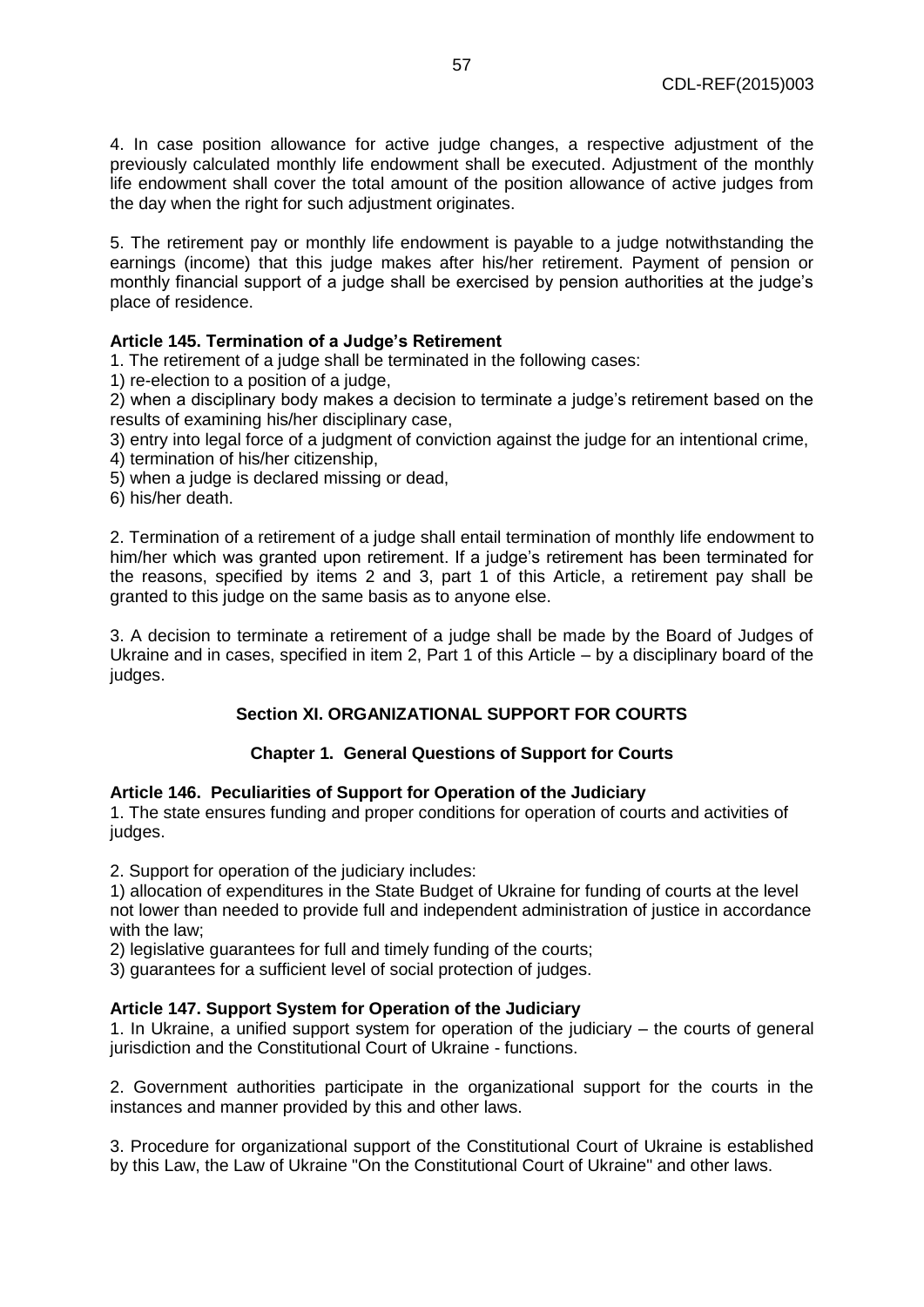# **Article 148 Principles of Funding of Courts and Property Management**

1. Financial support for all courts in Ukraine comes from the general and special funds of the State Budget of Ukraine.

Budgetary allocations of the general fund of the State Budget of Ukraine for the financial support of courts fall within the category of the protected expenditure items of the State Budget of Ukraine.

2. Functions of the key spending units of funds from the State Budget of Ukraine that are allocated for financial support of courts are carried out by:

1) the Constitutional Court of Ukraine;

2) the State Judicial Administration of Ukraine – regarding their funding; funding of the courts of general jurisdiction of Ukraine, the judiciary's self-government bodies, bodies attached to the Council of Judges of Ukraine in accordance with this Law, the National School of Judges of Ukraine.

3. Expenditures for maintenance of courts are determined in the State Budget of Ukraine in a separate line regarding:

- 1) the Constitutional Court of Ukraine;
- 2) the State Judicial Administration of Ukraine;
- 3) each court of general jurisdiction.

4. Expenditures for maintenance of courts established in the State Budget of Ukraine cannot be reduced during the current fiscal year.

5. Peculiarities of the preparation and adoption of the draft law on the State Budget of Ukraine for the respective year in the part concerning funding of courts and other bodies and institutions of the judicial system are determined by the Budget Code of Ukraine.

6. The key spending units of funds from the State Budget of Ukraine meant for financial support of courts manage the property that ensures their activities.

7. Control over the compliance with the requirements of this Law regarding the funding of courts and management of property that ensures their activity is carried out in the manner specified by the law.

# **Article 149 Financial Security and Social Protection of the Judiciary System Employees**

1. Payment conditions of court administration staff, the staff of the Council of Judges of Ukraine, the State Judicial Administration of Ukraine, the National School of Judges of Ukraine, their welfare support and social protection shall be determined by law.

Amounts of expenses provided by the State Budget of Ukraine for work payment of afore mentioned staff shall ensure the level of their salaries that shall not be lower than the one civil cervants in executive authorities have.

The salary amount of a worker of court administration staff whose position is referred to the sixth category of positions of civil servants shall be established in the amount of 30% of the salary of a judge in a local court. Salary amounts of court administration staff whose positions are referred to higher category shall be established with a ratio of 1.3 to salary amounts of court administration staff of lower category.

2. The State Judicial Administration of Ukraine is responsible for expenses for burial and commemoration of judges, including retired judges**.**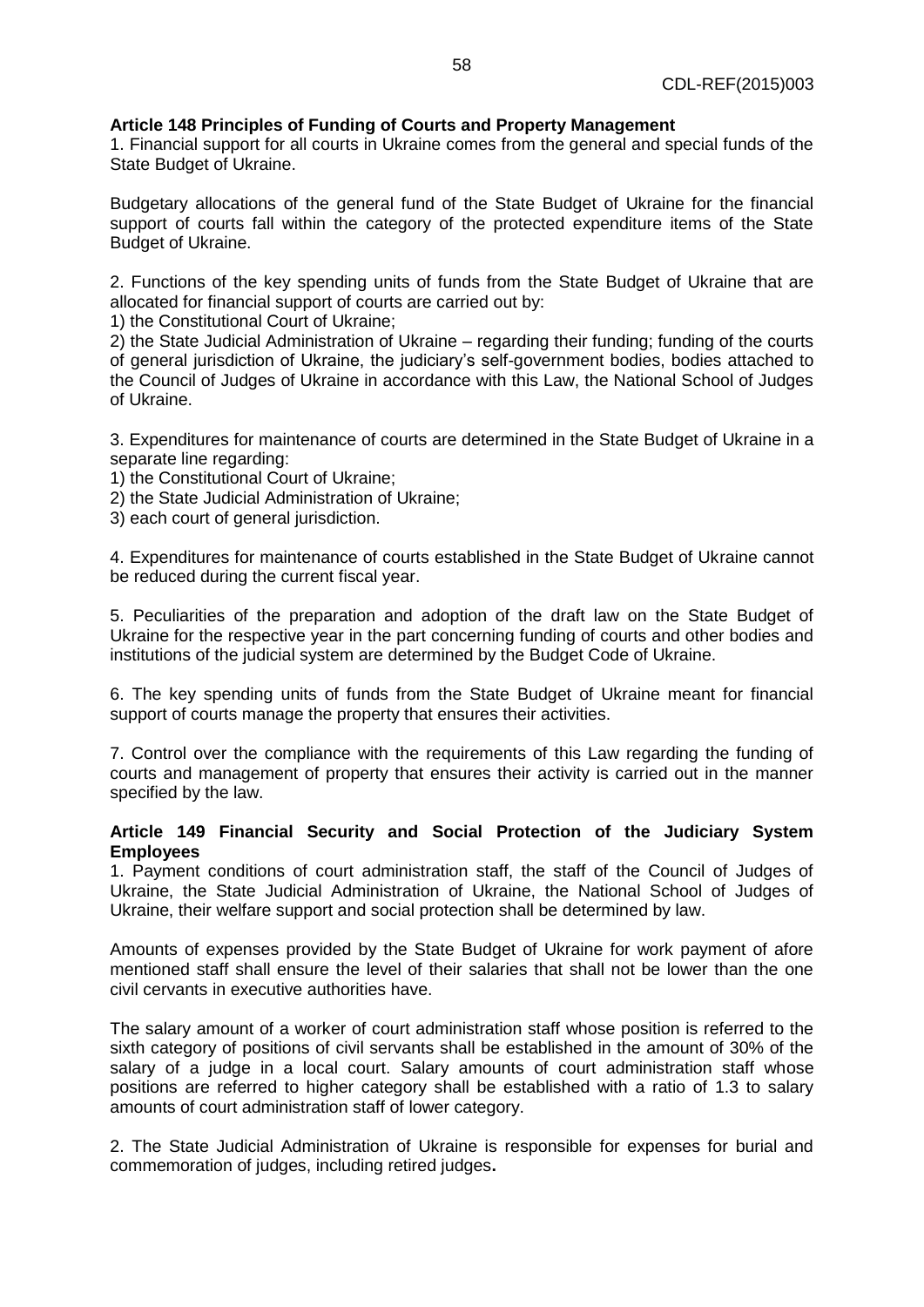# **Chapter 2. The State Judicial Administration of Ukraine**

# **Article 150. Status of the State Judicial Administration of Ukraine**

1. The State Judicial Administration of Ukraine provides organizational support for the activities of the bodies of justice system within the powers established by law.

2 The State Judicial Administration of Ukraine reports to the Congress of Judges of Ukraine, and in between – to the Council of Judges of Ukraine within the scope prescribed by this Law.

3 Territorial offices of the State Judicial Administration of Ukraine shall be established in the Autonomous Republic of Crimea, regions (oblasts), cities of Kyiv and Sevastopol.

4. Officials of the State Judicial Administration of Ukraine and its territorial offices are state servants.

5. The State Judicial Administration of Ukraine is a a legal entity with a seal featuring the State Emblem of Ukraine and its name, has its own balance sheet and accounts in the agencies of the State Treasury Service of Ukraine.

6. The Council of Judges of Ukraine approves the regulation on the State Judicial Administration of Ukraine.

# **Article 151. Powers of the State Judicial Administration of Ukraine**

1. The State Judicial Administration of Ukraine:

1) prepares and submits budget request to ensure the functioning of courts of general jurisdiction, as well as other agencies and institutions of the judicial system during the preparation of the draft law on the State Budget of Ukraine for the respective year or amendments to this Law;

2) ensures proper conditions for functioning of courts of general jurisdiction, judicial selfgovernment authorities, the National School of Judges of Ukraine;

3) examines the practice of the courts, develops and submits proposals for its improvement following the established procedure;

4) together with the respective higher specialized court and the Supreme Court of Ukraine ensures the necessary conditions for continuous training and improving qualification of court staff;

5) organizes keeping of court statistics, records and archives; monitors the status of document flow within courts of general jurisdiction;

6) provides organizational and methodological assistance on budget and financial issues to courts of general jurisdiction and the Council of Judges of Ukraine;

7) ensures functioning and development of the unified court information system, organizes the exercise of informatization measures by courts to carry out their powers, record keeping, information and regulatory support for judicial activities, and operation of automated file management system in the courts; ensures provision of courts with the necessary technical means for recording trials; ensures the system of videoconference calls for persons to participate in hearing through videoconference;

8) interacts with the relevant authorities and agencies, including those from other countries, to improve the organizational support for the judicial system;

9) organizes activities of the service of court bailiffs;

10) manages objects of state property within the jurisdiction of the State Judicial Administration of Ukraine;

11) exercises other powers stipulated by law.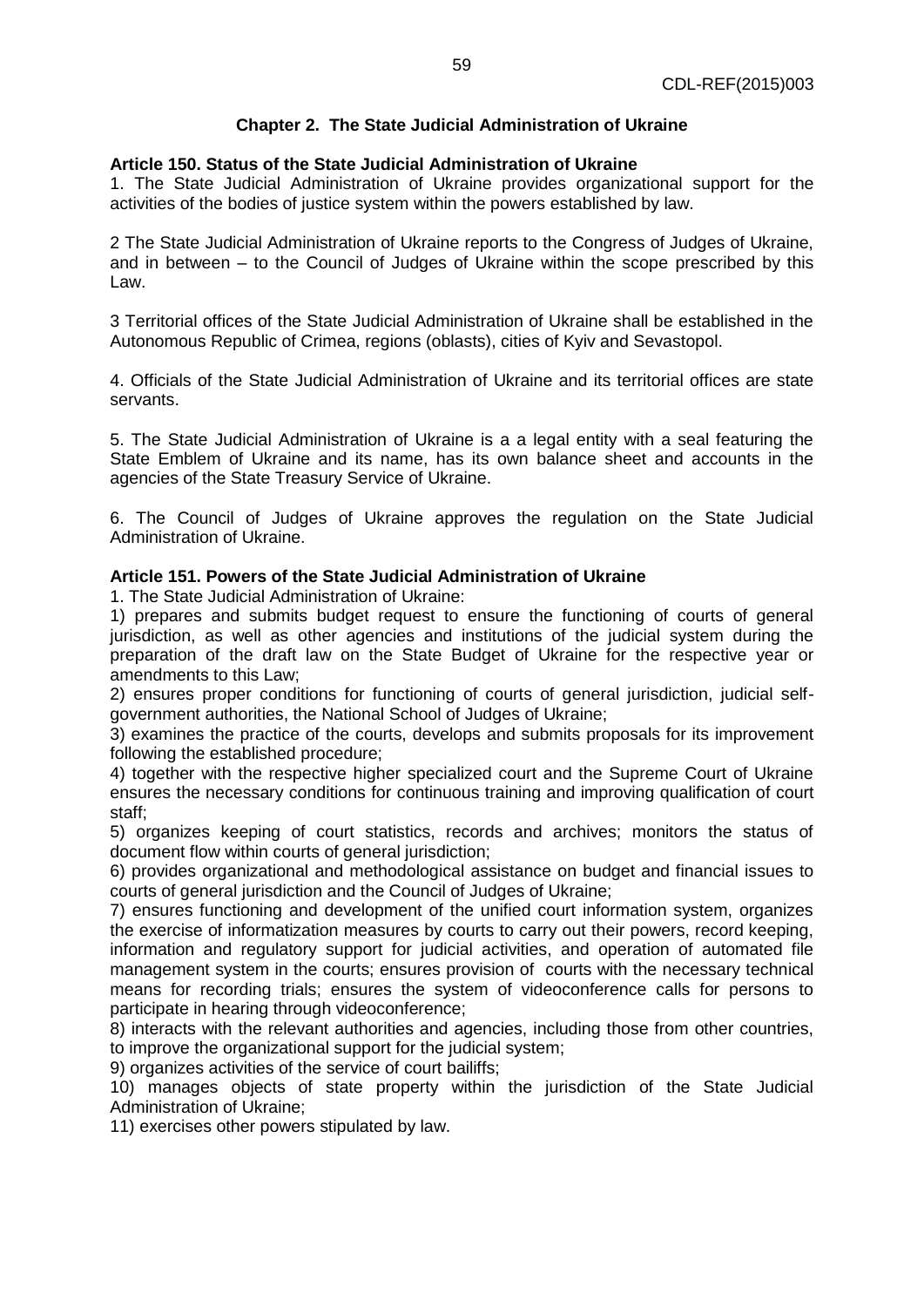# **Article 152 Head of the State Judicial Administration of Ukraine**

1.The Head of the State Judicial Administration of Ukraine is in charge of the State Administration of Justice of Ukraine.

2.The Head of the State Judicial Administration of Ukraine is appointed and dismissed by the Council of Judges of Ukraine.

3.The Head of the State Judicial Administration of Ukraine shall have no right to combine his/her official activity with other work, except for teaching, scholarly or creative activities during non-office hours, or be a member of the governing body or supervisory board of a business organization that aims to receive profit.

4.The Head of the State Judicial Administration of Ukraine:

1) manages the activities of the State Judicial Administration of Ukraine, and is personally responsible for the performance of tasks assigned to it;

2) organizes the work of the State Judicial Administration of Ukraine;

3) appoints, after a competitive selection, conducted by the State Judicial Administration of Ukraine in accordance with the legislation on state service, employees of the State Judicial Administration of Ukraine, and dismisses them;

5) appoints and dismisses the chiefs of staff of the Supreme Court of Ukraine, higher specialized courts of Ukraine, appellate courts, their deputies upon agreement or recommendation of the chief judge of the court;

6) applies incentives to the chiefs of staff of the Supreme Court of Ukraine, higher specialized courts of Ukraine, appellate courts, their deputies or imposes disciplinary action in accordance with the law, including upon recommendation of the chief judge of the respective court;

7) confers ranks of state servants according to legislation on state service to the chiefs of staff of the Supreme Court of Ukraine, higher specialized courts of Ukraine, appellate courts, their deputies ;

8) approves regulations on the territorial offices of the State Judicial Administration of Ukraine and regulations of structural subdivisions of the State Judicial Administration of Ukraine;

9) reports on the activities of the State Judicial Administration of Ukraine to the Congress of Judges of Ukraine, informs the Council of Judges of Ukraine about the activities of the State Judicial Administration of Ukraine regarding questions of organizational support of the courts of general jurisdiction;

10) together with a person authorized by the Council of Judges of Ukraine presents proposals to the draft State Budget of Ukraine for the respective year concerning financial support of courts of general jurisdiction, other bodies and institutions of the judicial system before the Cabinet of Ministers of Ukraine and the Verkhovna Rada of Ukraine, and during the amendments procedure of the law on the State Budget of Ukraine for the current year;

11) approves structure and staff of the State Judicial Administration of Ukraine, appellate courts, high specialized courts and the Supreme Court of Ukraine;

12) determines the staff quantity in staff administrations of courts of general jurisdiction;

13) exercises other powers stipulated by law.

5.The Head of the State Judicial Administration of Ukraine shall issue orders on matters within its powers.

Orders of the State Judicial Administration of Ukraine issued within its competence are obligatory for staff administrations of courts of general jurisdiction.

6.The Head of the State Judicial Administration of Ukraine has deputies, who are appointed and dismissed by the Council of Judges of Ukraine upon the recommendation of the Head of the State Judicial Administration of Ukraine. Deputy Heads of the State Judicial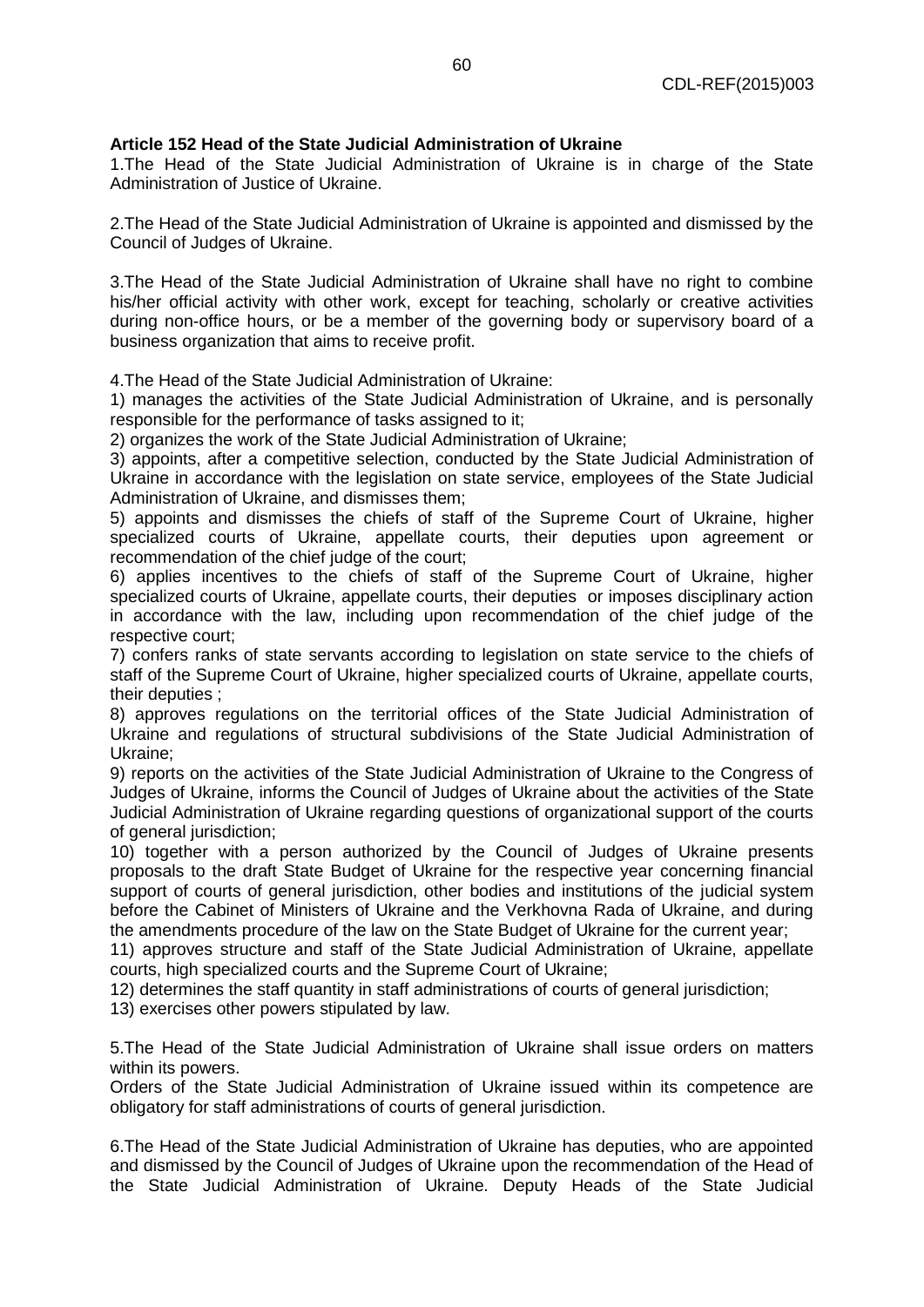Administration of Ukraine carry out functions determined by the Head of the State Judicial Administration of Ukraine.

7. The Head of the State Judicial Administration of Ukraine submits a request to the Council of Judges of Ukraine regarding the maximum limit of staff of the State Judicial Administration of Ukraine, including its territorial offices.

# **Article 153. Territorial Offices of the State Judicial Administration of Ukraine**

1.Territorial offices of the State Judicial Administration of Ukraine are regional bodies of the State Judicial Administration of Ukraine exercising functions of organizational support of local courts.

2. A territorial office of the State Judicial Administration of Ukraine shall be chaired by a chief who is appointed and dismissed from the office by the Head of the State Judicial **Administration** 

of Ukraine.

3.A chief of a territorial office of the State Judicial Administration of Ukraine:

1) exercises organizational support of local courts;

2) exercises authorities, provided by the budget legislation for budget owners regarding financial support of local courts;

3) appoints and dismisses the chief of staff of the local court, deputy chiefs of staff of the local court - upon agreement or recommendation of the chief judge of the court;

4) applies incentives to them or imposes disciplinary actions, including upon recommendation of the chief judge of the court;

5) assigns ranks of state servants according to legislation on state service to the chief of staff of the local court, his deputies;

6) approves structure and staff composition of local courts;

7) appoints employees of the respective territorial office of the State Judicial Administration of Ukraine, dismisses them from office, and assigns ranks of state servants according to legislation on state service;

8) carries out other powers specified by law.

4.The Head of the State Judicial Administration of Ukraine approves the structure and staff list of the territorial office of the State Judicial Administration of Ukraine on the basis of the offer of the chief of the territorial office of the State Judicial Administration of Ukraine.

5.The territorial office of the State Judicial Administration of Ukraine is a legal entity with a seal featuring the State Emblem of Ukraine and its name, has its own balance sheet and accounts in the agencies of the State Treasury Service of Ukraine.

6.Territorial offices of the State Judicial Administration of Ukraine operate on the basis of regulation on them, which is approved by the Head of the State Judicial Administration of Ukraine.

# **Article 154. Court Staff**

1.Court staff carries out organizational support of the court, and is chaired by chief of staff.

2. Regulation on the court's staff shall be drafted on the basis of the model regulation on the court's staff and approved by the conference of judges of a respective court.

Model regulation on the court's staff shall be approved by the State Judicial Administration of Ukraine and agreed with the Council of Judges of Ukraine.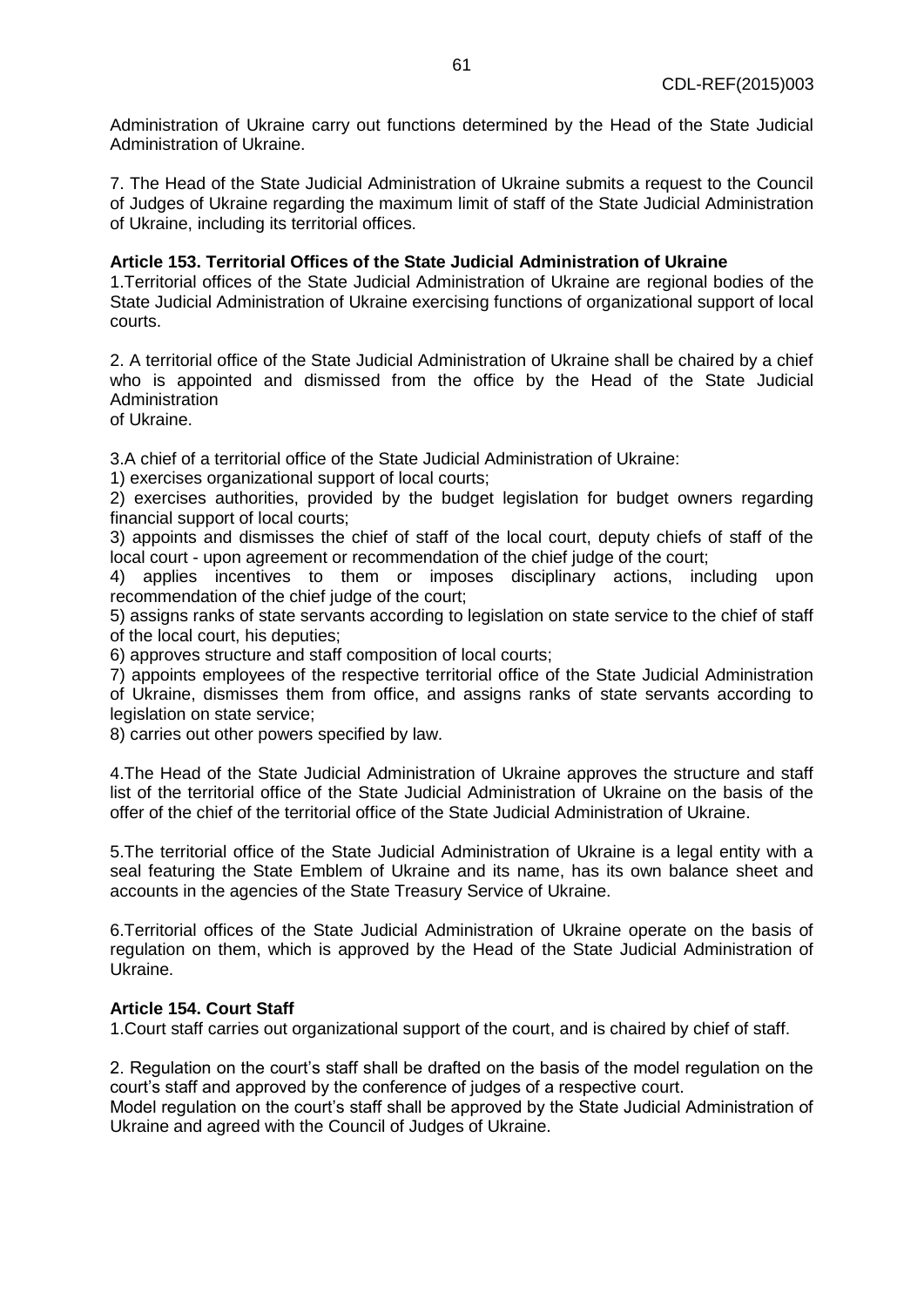3. Chief of local court's staff and deputies shall be appointed by the Head of territorial office of the State Judicial Administration of Ukraine upon agreement or recommendation of the chief judge of a respective court.

Chief of staff of an appellate court, high specialized court and the Supreme Court of Ukraine and deputies shall be appointed by the Head of the State Judicial Administration of Ukraine upon agreement or recommendation of the chief judge of a respective court.

In local and appellate courts with a quantity of staff exceeding 60 persons no more than two deputy chiefs of staff may be appointed.

In appellate courts with a quantity of staff exceeding 140 persons no more than three deputy chiefs of staff may be appointed.

Chief of staff of the Supreme Court of Ukraine, high specialized court may have no more than three deputies.

4.Chief of staff is personally responsible for the proper organizational support of the court, judges and the judicial proceedings, the operation of the automated file management system, ensuring proper conditions for stay of people on the courts premises (excluding chambers of judges), informs meetings of judges about his/her activities.

Chief of staff of an appellate court, high specialized court, the Supreme Court of Ukraine represents court as a budget institution and exercised authorities provided by the budget legislation as a budget owner.

Staff of local court on issues of court's organizational support shall report to territorial offices of the State Judicial Administration of Ukraine.

Staff of appellate court, high specialized court and the Supreme Court of Ukraine on issues of court's organizational support shall report to the State Judicial Administration of Ukraine.

Meetings of judges may express vote of no confidence to the chief of staff of a court, which entails internal investigation in the order foressen by laws.

5. Status of court staff is determined by the Law of Ukraine "On State Service".

Court staff employees are required to observe the rules of conduct for court employee, approved by the Council of Judges of Ukraine.

6.The court staff may have departments, divisions, sectors that perform their functions in virtue of the regulations for the relevant department that are approved by chief of staff of the respective court.

7. Court staff ensures regular administration of profiles of judges in the order approved by the State Judicial Administration of Ukraine and agreed with the Council of Judges of Ukraine. 8. Chief of staff may issue orders regarding court's functioning.

### **Article 155. Judges' Assistants in the Courts of General Jurisdiction**

1. Each judge of the court of general jurisdiction has an assistant whose status and conditions of activity are determined by this Law, the Law of Ukraine "On State Service" and regulation on Judge's Assistant, approved by the Council of Judges of Ukraine.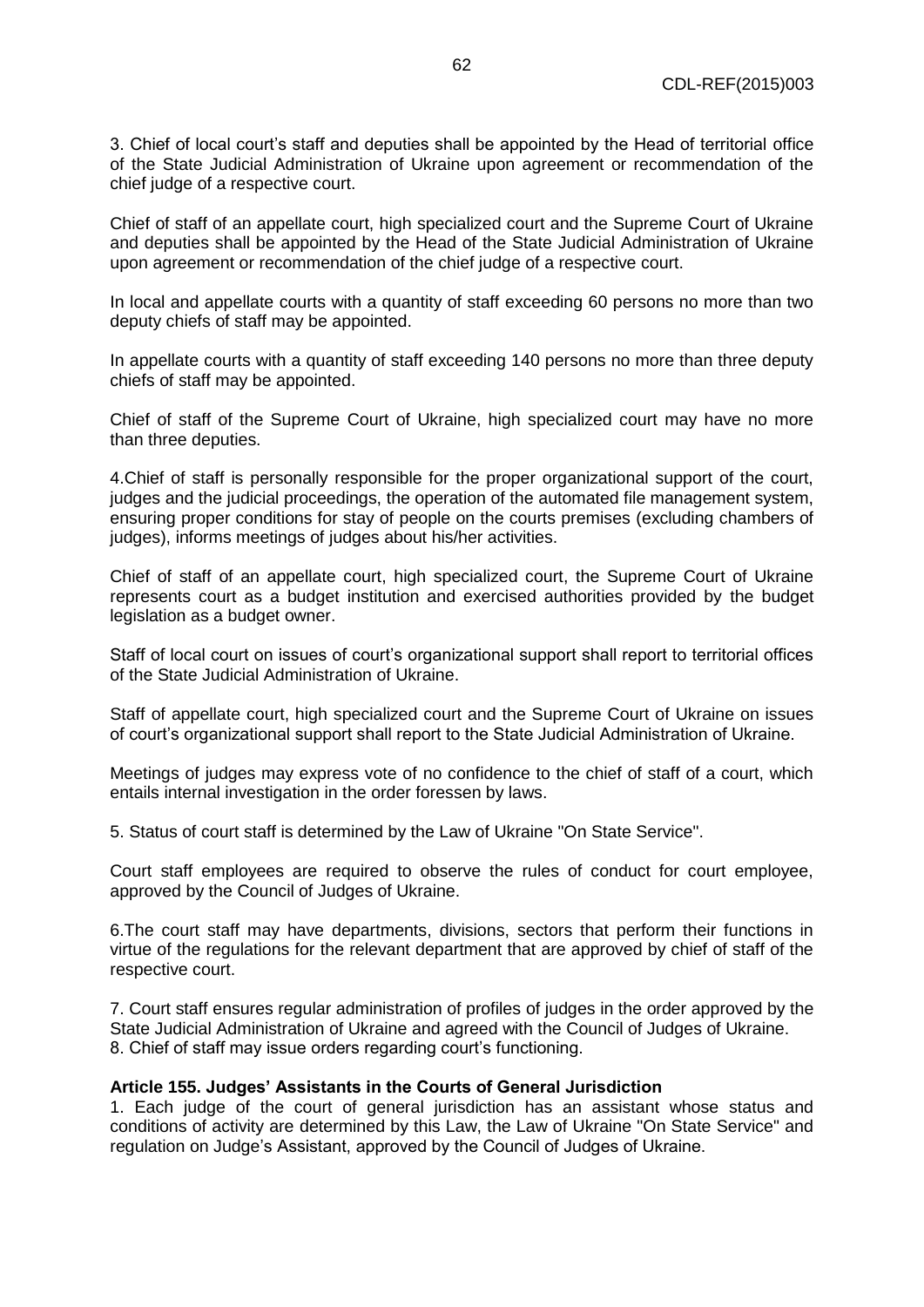2. A judge's assistant shall be a citizen of Ukraine who has a law degree and is fluent in the state language. Assistants of judges of the Supreme Court of Ukraine shall also have experience in the field of law of at least three years.

3. Judges conduct selection of assistants on their own. A judge's assistant is appointed and dismissed by the chief of staff of the respective court upon the recommendation of a judge.

4. Judges' assistants are accountable only to the respective judge in matters of preparation of cases for trials.

5. Time of serving as judge's assistant shall be included into the years of service in the area of expertise of such assistant.

# **Article 156. Service of Court Bailiffs**

1. Each court has service of court bailiffs. Court bailiffs ensure compliance of persons present in court, with the rules, their implementation of the decrees of the presiding judge at the hearing.

2. The chief of staff of the respective court appoints and dismisses the bailiffs.

3. Court bailiffs are provided with uniforms, which is approved the State Judicial Administration of Ukraine in consultation with the Council of Judges of Ukraine.

4. Court officers are guided in their work by this Law, the requirements of procedural law, relevant rules and regulations, decrees by chief judge of the court presidents and a judge.

5. Establishment and operation of service of court officers are determined by the regulation, approved by the State Judicial Administration of Ukraine in consultation with the Council of Judges of Ukraine.

### **Article 157 Ensuring Safety and Security in Courts**

1. Special units of the judicial militia who act pursuant to the Law of Ukraine "On Militia" ensure safety of court premises and security in the courts, carry out functions of state protection of judges, court employees, ensuring security of trial participants.

### **Chapter 3. Unified Judicial Information System**

### **Article 158. Purpose of Unified Judicial Information System**

1**.** Unified Judicial Information System is meant for creation of unified information space for courts of general jurisdiction, other authorities and institutions of judicial system, storage and exchange of information, maintenance of internal and external communication by means of information technology.

2. Unified Judicial Information System provides for electronic file management in courts, between courts, other authorities and institutions collaborating with judicial system, ensures electronic communication with judicial system clients.

### **Article 159. Structure of Unified Judicial Information System**

1. Unified Judicial Information System consists of: automated systems of file management of courts, of the Council of Judges of Ukraine, of qualifications commission of judges, of disciplinary commission of judges, of the State Judicial Administration of Ukraine, of the High Council of Justice, official Internet portal of judicial authorities, websites of courts and other judicial system authorities and institutions, Unified State Register of Judicial Decisions, Unified Database of Email Addresses, Fax Numbers (Telefax) of State Agencies, software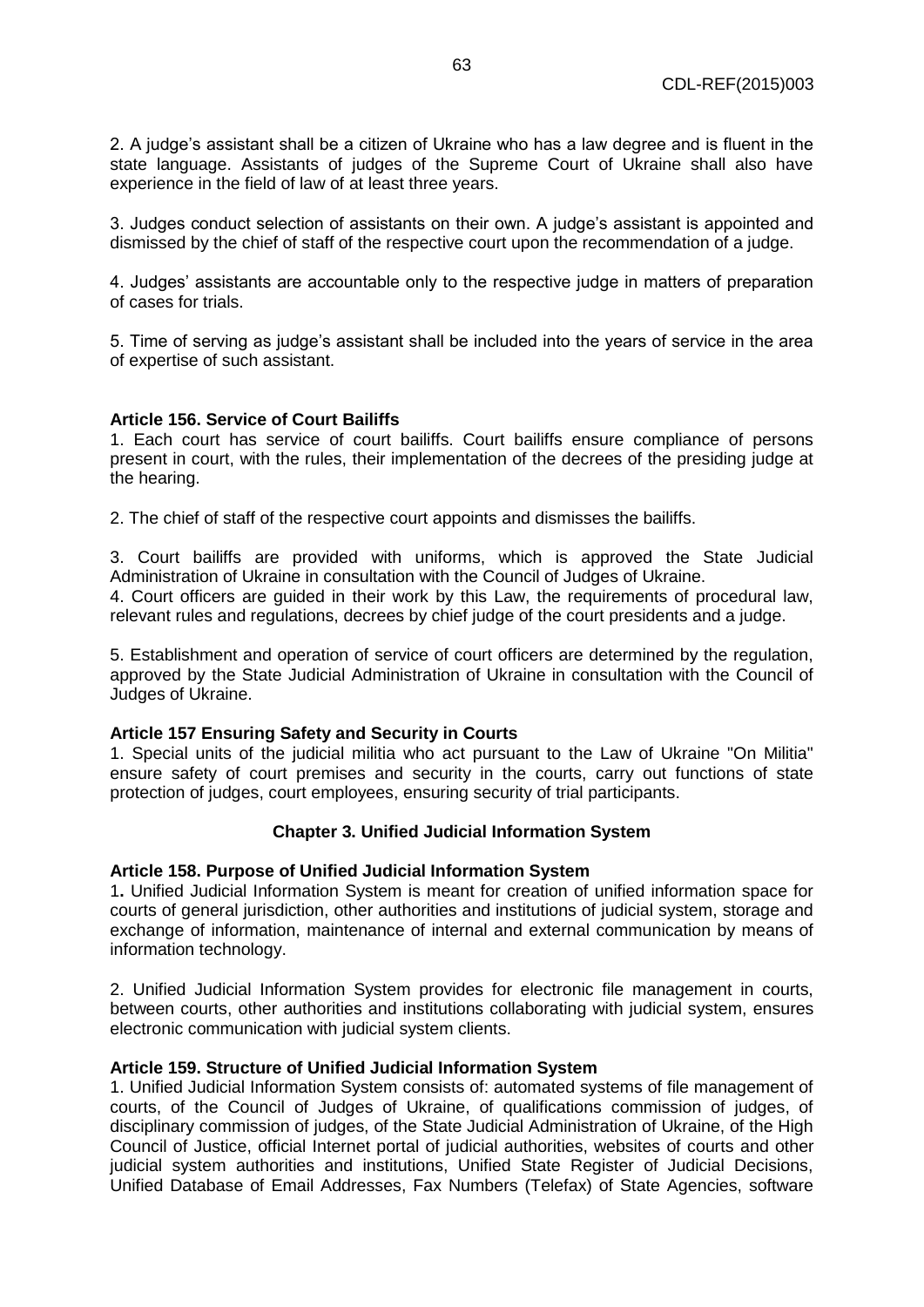tools for audio fixation of judicial proceedings and video conference calls, subsystem of personnel inventory, subsystem of keeping judicial statistics and monitoring trial stages of cases, and other subsystems.

2. The list of subsystems of the Unified Judicial Information System and their requirements are specified in the regulation on the Unified Judicial Information System, which is approved by the State Judicial Administration of Ukraine upon consultations with or by initiative of the Council of Judges of Ukraine.

# **Article 160. Automated File Management System in Courts**

1. Courts of general jurisdiction have standardized automated file management system that ensures:

1) registration of incoming, outgoing and internal court documents, and noting stages of how documents are passed and transferred to electronic archive;

2) objective and impartial distribution of judicial cases between judges in accordance with Article 9 hereof;

3) providing participants of judicial proceedings with information about progress of cases where they participate;

4) monitoring observation of terms in judicial proceedings and automated preparation of information regarding observation of terms in judicial proceedings by every judge;

5) centralized storing of electronic texts of court decisions and other procedural documents;

6) issuing court decisions and executive court documents on the grounds of data stored in automated system;

7) preparing and monitoring of statistics data;

8) maintaining electronic archive of court cases;

9) information exchange on cases between courts;

10) electronic communication between court and judicial system clients, namely by sending procedural documents in e-form and notices of appointment via SMS to participants of judicial procedure (criminal proceedings);

11) sending electronic copies of court decisions to the Unified state register of court decisions;

11) performance of other tasks aimed at proper court functioning and ensuring citizens' access to justice.

2. Access to automated file management system in courts is granted to judges and court staff of the respective court according to their functional duties.

Chief of court staff bears the personal responsibility for operation of automated system of file management of the court.

3. Order of functioning of automated file management system of the court shall be determined in the Regulation on automated file management system of a court, which is approved the Council of Judges of Ukraine upon the recommendation of the State Judicial Administration of Ukraine.

4. Unlawful interference with automated system functioning results into liability determined by law.

# **Section XII. FUNCTIONING OF COURTS IN SPECIAL CONDITIONS**

### **Article 161. Territorial Jurisdiction in Special Conditions**

1. If it is found impossible for some courts to function properly as a consequence of antiterrorist operation, state of war or emergency, location of court on temporarily occupied territory chief judge of respective high specialized court upon the recommendation of the State Judicial Administration of Ukraine shall issue a an order to appoint other courts to hear cases of respective jurisdiction, unless otherwise is provided by laws.